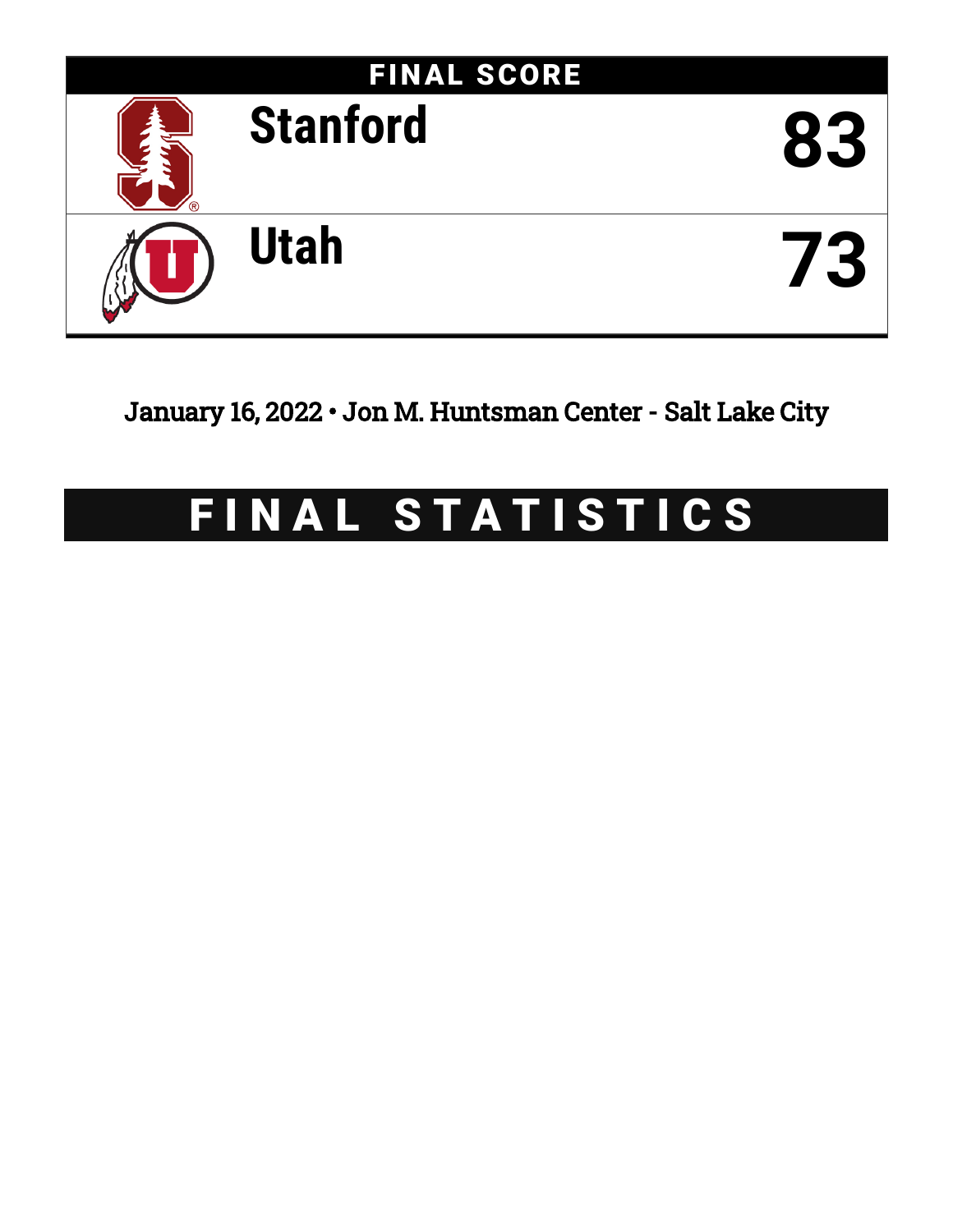### **Official Box Score Stanford vs Utah Game Totals -- Final Statistics January 16, 2022 at Jon M. Huntsman Center - Salt Lake City**



## **Stanford 83**

| No. | Player                   | S | Pts           | FG       | 3FG       | FТ        | <b>OR</b>    | DR. | TR           | PF            | A        | TO      | <b>B</b> lk  | Stl | Min          | $+/-$ |
|-----|--------------------------|---|---------------|----------|-----------|-----------|--------------|-----|--------------|---------------|----------|---------|--------------|-----|--------------|-------|
| 12  | HULL, LEXIE              | G | 21            | $6 - 19$ | $5 - 10$  | $4 - 4$   | 5            | 3   | 8            | 3             | 4        | 5       |              | 2   | 37           | 14    |
| 22  | <b>BRINK, CAMERON</b>    | F | 24            | $9 - 12$ | $0 - 0$   | $6-9$     |              | 4   | 11           | 4             | 1        |         |              | 0   | 24           | 14    |
| 24  | <b>HULL, LACIE</b>       | G | 3             | 1-1      | $1 - 1$   | $0-0$     | $\mathbf{0}$ |     | 1            | 2             | 1        |         |              |     | 13           | 5     |
| 30  | <b>JONES, HALEY</b>      | G | 10            | $2 - 7$  | $0 - 1$   | $6-6$     |              |     | 8            |               | 3        | 3       |              | 0   | 29           | 21    |
| 33  | <b>JUMP, HANNAH</b>      | G | 9             | $3 - 11$ | $3 - 10$  | $0-0$     | 1            | 2   | 3            | 0             | 4        | 0       | 0            |     | 38           | 3     |
| 02  | EMMA-NNOPU, AGNES        | G | $\mathcal{P}$ | $1 - 1$  | $0 - 0$   | $0 - 1$   | 2            | 0   | 2            | $\mathcal{P}$ | 1        | 0       | $\mathbf{0}$ | 0   | 6            | $-2$  |
| 03  | <b>WILSON, ANNA</b>      | G | 12            | $4-6$    | $2 - 4$   | $2 - 4$   | $\mathbf{0}$ | 2   | 2            |               | 3        | 0       | 0            |     | 28           | 9     |
| 04  | VAN GYTENBEEK, JANA      | G | $\Omega$      | $0 - 1$  | $0 - 1$   | $0 - 0$   | 0            | 0   | 0            | $\Omega$      | $\Omega$ | 0       | $\mathbf{0}$ | 0   | 3            | -6    |
| 05  | <b>BELIBI, FRANCESCA</b> | F | 2             | $1 - 2$  | $0 - 0$   | $0 - 0$   | $\Omega$     | 0   | $\mathbf{0}$ | 3             | 0        |         | 0            | 2   | 9            | 0     |
| 11  | PRECHTEL, ASHTEN         | F | 0             | $0 - 0$  | $0 - 0$   | $0 - 0$   | 0            | 3   | 3            | 3             | 0        | 0       | $\mathbf{0}$ | 0   | 5            | 3     |
| 21  | DEMETRE, BROOKE          | G | 0             | $0 - 0$  | $0 - 0$   | $0 - 0$   | $\Omega$     | 0   | 0            | 0             | 1        |         | 0            | 0   | 4            | $-4$  |
| 44  | <b>IRIAFEN, KIKI</b>     | F | 0             | $0 - 1$  | $0 - 0$   | $0 - 0$   | 0            | 0   | 0            | $\Omega$      | 0        | 0       | $\mathbf{0}$ | 0   | $\mathbf{1}$ | $-7$  |
|     | <b>TEAM</b>              |   |               |          |           |           | 1            | 2   | 3            | $\Omega$      |          | 0       |              |     |              |       |
|     | <b>TOTALS</b>            |   |               | 83 27-61 | $11 - 27$ | $18 - 24$ | 17           | 24  | 41           | 19            | 18       | $12 \,$ | 4            |     | 198          |       |

| <b>Shooting By Period</b> |           |       |           |       |           |       | Deadball Rebounds: 1,0           |
|---------------------------|-----------|-------|-----------|-------|-----------|-------|----------------------------------|
| Period                    | FG        | FG%   | 3FG       | 3FG%  | FТ        | FT%   | Last FG: 4th-00:28               |
| 1st Qtr                   | $5 - 14$  | 36%   | $2-6$     | 33%   | $2 - 2$   | 100%  | Biggest Run: 10-0                |
| 2nd Qtr                   | $5 - 15$  | 33%   | $2 - 8$   | 25%   | $4 - 5$   | 80%   | Largest lead: By 10 at 4th-00:25 |
| 3rd Qtr                   | $10 - 16$ | 63%   | $5 - 7$   | 71%   | $5-8$     | 63%   | Technical Fouls: None.           |
| 4th Qtr                   | $7 - 16$  | 44%   | $2 - 6$   | 33%   | 7-9       | 78%   |                                  |
| 1st Half                  | $10 - 29$ | 34%   | $4 - 14$  | 29%   | $6 - 7$   | 86%   |                                  |
| 2nd Half                  | 17-32     | 53%   | $7 - 13$  | 54%   | $12 - 17$ | 71%   |                                  |
| <b>Game</b>               | $27 - 61$ | 44.3% | $11 - 27$ | 40.7% | $18 - 24$ | 75.0% |                                  |

**Utah 73**

| No. | Player                | S | Pts           | FG      | 3FG       | FТ        | 0 <sub>R</sub> | DR       | TR       | PF            | A        | TO | Blk      | Stl      | Min | $+/-$ |
|-----|-----------------------|---|---------------|---------|-----------|-----------|----------------|----------|----------|---------------|----------|----|----------|----------|-----|-------|
| 05  | KNEEPKENS, GIANNA     | G | 10            | 4-8     | $2 - 5$   | $0 - 0$   |                |          | 2        | 2             | 0        | 2  | 0        |          | 20  | $-7$  |
| 10  | <b>GYLTEN, DRU</b>    | G |               | $2 - 5$ | $2 - 4$   | $1 - 2$   | 0              | 2        | 2        | 2             | 6        | 2  | 0        |          | 26  | -6    |
| 22  | JOHNSON, JENNA        | F | 15            | $4 - 8$ | 1-5       | $6 - 8$   | 1              | 2        | 3        | 4             |          |    | 0        |          | 27  | $-16$ |
| 24  | MCQUEEN, KENNADY      | G |               | $2 - 4$ | $1 - 2$   | $2 - 2$   | $\overline{2}$ | 3        | 5        |               | 0        |    |          | 0        | 29  | $-10$ |
| 42  | MCFARLAND, PEYTON     | F | 9             | $3 - 7$ | $0 - 0$   | $3 - 3$   | 0              | 2        | 2        | 5             | 0        | 2  | $\Omega$ | 4        | 17  | $-1$  |
| 01  | PALMER, ISABEL        | G | 6             | $2 - 3$ | $2 - 2$   | $0 - 2$   | 0              | 0        | $\Omega$ | 0             | 1        |    | $\Omega$ |          | 12  | $-2$  |
| 02  | <b>VIEIRA, INES</b>   | G | 5.            | $1 - 2$ | $0 - 0$   | $3-4$     | 0              | 0        | $\Omega$ | <sup>0</sup>  |          |    | 0        | 0        | 13  | $-4$  |
| 03  | <b>TORRES, ANDREA</b> | F | $\mathcal{P}$ | $1 - 2$ | $0 - 1$   | $0 - 0$   | 0              |          |          | 3             | 1        | 0  | $\Omega$ | $\Omega$ | 14  | 1     |
| 11  | MAXWELL, BRYNNA       | G |               | 2-6     | $2 - 5$   | $1 - 2$   | 0              | 4        | 4        | U             |          |    | 0        | 0        | 19  | $-3$  |
| 34  | YOUNG, DASIA          | F | 5             | $1 - 4$ | $1 - 4$   | $2 - 2$   |                | $\Omega$ | 1        | $\mathcal{P}$ | $\Omega$ |    |          | $\Omega$ | 20  | $-2$  |
|     | <b>TEAM</b>           |   |               |         |           |           | 1              |          | 8        |               |          | ◢  |          |          |     |       |
|     | <b>TOTALS</b>         |   | 73.           | 22-49   | $11 - 28$ | $18 - 25$ | 6              | 22       | 28       | 20            | 11       | 13 | 2        | 8        | 198 |       |

| <b>Shooting By Period</b> |           |       |           |       |           |       |
|---------------------------|-----------|-------|-----------|-------|-----------|-------|
| Period                    | FG        | FG%   | 3FG       | 3FG%  | FT        | FT%   |
| 1st Qtr                   | $4 - 13$  | 31%   | $2-6$     | 33%   | $3 - 3$   | 100%  |
| 2nd Qtr                   | $9 - 14$  | 64%   | $3 - 7$   | 43%   | $3-6$     | 50%   |
| 3rd Qtr                   | $7 - 11$  | 64%   | $4-6$     | 67%   | $8 - 10$  | 80%   |
| 4th Qtr                   | $2 - 11$  | 18%   | $2 - 9$   | 22%   | $4-6$     | 67%   |
| 1st Half                  | $13 - 27$ | 48%   | $5-13$    | 38%   | $6-9$     | 67%   |
| 2nd Half                  | $9-22$    | 41%   | $6 - 15$  | 40%   | $12 - 16$ | 75%   |
| Game                      | $22 - 49$ | 44.9% | $11 - 28$ | 39.3% | $18 - 25$ | 72.0% |

*Deadball Rebounds:* 4,0 *Last FG:* 4th-02:38 *Biggest Run:* 9-0 *Largest lead:* By 13 at 2nd-01:33 *Technical Fouls:* #0 TEAM (Coach Technical) @ 4th - 00:25;

| Game Notes:                                                                | <b>Score</b>                             |    | 1st 2nd | 3rd | 4th | <b>TOT</b> | <b>Points</b>  | <b>STA</b>     | <b>UTA</b> |
|----------------------------------------------------------------------------|------------------------------------------|----|---------|-----|-----|------------|----------------|----------------|------------|
| Officials: Lisa Jones, Cathi Cornell, Kelly Broomfield<br>Attendance: 1911 | STA                                      | 14 | 16      | 30  | 23  | 83         | In the Paint   | 28             | 20         |
|                                                                            | UTA                                      | 13 | 24      | 26  | 10  | 73         | Off Turns      |                | 13         |
| Start Time: 02:06 PM ET                                                    |                                          |    |         |     |     |            | 2nd Chance     | 15             |            |
| End Time: 04:00 PM ET<br>Game Duration: 1:53                               | STA led for 14:55. UTA led for 22:03.    |    |         |     |     |            | Fast Break     |                |            |
| Conference Game:                                                           | Game was tied for 2:37.<br>Times tied: 7 |    |         |     |     |            | Bench          | 16             | 25         |
|                                                                            | Lead Changes: 11                         |    |         |     |     | Per Poss   | 1.277<br>36/65 | 1.123<br>31/65 |            |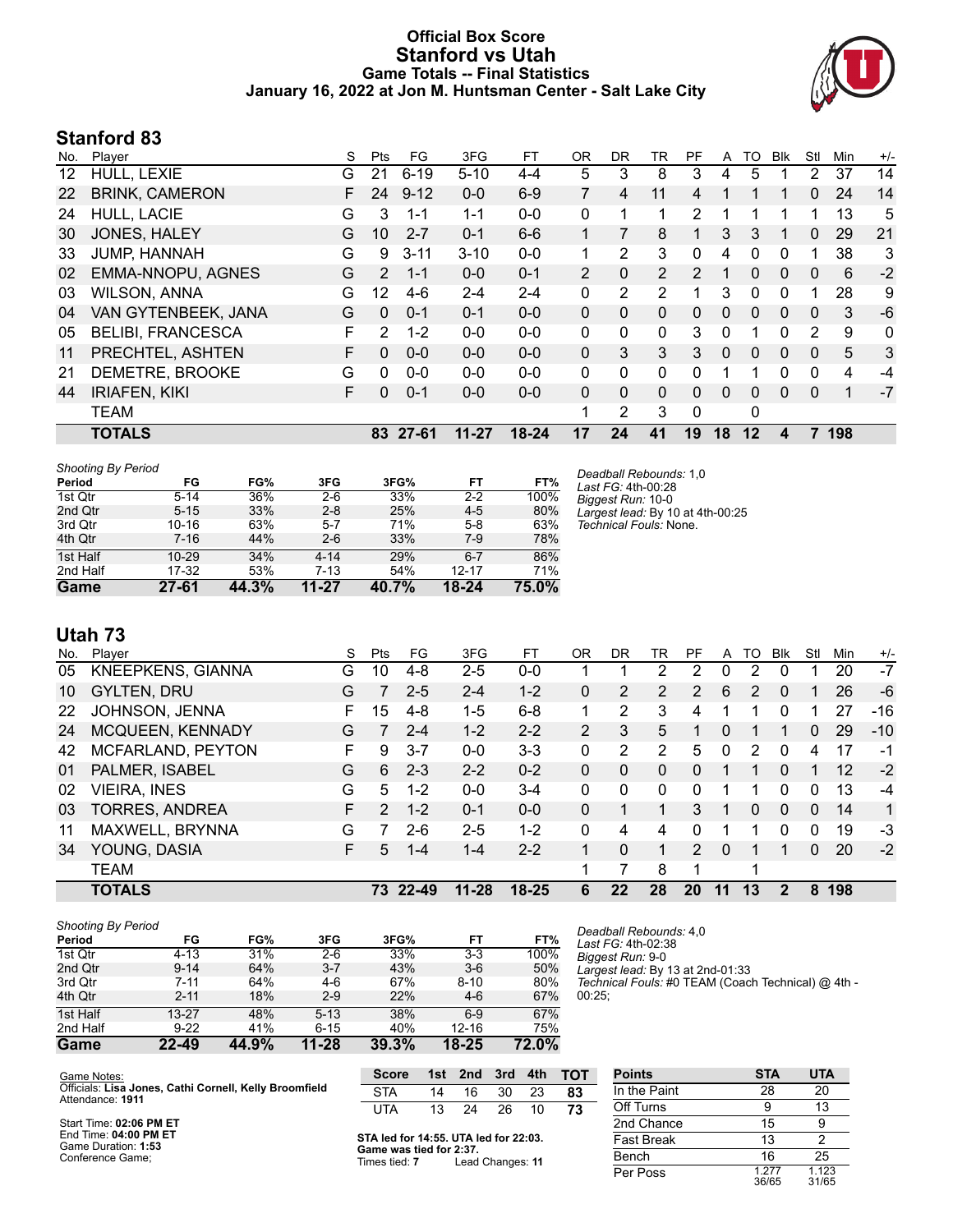### **Official Box Score Stanford vs Utah First Half Statistics Only January 16, 2022 at Jon M. Huntsman Center - Salt Lake City**



# **Stanford 30**

| No. | Player                   | S | <b>Pts</b> | <b>FG</b> | 3FG     | <b>FT</b> | <b>OR</b> | <b>DR</b>    | <b>TR</b>    | PF       | A | <b>TO</b>    | <b>B</b> lk  | Stl          | <b>Min</b> | $+/-$ |
|-----|--------------------------|---|------------|-----------|---------|-----------|-----------|--------------|--------------|----------|---|--------------|--------------|--------------|------------|-------|
| 02  | EMMA-NNOPU, AGNES        | G | 2          | 1-1       | $0 - 0$ | $0 - 1$   |           | 0            |              |          | 0 | 0            | 0            | 0            | 3          | $-2$  |
| 03  | <b>WILSON, ANNA</b>      | G | 2          | $1 - 2$   | $0 - 1$ | $0 - 0$   | 0         |              |              | $\Omega$ | 2 | $\mathbf{0}$ | $\mathbf{0}$ | 0            | 10         | $-4$  |
| 04  | VAN GYTENBEEK, JANA      | G | $\Omega$   | $0 - 1$   | $0 - 1$ | $0-0$     | 0         | 0            | 0            | 0        | 0 | $\Omega$     | 0            | 0            | 3          | -6    |
| 05  | <b>BELIBI, FRANCESCA</b> | F | $\Omega$   | $0 - 1$   | $0 - 0$ | $0 - 0$   | $\Omega$  | $\mathbf{0}$ | $\mathbf{0}$ |          | 0 | 1            | $\Omega$     | 2            | 6          | $-2$  |
| 11  | PRECHTEL, ASHTEN         | F | $\Omega$   | $0 - 0$   | $0 - 0$ | $0-0$     | 0         | 2            | 2            | 2        | 0 | 0            | $\Omega$     | 0            | 3          | 3     |
| 12  | HULL, LEXIE              | G | 7          | $2 - 8$   | $1 - 4$ | $2 - 2$   | 3         | 1            | 4            |          | 2 | 3            |              | 1            | 17         | $-3$  |
| 21  | DEMETRE, BROOKE          | G | 0          | $0 - 0$   | $0 - 0$ | $0 - 0$   | 0         | 0            | 0            | 0        | 1 |              | 0            | 0            | 4          | $-4$  |
| 22  | <b>BRINK, CAMERON</b>    | F | 6          | $2 - 3$   | $0 - 0$ | $2 - 2$   | 2         | 3            | 5            | 2        | 0 | 1            | $\Omega$     | $\mathbf{0}$ | 10         | $-1$  |
| 24  | HULL, LACIE              | G | 3          | 1-1       | $1 - 1$ | $0 - 0$   | 0         | 1            | 1            | 1        | 0 | 1            |              | 1            | 10         | $-3$  |
| 30  | JONES, HALEY             | G | 4          | $1 - 4$   | $0 - 1$ | $2 - 2$   | 1         | 3            | 4            |          |   | 3            | $\Omega$     | $\mathbf{0}$ | 14         | 3     |
| 33  | <b>JUMP, HANNAH</b>      | G | 6          | $2 - 7$   | $2-6$   | $0-0$     | 0         | 1            | 1            | 0        |   | 0            | 0            | $\Omega$     | 19         | -9    |
| 44  | <b>IRIAFEN, KIKI</b>     | F | $\Omega$   | $0 - 1$   | $0 - 0$ | $0 - 0$   | 0         | $\Omega$     | $\mathbf{0}$ | $\Omega$ | 0 | 0            | $\Omega$     | 0            | 1          | $-7$  |
|     | TEAM                     |   | 0          | $0 - 0$   | $0 - 0$ | $0 - 0$   | 0         | 1            | 1            | 0        | 0 | 0            | 0            | 0            | 0          |       |
|     | <b>TOTALS</b>            |   | 30         | $10 - 29$ | 4-14    | $6 - 7$   | 7         | 13           | 20           | 9        | 7 | 10           | 2            | 4            | 100        |       |

| <b>Shooting By Period</b><br>Period | FG        | FG%   | 3FG     | 3FG%  | FT      | FT%  |
|-------------------------------------|-----------|-------|---------|-------|---------|------|
| 1st Otr                             | $5 - 14$  | 36%   | $2-6$   | 33%   | $2-2$   | 100% |
| 2nd Otr                             | $5 - 15$  | 33%   | $2 - 8$ | 25%   | $4-5$   | 80%  |
| 1st Half                            | $10 - 29$ | 34%   | 4-14    | 29%   | $6 - 7$ | 86%  |
| Game                                | $27 - 61$ | 44.3% | 11-27   | 40.7% | 18-24   |      |

*Deadball Rebounds:* 1,0 *Last FG Half:* STA 2nd-00:00

# **Utah 37**

| No. | Plaver                   | S  | <b>Pts</b> | FG        | 3FG      | <b>FT</b> | <b>OR</b> | DR | TR            | <b>PF</b> | A | TO       | <b>Blk</b> | Stl      | Min         | $+/-$ |
|-----|--------------------------|----|------------|-----------|----------|-----------|-----------|----|---------------|-----------|---|----------|------------|----------|-------------|-------|
| 01  | PALMER, ISABEL           | G  | 6          | $2 - 2$   | $2 - 2$  | $0 - 2$   | 0         | 0  | 0             | $\Omega$  | 0 |          | O          |          | 6           | 0     |
| 02  | <b>VIEIRA, INES</b>      | G  | 3.         | $1 - 2$   | $0 - 0$  | $1 - 2$   | 0         | 0  | $\mathbf{0}$  | 0         |   |          | 0          | 0        |             | $-4$  |
| 03  | <b>TORRES, ANDREA</b>    | F. | 2          | $1 - 2$   | $0 - 1$  | $0 - 0$   | 0         |    | 1             | 2.        | 0 | 0        | 0          | 0        | 9           | 6     |
| 05  | <b>KNEEPKENS, GIANNA</b> | G  |            | $3-5$     | $1 - 2$  | $0 - 0$   |           |    | 2             |           | 0 | 1        | 0          |          | 11          | 9     |
| 10  | <b>GYLTEN, DRU</b>       | G  | 0          | $0 - 2$   | $0 - 1$  | $0 - 0$   | 0         |    |               | 0         | 5 | 2        | 0          |          | 13          | 11    |
| 11  | MAXWELL, BRYNNA          | G  | 0          | $0 - 2$   | $0 - 1$  | $0 - 0$   | 0         | 0  | $\Omega$      | 0         |   | 0        | 0          | $\Omega$ | 8           | 3     |
| 22  | JOHNSON, JENNA           | F  |            | $2 - 3$   | $1 - 2$  | $2 - 2$   | 0         | 2  | 2             |           | 0 | 1        | 0          | 0        | 13          | $-2$  |
| 24  | MCQUEEN, KENNADY         | G  | 0          | $0 - 1$   | $0 - 1$  | $0 - 0$   |           | 3  | 4             | 0         | 0 | 1        | 0          | 0        | 14          | 2     |
| 34  | YOUNG, DASIA             | F  | 5.         | $1 - 3$   | $1 - 3$  | $2 - 2$   | 0         | 0  | <sup>0</sup>  |           | 0 | 0        | 0          | 0        | 6           | 7     |
| 42  | MCFARLAND, PEYTON        | F. |            | $3 - 5$   | $0 - 0$  | $1 - 1$   | $\Omega$  | 2  | $\mathcal{P}$ |           | 0 | $\Omega$ | 0          | 3        | 12          | 3     |
|     | <b>TEAM</b>              |    | 0          | $0 - 0$   | $0 - 0$  | $0 - 0$   | $\Omega$  | 3  | 3             | $\Omega$  | 0 | $\Omega$ | 0          | $\Omega$ | $\mathbf 0$ |       |
|     | <b>TOTALS</b>            |    | 37         | $13 - 27$ | $5 - 13$ | $6 - 9$   | 2         | 13 | 15            | 6         |   |          | 0          | 6        | 100         |       |

| <b>Shooting By Period</b> |           |       |          |       |           |       |
|---------------------------|-----------|-------|----------|-------|-----------|-------|
| Period                    | FG        | FG%   | 3FG      | 3FG%  | FT        | FT%   |
| 1st Otr                   | 4-13      | 31%   | 2-6      | 33%   | $3-3$     | 100%  |
| 2nd Qtr                   | $9 - 14$  | 64%   | $3 - 7$  | 43%   | $3-6$     | 50%   |
| 1st Half                  | $13 - 27$ | 48%   | $5 - 13$ | 38%   | 6-9       | 67%   |
| Game                      | 22-49     | 44.9% | 11-28    | 39.3% | $18 - 25$ | 72.0% |

*Deadball Rebounds:* 4,0 *Last FG Half:* UTA 2nd-01:33

| Game Notes:                                                                | <b>Score</b> | 1st | 2nd | 3rd | 4th | тот | <b>Points from (This Period)</b> | <b>STA UTA</b> |  |
|----------------------------------------------------------------------------|--------------|-----|-----|-----|-----|-----|----------------------------------|----------------|--|
| Officials: Lisa Jones, Cathi Cornell, Kelly Broomfield<br>Attendance: 1911 | <b>STA</b>   | 14  | 16  | 30  | 23  | 83  | In the Paint                     | 12             |  |
|                                                                            | UTA          | 13  | 24  | 26  | 10  | 73  | Off Turns                        |                |  |
| Start Time: 02:06 PM ET                                                    |              |     |     |     |     |     | 2nd Chance                       |                |  |
| End Time: 04:00 PM ET<br>Game Duration: 1:53                               |              |     |     |     |     |     | <b>Fast Break</b>                |                |  |
| Conference Game:                                                           |              |     |     |     |     |     | Bench                            |                |  |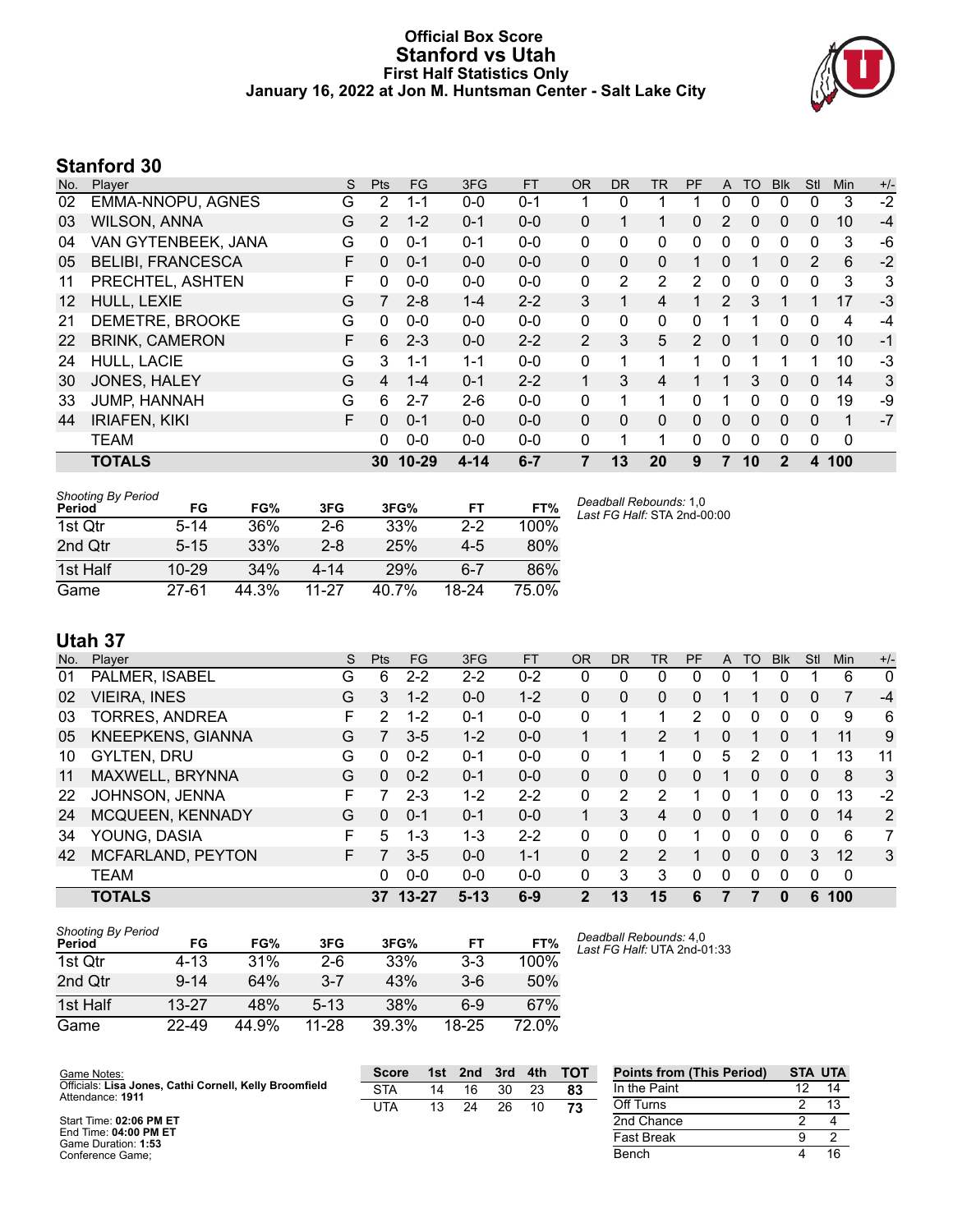### **Official Box Score Stanford vs Utah First Quarter Statistics Only January 16, 2022 at Jon M. Huntsman Center - Salt Lake City**



# **Stanford 14**

| No. | Plaver                   | S | <b>Pts</b> | <b>FG</b> | 3FG     | <b>FT</b> | 0R           | <b>DR</b>    | TR          | PF | A            | TO | <b>BIK</b> | <b>Stl</b>   | Min          | $+/-$       |
|-----|--------------------------|---|------------|-----------|---------|-----------|--------------|--------------|-------------|----|--------------|----|------------|--------------|--------------|-------------|
| 12  | HULL, LEXIE              | G | 3          | 1-4       | $1 - 2$ | $0-0$     | 0            | 0            | 0           |    |              |    |            |              | 9            | 1           |
| 22  | <b>BRINK, CAMERON</b>    | F | 4          | $2 - 3$   | $0 - 0$ | $0-0$     | 2            | 3            | 5           |    | 0            |    | 0          | 0            | 8            | $-1$        |
| 24  | <b>HULL, LACIE</b>       | G | 0          | $0 - 0$   | $0 - 0$ | $0 - 0$   | $\Omega$     | 0            | 0           |    | $\Omega$     |    |            | 0            | 5            | 6           |
| 30  | JONES, HALEY             | G | 4          | $1 - 2$   | $0 - 0$ | $2 - 2$   | 1            | 3            | 4           | 0  |              | 2  | 0          | $\mathbf{0}$ | 8            | 7           |
| 33  | <b>JUMP, HANNAH</b>      | G | 3          | $1 - 4$   | $1 - 3$ | $0-0$     | 0            |              | $\mathbf 1$ | 0  |              | 0  | 0          | $\Omega$     | 9            | -1          |
| 02  | <b>EMMA-NNOPU, AGNES</b> | G | $\Omega$   | $0 - 0$   | $0 - 0$ | $0 - 0$   | $\mathbf{0}$ | $\mathbf{0}$ | 0           | 0  | $\mathbf{0}$ | 0  | 0          | $\mathbf{0}$ | $\mathbf{0}$ | 0           |
| 03  | <b>WILSON, ANNA</b>      | G | 0          | $0 - 1$   | $0 - 1$ | $0 - 0$   | $\Omega$     | 1            | 1           | 0  | $\Omega$     | 0  | 0          | $\Omega$     | 5            | $-5$        |
| 04  | VAN GYTENBEEK, JANA      | G | $\Omega$   | $0 - 0$   | $0 - 0$ | $0-0$     | $\mathbf{0}$ | $\mathbf{0}$ | 0           | 0  | $\mathbf{0}$ | 0  | 0          | $\Omega$     | $\mathbf{0}$ | $\mathbf 0$ |
| 05  | <b>BELIBI, FRANCESCA</b> | F | 0          | $0 - 0$   | $0 - 0$ | $0-0$     | $\Omega$     | $\Omega$     | 0           | 1  | $\Omega$     | 0  | 0          | 1            | 2            | 2           |
| 11  | PRECHTEL, ASHTEN         | F | $\Omega$   | $0 - 0$   | $0 - 0$ | $0 - 0$   | $\mathbf{0}$ | $\mathbf{0}$ | 0           | 0  | $\Omega$     | 0  | 0          | $\Omega$     | $\mathbf{0}$ | 0           |
| 21  | DEMETRE, BROOKE          | G | 0          | $0 - 0$   | $0 - 0$ | $0-0$     | $\Omega$     | $\Omega$     | 0           | 0  |              | 1  | 0          | $\Omega$     | 4            | $-4$        |
| 44  | <b>IRIAFEN, KIKI</b>     | F | $\Omega$   | $0 - 0$   | $0 - 0$ | $0-0$     | $\mathbf{0}$ | $\mathbf{0}$ | 0           | 0  | $\Omega$     | 0  | 0          | $\Omega$     | $\mathbf{0}$ | $\mathbf 0$ |
|     | <b>TEAM</b>              |   |            |           |         |           | $\Omega$     | 1            | 1           | 0  |              | 0  |            |              |              |             |
|     | <b>TOTALS</b>            |   | 14         | $5 - 14$  | $2 - 6$ | $2 - 2$   | 3            | 9            | 12          | 4  | 4            | 6  | 2          | $\mathbf{2}$ | 50           |             |

| <b>Shooting By Period</b> |           |       |           |       |         |       |
|---------------------------|-----------|-------|-----------|-------|---------|-------|
| Period                    | FG        | FG%   | 3FG       | 3FG%  | FT      | FT%   |
| 1st Otr                   | $5-14$    | 36%   | 2-6       | 33%   | $2-2$   | 100%  |
| 2nd Qtr                   | $5 - 15$  | 33%   | 2-8       | 25%   | $4-5$   | 80%   |
| 1st Half                  | $5 - 14$  | 36%   | $2-6$     | 33%   | $2 - 2$ | 100%  |
| 1st Half                  | $10 - 29$ | 34%   | 4-14      | 29%   | $6 - 7$ | 86%   |
| Game                      | 27-61     | 44.3% | $11 - 27$ | 40.7% | 18-24   | 75.0% |

*Deadball Rebounds:* 1,0

# **Utah 13**

| No.            | Plaver                | S  | <b>Pts</b> | FG.      | 3FG     | <b>FT</b> | OR       | DR       | TR             | PF            | A        | TO       | <b>Blk</b> | Stl | Min | $+/-$        |
|----------------|-----------------------|----|------------|----------|---------|-----------|----------|----------|----------------|---------------|----------|----------|------------|-----|-----|--------------|
| 05             | KNEEPKENS, GIANNA     | G  | 3          | $1 - 3$  | $1 - 2$ | $0 - 0$   | 0        | 1        | 1              | 0             | 0        |          | 0          | 0   | 6   | 3            |
| 10             | <b>GYLTEN, DRU</b>    | G  | $\Omega$   | $0 - 2$  | $0 - 1$ | $0 - 0$   | 0        |          |                | 0             |          |          | 0          | 0   | 6   | 3            |
| 22             | JOHNSON, JENNA        | F. | 2          | 1-1      | $0 - 0$ | $0 - 0$   | 0        |          | 1              | 0             | 0        |          | 0          | 0   |     | $-7$         |
| 24             | MCQUEEN, KENNADY      | G  | 0          | $0 - 1$  | $0 - 1$ | $0 - 0$   | 0        |          |                | 0             | 0        | 0        | 0          | 0   | 6   | $-5$         |
| 42             | MCFARLAND, PEYTON     | F  | 3          | $1 - 2$  | $0 - 0$ | 1-1       | 0        | 0        | 0              | 0             | 0        |          | O          | 3   |     | -1           |
| 0 <sub>1</sub> | PALMER, ISABEL        | G  | 0          | $0 - 0$  | $0 - 0$ | $0 - 0$   | $\Omega$ | 0        | 0              | 0             | 0        |          | 0          | 0   | 1   | $-2$         |
| 02             | <b>VIEIRA, INES</b>   | G  | 0          | $0 - 1$  | $0 - 0$ | $0 - 0$   | 0        | 0        | 0              | 0             | $\Omega$ |          | 0          | 0   | 4   | -4           |
| 03             | <b>TORRES, ANDREA</b> | F. | 0          | $0 - 1$  | $0 - 1$ | $0 - 0$   | $\Omega$ | $\Omega$ | 0              | $\mathcal{P}$ | $\Omega$ | $\Omega$ | 0          | 0   | 3   | $\mathbf{0}$ |
| 11             | MAXWELL, BRYNNA       | G  | 0          | $0 - 1$  | $0 - 0$ | $0 - 0$   | $\Omega$ | 0        | 0              | 0             |          | 0        | 0          | 0   | 6   | 2            |
| 34             | YOUNG, DASIA          | F. | 5          | $1 - 1$  | $1 - 1$ | $2 - 2$   | 0        | $\Omega$ | 0              | 0             | $\Omega$ | 0        | $\Omega$   | 0   | 3   | 6            |
|                | <b>TEAM</b>           |    |            |          |         |           | 0        | 2        | $\overline{2}$ | 0             |          | 0        |            |     |     |              |
|                | <b>TOTALS</b>         |    | 13         | $4 - 13$ | $2 - 6$ | $3 - 3$   | 0        | 6        | 6              | 2             | 2        | 5        | 0          | 3   | 50  |              |

| <b>Shooting By Period</b> |           |       |          |       |           |       | Dε |
|---------------------------|-----------|-------|----------|-------|-----------|-------|----|
| Period                    | FG        | FG%   | 3FG      | 3FG%  | <b>FT</b> | FT%   |    |
| 1st Qtr                   | 4-13      | 31%   | $2-6$    | 33%   | $3-3$     | 100%  |    |
| 2nd Qtr                   | $9 - 14$  | 64%   | $3 - 7$  | 43%   | $3-6$     | 50%   |    |
| 1st Half                  | $4 - 13$  | 31%   | $2 - 6$  | 33%   | $3-3$     | 100%  |    |
| 1st Half                  | $13 - 27$ | 48%   | $5 - 13$ | 38%   | 6-9       | 67%   |    |
| Game                      | $22 - 49$ | 44.9% | 11-28    | 39.3% | $18 - 25$ | 72.0% |    |

*Deadball Rebounds:* 4,0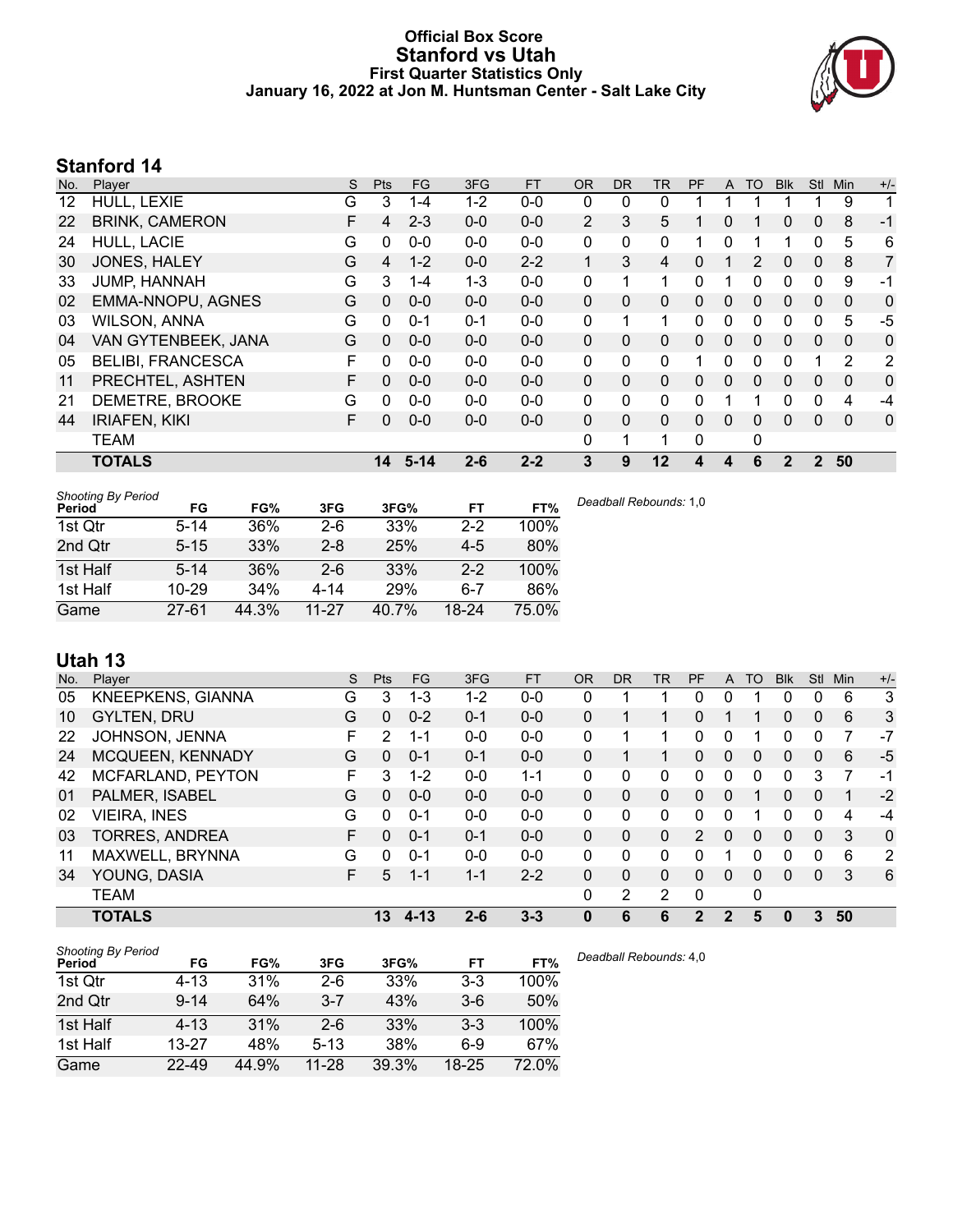| Game Notes:                                                                | <b>Score</b> |    | 1st 2nd | 3rd | 4th | <b>TOT</b> | <b>Points (Th</b> |
|----------------------------------------------------------------------------|--------------|----|---------|-----|-----|------------|-------------------|
| Officials: Lisa Jones, Cathi Cornell, Kelly Broomfield<br>Attendance: 1911 | <b>STA</b>   | 14 | 16      | 30  | 23  | 83         | In the Pair       |
|                                                                            | UTA          | 13 | 24      | 26  | 10  | 73         | Off Turns         |
| Start Time: 02:06 PM ET                                                    |              |    |         |     |     |            | 2nd Chano         |
| End Time: 04:00 PM ET<br>Game Duration: 1:53                               |              |    |         |     |     |            | <b>Fast Breal</b> |
| Conference Game;                                                           |              |    |         |     |     |            | Bench             |

| <b>Points (This Period)</b> | STA           | UTA           |
|-----------------------------|---------------|---------------|
| In the Paint                | 6             |               |
| Off Turns                   | O             | 5             |
| 2nd Chance                  | ი             |               |
| <b>Fast Break</b>           |               |               |
| Bench                       | n             | 5             |
| Per Poss                    | 0.778<br>6/18 | 0.684<br>6/19 |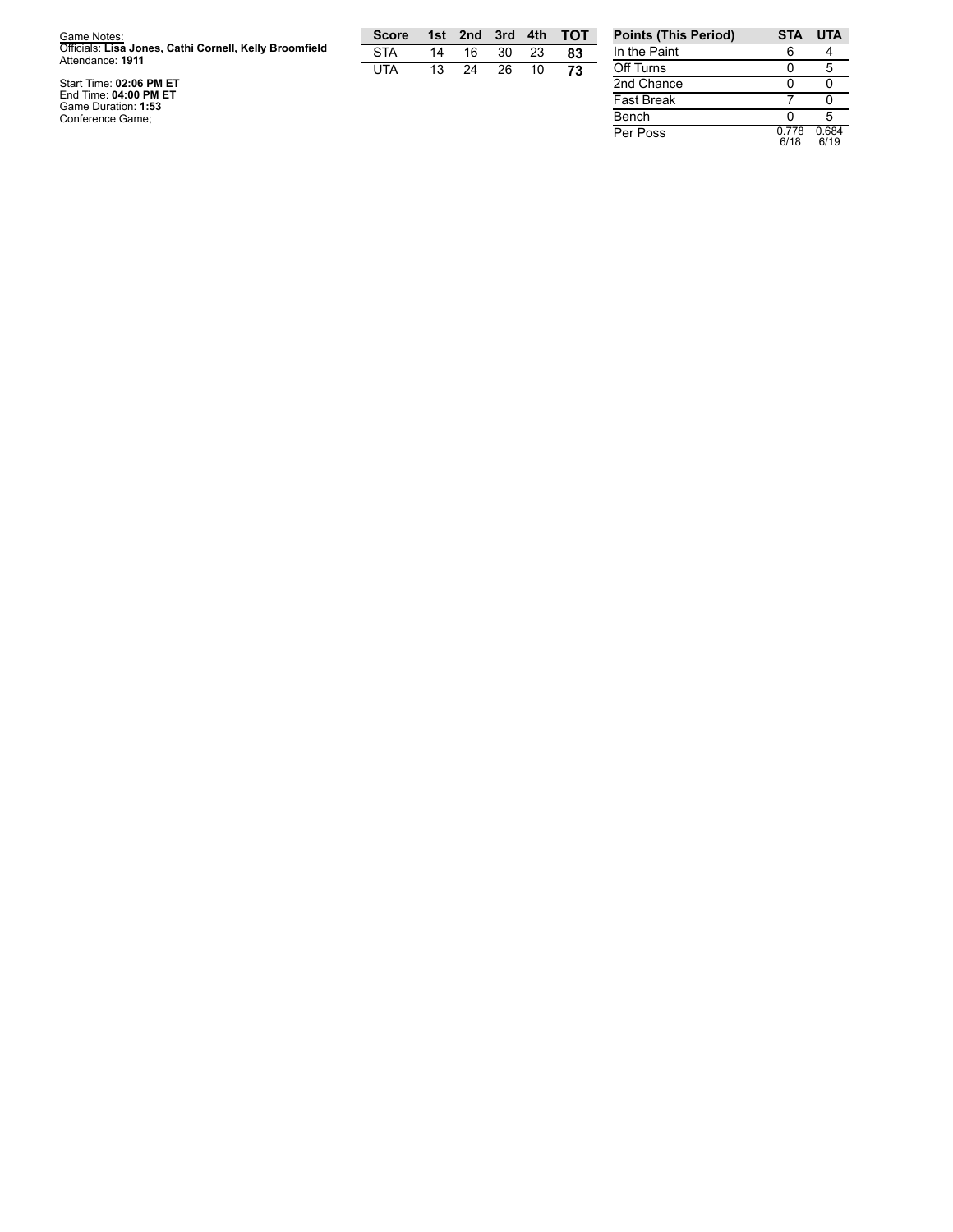#### **Official Play-By-Play Stanford vs Utah First Quarter January 16, 2022 at Jon M. Huntsman Center - Salt Lake City**



#### **Period 1**

<mark>Starters:</mark><br>Stanford: 12 HULL,LEXIE (G); 22 BRINK,CAMERON (F); 24 HULL,LACIE (G); 30 JONES,HALEY (G); 33 JUMP,HANNAH (G);<br>Utah: 5 KNEEPKENS,GIANNA (G); 10 GYLTEN,DRU (G); 22 JOHNSON,JENNA (F); 24 MCQUEEN,KENNADY (G); 42 MC

| Time           | <b>VISITORS: Stanford</b>                        | <b>Score</b> | <b>Margin</b>  | <b>HOME: Utah</b>                      |
|----------------|--------------------------------------------------|--------------|----------------|----------------------------------------|
| 09:35          |                                                  | $2 - 0$      | H <sub>2</sub> | GOOD! LAYUP by JOHNSON, JENNA          |
| 09:29          | MISSED 3PTR by JUMP, HANNAH                      |              |                |                                        |
| 09:26          |                                                  |              |                | REBOUND (DEF) by GYLTEN, DRU           |
| 09:01          |                                                  |              |                | MISSED JUMPER by MCFARLAND, PEYTON     |
| 08:58          | REBOUND (DEF) by JONES, HALEY                    |              |                |                                        |
| 08:55          | MISSED 3PTR by HULL, LEXIE                       |              |                |                                        |
| 08:50          | REBOUND (OFF) by JONES, HALEY                    |              |                |                                        |
| 08:45          | MISSED JUMPER by HULL, LEXIE                     |              |                |                                        |
| 08:42          | REBOUND (OFF) by BRINK, CAMERON                  |              |                |                                        |
| 08:40          | MISSED LAYUP by JUMP, HANNAH                     |              |                |                                        |
| 08:37<br>08:37 | FOUL (PERSONAL) by HULL, LEXIE                   |              |                | REBOUND (DEF) by KNEEPKENS, GIANNA     |
| 08:26          |                                                  |              |                |                                        |
| 08:16          | TURNOVER (BADPASS) by HULL, LACIE                |              |                | TURNOVER (TRAVEL) by KNEEPKENS, GIANNA |
| 08:16          |                                                  |              |                | STEAL by MCFARLAND, PEYTON             |
| 08:07          |                                                  |              |                | TURNOVER (TRAVEL) by JOHNSON, JENNA    |
| 07:53          | MISSED LAYUP by BRINK, CAMERON                   |              |                |                                        |
| 07:51          |                                                  |              |                | REBOUND (DEF) by JOHNSON, JENNA        |
| 07:33          |                                                  |              |                | MISSED LAYUP by GYLTEN, DRU            |
| 07:33          | BLOCK by HULL, LACIE                             |              |                |                                        |
| 07:29          | REBOUND (DEF) by BRINK, CAMERON                  |              |                |                                        |
| 07:24          | GOOD! LAYUP by JONES, HALEY [FB]                 | $2 - 2$      | T              |                                        |
| 07:08          |                                                  |              |                | MISSED JUMPER by KNEEPKENS, GIANNA     |
| 07:08          | BLOCK by HULL, LEXIE                             |              |                |                                        |
| 07:04          | REBOUND (DEF) by BRINK, CAMERON                  |              |                |                                        |
| 06:56          | GOOD! 3PTR by JUMP, HANNAH                       | $2 - 5$      | V <sub>3</sub> |                                        |
| 06:56          | ASSIST by HULL, LEXIE                            |              |                |                                        |
| 06:29          |                                                  |              |                | MISSED 3PTR by KNEEPKENS, GIANNA       |
| 06:26          | REBOUND (DEF) by TEAM                            |              |                |                                        |
| 06:25          |                                                  |              |                | SUB OUT: KNEEPKENS, GIANNA             |
| 06:25          |                                                  |              |                | SUB OUT: GYLTEN, DRU                   |
| 06:25          |                                                  |              |                | SUB IN: VIEIRA, INES                   |
| 06:25          |                                                  |              |                | SUB IN: MAXWELL, BRYNNA                |
| 06:11          | GOOD! LAYUP by BRINK, CAMERON                    | $2 - 7$      | V <sub>5</sub> |                                        |
| 06:11          | ASSIST by JUMP, HANNAH                           |              |                |                                        |
| 05:49<br>05:46 | REBOUND (DEF) by JONES, HALEY                    |              |                | MISSED LAYUP by VIEIRA, INES           |
| 05:42          | GOOD! 3PTR by HULL, LEXIE [FB]                   | $2 - 10$     | V8             |                                        |
| 05:42          | ASSIST by JONES, HALEY                           |              |                |                                        |
| 05:18          |                                                  | $4 - 10$     | $V_6$          | GOOD! LAYUP by MCFARLAND, PEYTON       |
| 05:18          |                                                  |              |                | ASSIST by MAXWELL, BRYNNA              |
| 05:18          | FOUL (PERSONAL) by HULL, LACIE                   |              |                |                                        |
| 05:18          | SUB OUT: HULL, LACIE                             |              |                |                                        |
| 05:18          | SUB IN: WILSON, ANNA                             |              |                |                                        |
| 05:18          |                                                  | $5 - 10$     | V <sub>5</sub> | GOOD! FT by MCFARLAND, PEYTON          |
| 05:18          |                                                  |              |                | SUB OUT: MCFARLAND, PEYTON             |
| 05:18          |                                                  |              |                | SUB IN: TORRES, ANDREA                 |
| 05:03          | TURNOVER (BADPASS) by JONES, HALEY               |              |                |                                        |
| 04:46          |                                                  |              |                | MISSED 3PTR by TORRES, ANDREA          |
| 04:43          | REBOUND (DEF) by JUMP, HANNAH                    |              |                |                                        |
| 04:35          | MISSED LAYUP by JONES, HALEY                     |              |                |                                        |
| 04:33          | REBOUND (OFF) by BRINK, CAMERON                  |              |                |                                        |
| 04:31          | MISSED 3PTR by JUMP, HANNAH                      |              |                |                                        |
| 04:28          |                                                  |              |                | REBOUND (DEF) by MCQUEEN, KENNADY      |
| 04:13          |                                                  |              |                | MISSED 3PTR by MCQUEEN, KENNADY        |
| 04:10          | REBOUND (DEF) by WILSON, ANNA                    |              |                |                                        |
| 04:01          | MISSED JUMPER by HULL, LEXIE                     |              |                |                                        |
| 04:00          |                                                  |              |                | REBOUND (DEF) by TEAM                  |
| 04:00          |                                                  |              |                |                                        |
| 04:00          |                                                  |              |                | SUB OUT: MCQUEEN, KENNADY              |
| 04:00          |                                                  |              |                | SUB IN: PALMER, ISABEL                 |
| 04:00<br>04:00 | SUB OUT: BRINK, CAMERON<br>SUB OUT: JUMP, HANNAH |              |                |                                        |
| 04:00          | SUB IN: BELIBI, FRANCESCA                        |              |                |                                        |
| 04:00          | SUB IN: DEMETRE, BROOKE                          |              |                |                                        |
|                |                                                  |              |                |                                        |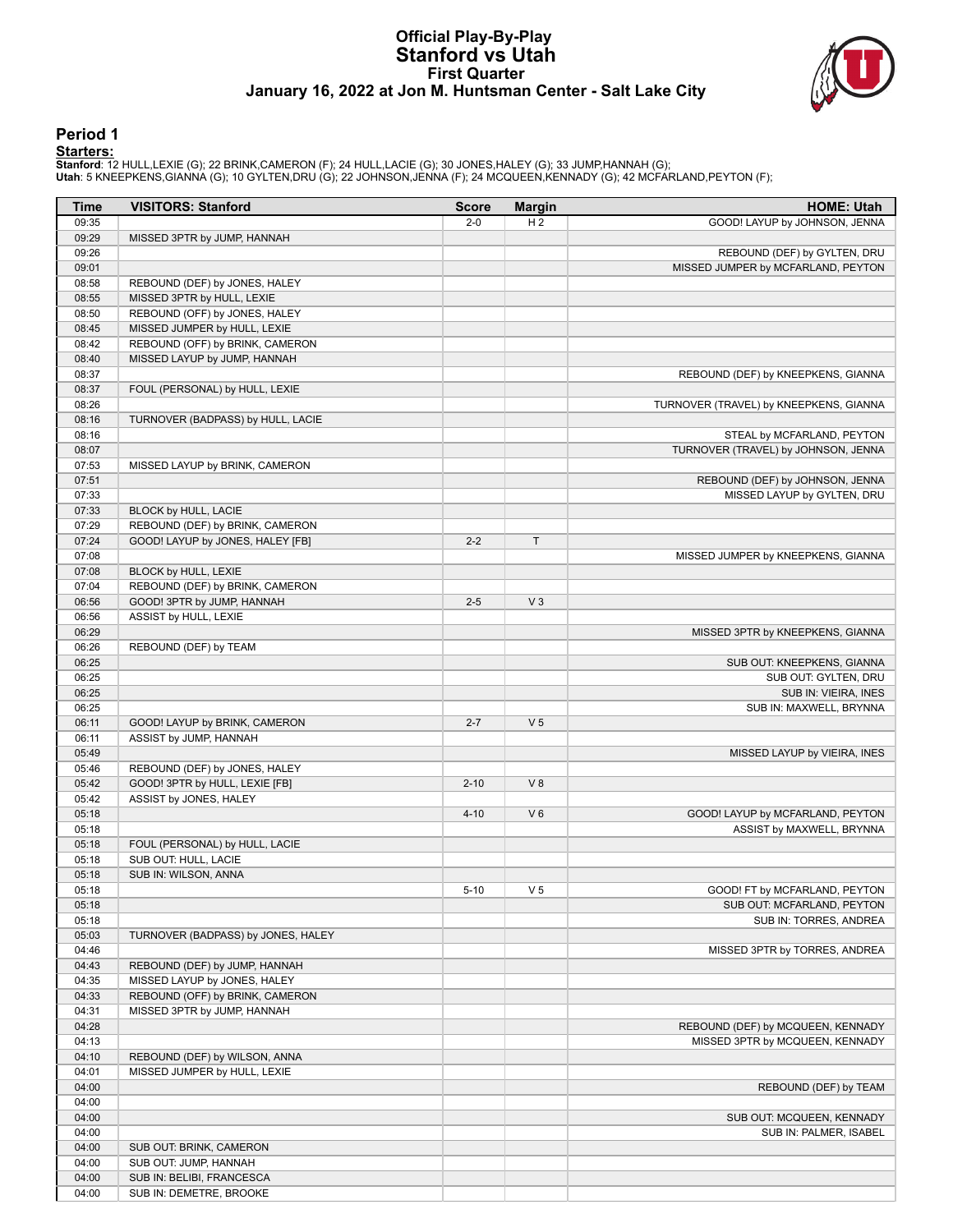| Time                                               | <b>VISITORS: Stanford</b>                                  | <b>Score</b>                        | <b>Margin</b>                                      | <b>HOME: Utah</b>                                                                                                    |
|----------------------------------------------------|------------------------------------------------------------|-------------------------------------|----------------------------------------------------|----------------------------------------------------------------------------------------------------------------------|
| 03:48                                              |                                                            |                                     |                                                    | MISSED JUMPER by MAXWELL, BRYNNA                                                                                     |
| 03:47                                              | REBOUND (DEF) by JONES, HALEY                              |                                     |                                                    |                                                                                                                      |
| 03:41                                              |                                                            |                                     |                                                    | FOUL (PERSONAL) by TORRES, ANDREA                                                                                    |
| 03:41                                              | GOOD! FT by JONES, HALEY [FB]                              | $5 - 11$                            | $V_6$                                              |                                                                                                                      |
| 03:41                                              | GOOD! FT by JONES, HALEY [FB]                              | $5 - 12$                            | V <sub>7</sub>                                     |                                                                                                                      |
| 03:25                                              |                                                            |                                     |                                                    | TURNOVER (BADPASS) by PALMER, ISABEL                                                                                 |
| 03:25                                              | STEAL by HULL, LEXIE                                       |                                     |                                                    |                                                                                                                      |
| 03:11                                              | MISSED 3PTR by WILSON, ANNA                                |                                     |                                                    |                                                                                                                      |
| 03:08                                              |                                                            |                                     |                                                    | REBOUND (DEF) by TEAM                                                                                                |
| 03:08                                              |                                                            |                                     |                                                    | SUB OUT: JOHNSON, JENNA                                                                                              |
| 03:08                                              |                                                            |                                     |                                                    | SUB IN: YOUNG, DASIA                                                                                                 |
| 02:42                                              |                                                            |                                     |                                                    | TURNOVER (BADPASS) by VIEIRA, INES                                                                                   |
| 02:42                                              | STEAL by BELIBI, FRANCESCA                                 |                                     |                                                    |                                                                                                                      |
| 02:39                                              |                                                            |                                     |                                                    | SUB OUT: PALMER, ISABEL                                                                                              |
| 02:39                                              |                                                            |                                     |                                                    | SUB OUT: VIEIRA, INES                                                                                                |
| 02:39                                              |                                                            |                                     |                                                    | SUB IN: KNEEPKENS, GIANNA                                                                                            |
| 02:39                                              |                                                            |                                     |                                                    | SUB IN: GYLTEN, DRU                                                                                                  |
| 02:39                                              | SUB OUT: HULL, LEXIE                                       |                                     |                                                    |                                                                                                                      |
| 02:39                                              | SUB IN: JUMP, HANNAH                                       |                                     |                                                    |                                                                                                                      |
| 02:27                                              | TURNOVER (BADPASS) by JONES, HALEY                         |                                     |                                                    |                                                                                                                      |
| 02:05                                              | FOUL (PERSONAL) by BELIBI, FRANCESCA                       |                                     |                                                    |                                                                                                                      |
| 02:05                                              | SUB OUT: BELIBI, FRANCESCA                                 |                                     |                                                    |                                                                                                                      |
| 02:05                                              | SUB OUT: JONES, HALEY                                      |                                     |                                                    |                                                                                                                      |
| 02:05                                              | SUB IN: HULL, LEXIE                                        |                                     |                                                    |                                                                                                                      |
| 02:05                                              | SUB IN: BRINK, CAMERON                                     |                                     |                                                    |                                                                                                                      |
| 02:05                                              |                                                            | $6 - 12$                            | $V_6$                                              | GOOD! FT by YOUNG, DASIA                                                                                             |
| 02:05                                              |                                                            | $7 - 12$                            | V <sub>5</sub>                                     | GOOD! FT by YOUNG, DASIA                                                                                             |
| 01:53                                              |                                                            |                                     |                                                    | FOUL (PERSONAL) by TORRES, ANDREA                                                                                    |
| 01:53                                              |                                                            |                                     |                                                    | SUB OUT: TORRES, ANDREA                                                                                              |
| 01:53                                              |                                                            |                                     |                                                    | SUB IN: MCFARLAND, PEYTON                                                                                            |
| 01:51                                              | FOUL (OFF) by BRINK, CAMERON                               |                                     |                                                    |                                                                                                                      |
| 01:51                                              | TURNOVER (OFFENSIVE) by BRINK, CAMERON                     |                                     |                                                    |                                                                                                                      |
| 01:27                                              |                                                            |                                     |                                                    | TURNOVER (OUTOFBOUNDS) by GYLTEN, DRU                                                                                |
| 01:18                                              | TURNOVER (BADPASS) by DEMETRE, BROOKE                      |                                     |                                                    |                                                                                                                      |
| 01:18                                              |                                                            |                                     |                                                    | STEAL by MCFARLAND, PEYTON                                                                                           |
| 01:11                                              |                                                            |                                     |                                                    | MISSED 3PTR by GYLTEN, DRU                                                                                           |
| 01:06                                              | REBOUND (DEF) by BRINK, CAMERON                            |                                     |                                                    |                                                                                                                      |
| 00:59                                              | TURNOVER (BADPASS) by HULL, LEXIE                          |                                     |                                                    |                                                                                                                      |
|                                                    |                                                            |                                     |                                                    |                                                                                                                      |
|                                                    |                                                            |                                     |                                                    |                                                                                                                      |
|                                                    |                                                            |                                     |                                                    |                                                                                                                      |
|                                                    |                                                            |                                     |                                                    |                                                                                                                      |
|                                                    |                                                            |                                     |                                                    |                                                                                                                      |
|                                                    |                                                            |                                     |                                                    |                                                                                                                      |
| 00:59<br>00:39<br>00:18<br>00:18<br>00:02<br>00:02 | GOOD! LAYUP by BRINK, CAMERON<br>ASSIST by DEMETRE, BROOKE | $10 - 12$<br>$10 - 14$<br>$13 - 14$ | V <sub>2</sub><br>V <sub>4</sub><br>V <sub>1</sub> | STEAL by MCFARLAND, PEYTON<br>GOOD! 3PTR by KNEEPKENS, GIANNA<br>GOOD! 3PTR by YOUNG, DASIA<br>ASSIST by GYLTEN, DRU |

# **Stanford 14, Utah 13**

| <b>Points (This Period)</b> | <b>STA</b>    | <b>UTA</b>    |
|-----------------------------|---------------|---------------|
| In the Paint                |               |               |
| Off Turns                   |               |               |
| 2nd Chance                  |               |               |
| Fast Break                  |               |               |
| Bench                       |               |               |
| Per Poss                    | 0.778<br>6/18 | 0.684<br>6/19 |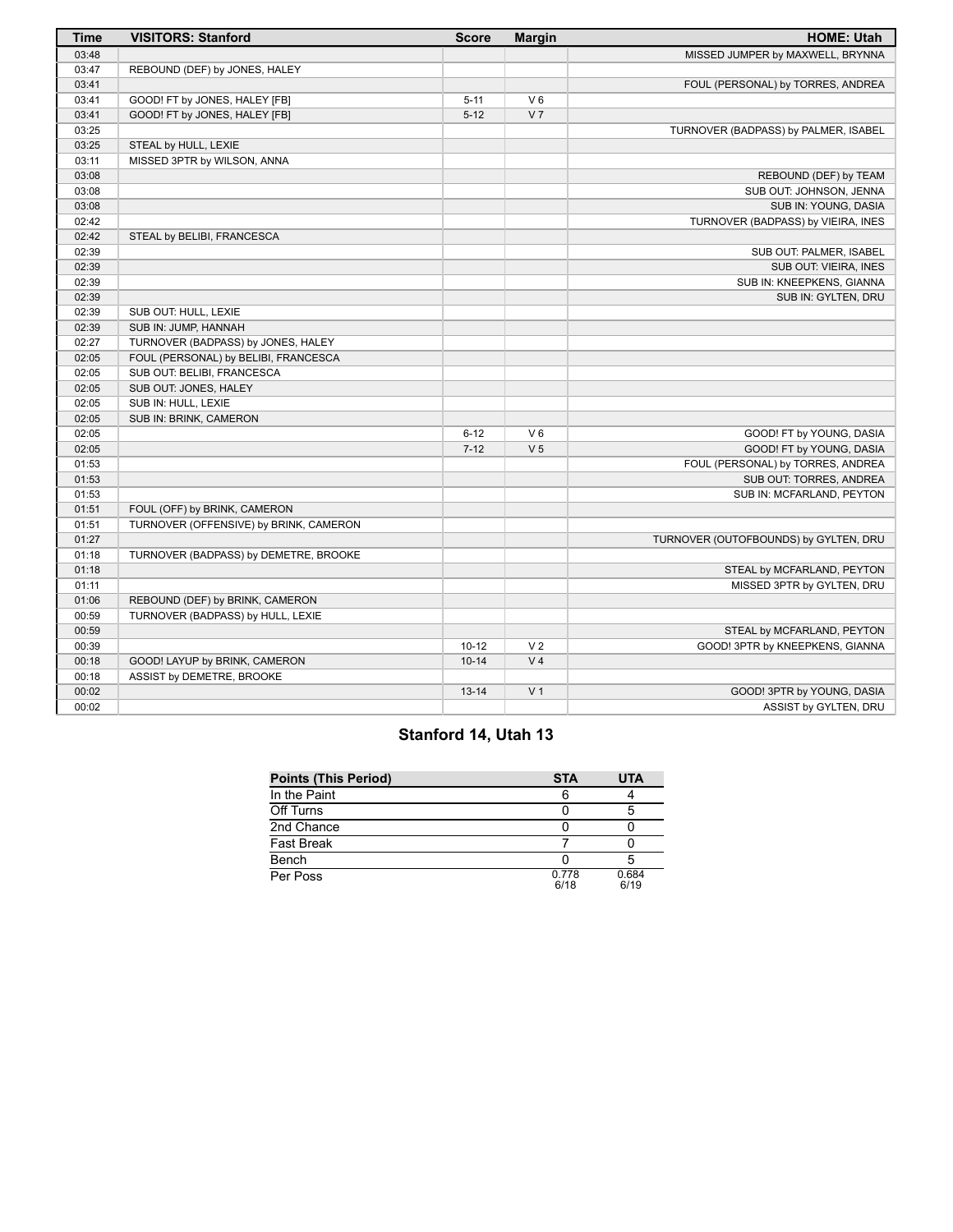### **Official Box Score Stanford vs Utah Second Quarter Statistics Only January 16, 2022 at Jon M. Huntsman Center - Salt Lake City**



# **Stanford 16**

| No. | Plaver                   | S | <b>Pts</b>    | <b>FG</b> | 3FG     | <b>FT</b> | 0R           | <b>DR</b>    | TR             | PF            | A            | TO | <b>BIK</b> | <b>Stl</b>   | Min      | $+/-$        |
|-----|--------------------------|---|---------------|-----------|---------|-----------|--------------|--------------|----------------|---------------|--------------|----|------------|--------------|----------|--------------|
| 12  | HULL, LEXIE              | G | 4             | $1 - 4$   | $0 - 2$ | $2 - 2$   | 3            |              | 4              | 0             |              | 2  | 0          | 0            | 8        | $-4$         |
| 22  | <b>BRINK, CAMERON</b>    | F | 2             | $0 - 0$   | $0 - 0$ | $2 - 2$   | $\Omega$     | $\mathbf{0}$ | 0              |               | 0            | 0  | 0          | 0            | 2        | 0            |
| 24  | <b>HULL, LACIE</b>       | G | 3             | $1 - 1$   | $1 - 1$ | $0 - 0$   | 0            |              | 1              | 0             | $\mathbf{0}$ | 0  | 0          |              | 5        | -9           |
| 30  | JONES, HALEY             | G | $\Omega$      | $0 - 2$   | $0 - 1$ | $0-0$     | $\mathbf{0}$ | $\mathbf{0}$ | 0              |               | $\Omega$     |    | 0          | $\mathbf{0}$ | 6        | $-4$         |
| 33  | <b>JUMP, HANNAH</b>      | G | 3             | $1 - 3$   | $1 - 3$ | $0-0$     | $\Omega$     | $\mathbf{0}$ | 0              | 0             | $\Omega$     | 0  | 0          | 0            | 10       | -8           |
| 02  | <b>EMMA-NNOPU, AGNES</b> | G | 2             | $1 - 1$   | $0 - 0$ | $0 - 1$   | 1            | $\Omega$     | 1              |               | $\Omega$     | 0  | 0          | $\mathbf{0}$ | 3        | $-2$         |
| 03  | <b>WILSON, ANNA</b>      | G | $\mathcal{P}$ | $1 - 1$   | $0 - 0$ | $0 - 0$   | $\Omega$     | 0            | 0              | 0             | 2            | 0  | 0          | $\Omega$     | 5        | 1            |
| 04  | VAN GYTENBEEK, JANA      | G | $\Omega$      | $0 - 1$   | $0 - 1$ | $0-0$     | $\mathbf{0}$ | $\mathbf{0}$ | 0              | 0             | $\Omega$     | 0  | 0          | $\Omega$     | 3        | $-6$         |
| 05  | <b>BELIBI, FRANCESCA</b> | F | 0             | $0 - 1$   | $0 - 0$ | $0 - 0$   | $\Omega$     | $\Omega$     | 0              | 0             | $\Omega$     | 1  | 0          |              | 4        | $-4$         |
| 11  | PRECHTEL, ASHTEN         | F | $\Omega$      | $0 - 0$   | $0 - 0$ | $0 - 0$   | $\mathbf{0}$ | 2            | $\overline{2}$ | $\mathcal{P}$ | $\Omega$     | 0  | 0          | $\mathbf{0}$ | 3        | 3            |
| 21  | DEMETRE, BROOKE          | G | 0             | $0 - 0$   | $0 - 0$ | $0 - 0$   | $\Omega$     | $\Omega$     | 0              | 0             | $\Omega$     | 0  | 0          | $\Omega$     | $\Omega$ | $\mathbf{0}$ |
| 44  | <b>IRIAFEN, KIKI</b>     | F | $\Omega$      | $0 - 1$   | $0 - 0$ | $0-0$     | $\mathbf{0}$ | $\mathbf{0}$ | 0              | 0             | $\Omega$     | 0  | 0          | $\Omega$     |          | $-7$         |
|     | <b>TEAM</b>              |   |               |           |         |           | $\Omega$     | $\mathbf{0}$ | 0              | 0             |              | 0  |            |              |          |              |
|     | <b>TOTALS</b>            |   | 16            | $5 - 15$  | $2 - 8$ | $4 - 5$   | 4            | 4            | 8              | 5             | 3            | 4  | 0          | $\mathbf{2}$ | 50       |              |

| <b>Shooting By Period</b><br>Period | FG        | FG%   | 3FG       | 3FG%  | FT        | FT%   |
|-------------------------------------|-----------|-------|-----------|-------|-----------|-------|
| 3rd Qtr                             | $10 - 16$ | 63%   | $5 - 7$   | 71%   | $5-8$     | 63%   |
| 4th Qtr                             | $7 - 16$  | 44%   | $2 - 6$   | 33%   | $7-9$     | 78%   |
| 2nd Half                            | $5 - 15$  | 33%   | $2 - 8$   | 25%   | $4-5$     | 80%   |
| 2nd Half                            | $17 - 32$ | 53%   | $7-13$    | 54%   | $12 - 17$ | 71%   |
| Game                                | $27 - 61$ | 44.3% | $11 - 27$ | 40.7% | $18 - 24$ | 75.0% |

*Deadball Rebounds:* 1,0

# **Utah 24**

| No. | Player                   | S  | Pts           | FG.      | 3FG     | <b>FT</b> | 0R                   | <b>DR</b> | TR       | <b>PF</b> | A | TO          | <b>Blk</b> | Stl          | Min | $+/-$        |
|-----|--------------------------|----|---------------|----------|---------|-----------|----------------------|-----------|----------|-----------|---|-------------|------------|--------------|-----|--------------|
| 05  | <b>KNEEPKENS, GIANNA</b> | G  | 4             | $2 - 2$  | $0 - 0$ | $0-0$     |                      | 0         |          |           | 0 | 0           |            |              | 5   | 6            |
| 10  | <b>GYLTEN, DRU</b>       | G  | $\Omega$      | $0 - 0$  | $0 - 0$ | $0 - 0$   | 0                    | 0         | 0        | 0         | 4 |             | 0          |              |     | 8            |
| 22  | JOHNSON, JENNA           | F. | 5             | 1-2      | $1 - 2$ | $2 - 2$   | 0                    | 4         |          | 1         | 0 | 0           | 0          | 0            | 6   | 5            |
| 24  | MCQUEEN, KENNADY         | G  | 0             | $0 - 0$  | $0 - 0$ | $0 - 0$   | $\blacktriangleleft$ | 2         | 3        | 0         | 0 |             | 0          | 0            | 8   | 7            |
| 42  | MCFARLAND, PEYTON        | F  | 4             | $2 - 3$  | $0 - 0$ | $0 - 0$   | 0                    | 2         | 2        | 4         | 0 | 0           | 0          | 0            | 5   | 4            |
| 01  | PALMER, ISABEL           | G  | 6             | $2 - 2$  | $2 - 2$ | $0 - 2$   | 0                    | 0         | 0        | 0         | 0 | 0           | 0          |              | 5   | 2            |
| 02  | <b>VIEIRA, INES</b>      | G  | 3             | 1-1      | $0 - 0$ | $1 - 2$   | 0                    | $\Omega$  | 0        | 0         |   | 0           | 0          | $\Omega$     | 3   | $\mathbf 0$  |
| 03  | <b>TORRES, ANDREA</b>    | F. | $\mathcal{P}$ | $1 - 1$  | $0 - 0$ | $0 - 0$   | 0                    | 1         | 1        | 0         | 0 | 0           | 0          | 0            | 6   | 6            |
| 11  | MAXWELL, BRYNNA          | G  | $\Omega$      | $0 - 1$  | $0 - 1$ | $0 - 0$   | 0                    | $\Omega$  | $\Omega$ | 0         | 0 | 0           | 0          | 0            | 2   |              |
| 34  | YOUNG, DASIA             | F  | $\Omega$      | $0 - 2$  | $0 - 2$ | $0 - 0$   | 0                    | 0         | 0        |           | 0 | 0           | 0          | $\mathbf{0}$ | 3   | $\mathbf{1}$ |
|     | <b>TEAM</b>              |    |               |          |         |           | 0                    | ◀         |          | 0         |   | 0           |            |              |     |              |
|     | <b>TOTALS</b>            |    | 24            | $9 - 14$ | $3 - 7$ | $3 - 6$   | 2                    |           | 9        | 4         | 5 | $\mathbf 2$ | 0          | 3            | 50  |              |

| <b>Shooting By Period</b> |          |       |           |       |           |       | De |
|---------------------------|----------|-------|-----------|-------|-----------|-------|----|
| Period                    | FG       | FG%   | 3FG       | 3FG%  | FT.       | FT%   |    |
| 3rd Qtr                   | 7-11     | 64%   | 4-6       | 67%   | $8 - 10$  | 80%   |    |
| 4th Qtr                   | $2 - 11$ | 18%   | $2-9$     | 22%   | $4-6$     | 67%   |    |
| 2nd Half                  | $9 - 14$ | 64%   | $3 - 7$   | 43%   | $3-6$     | 50%   |    |
| 2nd Half                  | $9-22$   | 41%   | 6-15      | 40%   | $12 - 16$ | 75%   |    |
| Game                      | 22-49    | 44.9% | $11 - 28$ | 39.3% | $18 - 25$ | 72.0% |    |

*Deadball Rebounds:* 4,0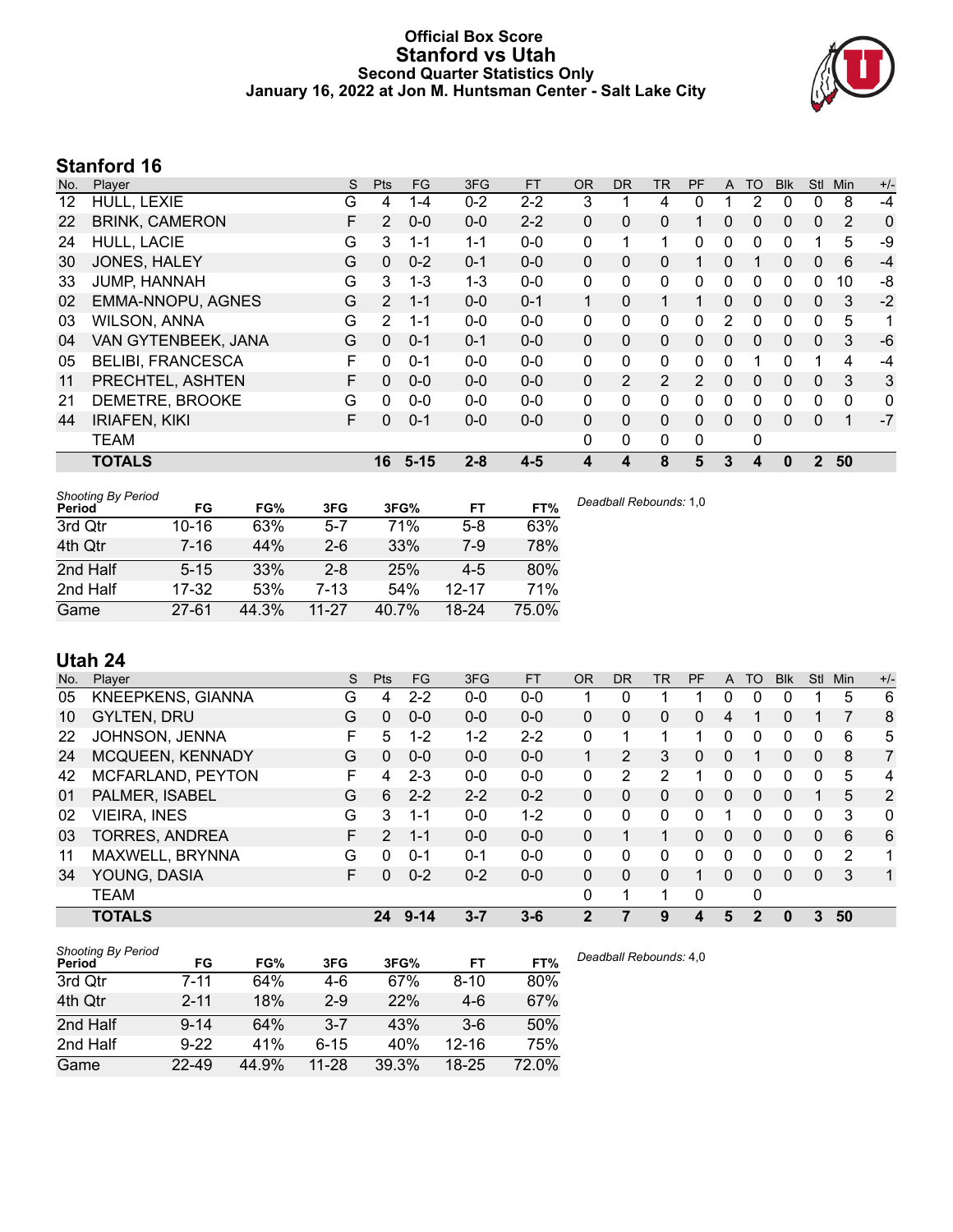| Game Notes:                                                                | <b>Score</b> |    | 1st 2nd 3rd 4th |    |    | тот | <b>Points (1</b> |
|----------------------------------------------------------------------------|--------------|----|-----------------|----|----|-----|------------------|
| Officials: Lisa Jones, Cathi Cornell, Kelly Broomfield<br>Attendance: 1911 | <b>STA</b>   | 14 | 16              | 30 |    | 83  | In the Pa        |
|                                                                            | UTA          | 13 | 24              | 26 | 10 | 73  | Off Turns        |
| Start Time: 02:06 PM ET                                                    |              |    |                 |    |    |     | 2nd Char         |
| End Time: 04:00 PM ET<br>Game Duration: 1:53                               |              |    |                 |    |    |     | <b>Fast Brea</b> |
| Conference Game;                                                           |              |    |                 |    |    |     | Bench            |

| <b>Points (This Period)</b> | <b>STA</b>    | <b>UTA</b>     |
|-----------------------------|---------------|----------------|
| In the Paint                | 6             | 10             |
| Off Turns                   | 2             | 8              |
| 2nd Chance                  | 2             |                |
| <b>Fast Break</b>           | 2             | 2              |
| Bench                       | 4             | 11             |
| Per Poss                    | 0.941<br>7/17 | 1.500<br>11/16 |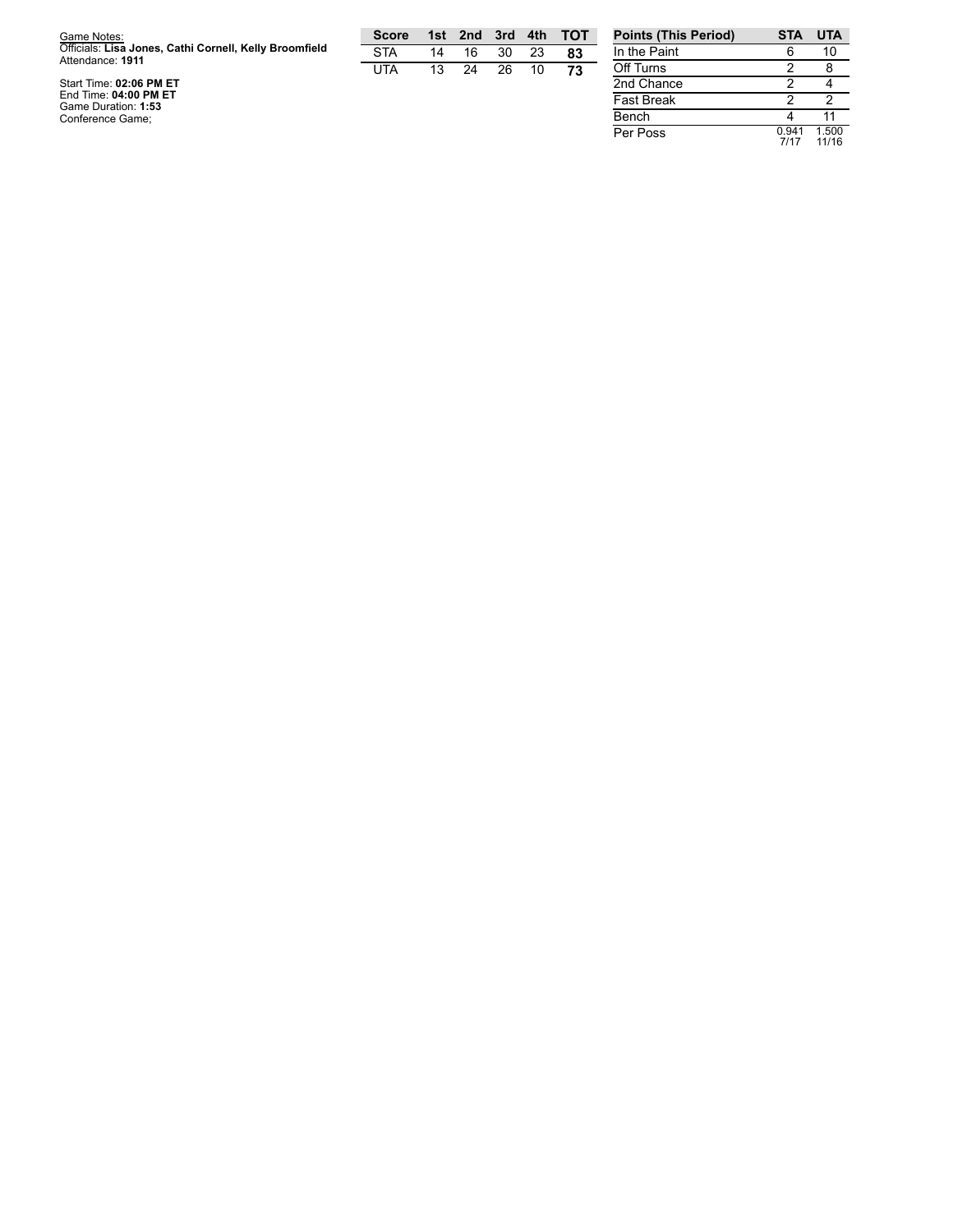#### **Official Play-By-Play Stanford vs Utah Second Quarter January 16, 2022 at Jon M. Huntsman Center - Salt Lake City**



#### **Period 2**

<mark>Starters:</mark><br>Stanford: 12 HULL,LEXIE (G); 22 BRINK,CAMERON (F); 24 HULL,LACIE (G); 30 JONES,HALEY (G); 33 JUMP,HANNAH (G);<br>Utah: 5 KNEEPKENS,GIANNA (G); 10 GYLTEN,DRU (G); 22 JOHNSON,JENNA (F); 24 MCQUEEN,KENNADY (G); 42 MC

| Time           | <b>VISITORS: Stanford</b>                                         | <b>Score</b>     | <b>Margin</b>  | <b>HOME: Utah</b>                    |
|----------------|-------------------------------------------------------------------|------------------|----------------|--------------------------------------|
| 10:00          | SUB OUT: WILSON, ANNA                                             |                  |                |                                      |
| 10:00          | SUB OUT: DEMETRE, BROOKE                                          |                  |                |                                      |
| 10:00          | SUB OUT: BRINK, CAMERON                                           |                  |                |                                      |
| 10:00          | SUB IN: PRECHTEL, ASHTEN                                          |                  |                |                                      |
| 10:00          | SUB IN: HULL, LACIE                                               |                  |                |                                      |
| 10:00          | SUB IN: JONES, HALEY                                              |                  |                |                                      |
| 09:41<br>09:29 | MISSED 3PTR by JONES, HALEY                                       | $15 - 14$        | H <sub>1</sub> | GOOD! LAYUP by MCFARLAND, PEYTON     |
| 09:25          |                                                                   |                  |                | REBOUND (DEF) by MCFARLAND, PEYTON   |
| 09:12          |                                                                   |                  |                | MISSED 3PTR by YOUNG, DASIA          |
| 09:07          |                                                                   |                  |                | REBOUND (OFF) by KNEEPKENS, GIANNA   |
| 09:07          |                                                                   | $17 - 14$        | $H_3$          | GOOD! LAYUP by KNEEPKENS, GIANNA     |
| 08:52          | GOOD! 3PTR by HULL, LACIE                                         | $17 - 17$        | Т              |                                      |
| 08:52          | ASSIST by HULL, LEXIE                                             |                  |                |                                      |
| 08:32          |                                                                   |                  |                | MISSED 3PTR by MAXWELL, BRYNNA       |
| 08:29          | REBOUND (DEF) by PRECHTEL, ASHTEN                                 |                  |                |                                      |
| 08:18<br>08:15 | MISSED 3PTR by HULL, LEXIE                                        |                  |                |                                      |
| 08:14          | FOUL (PERSONAL) by PRECHTEL, ASHTEN                               |                  |                | REBOUND (DEF) by MCFARLAND, PEYTON   |
| 08:14          |                                                                   |                  |                | SUB OUT: MAXWELL, BRYNNA             |
| 08:14          |                                                                   |                  |                | SUB OUT: MCFARLAND, PEYTON           |
| 08:14          |                                                                   |                  |                | SUB IN: JOHNSON, JENNA               |
| 08:14          |                                                                   |                  |                | SUB IN: MCQUEEN, KENNADY             |
| 08:14          | SUB OUT: PRECHTEL, ASHTEN                                         |                  |                |                                      |
| 08:14          | SUB IN: BRINK, CAMERON                                            |                  |                |                                      |
| 08:05          |                                                                   |                  |                | TURNOVER (BADPASS) by GYLTEN, DRU    |
| 08:05          | STEAL by HULL, LACIE                                              |                  |                |                                      |
| 08:01          |                                                                   |                  |                | FOUL (PERSONAL) by YOUNG, DASIA      |
| 08:00          |                                                                   |                  | V <sub>1</sub> | FOUL (PERSONAL) by JOHNSON, JENNA    |
| 08:00<br>08:00 | GOOD! FT by BRINK, CAMERON<br>GOOD! FT by BRINK, CAMERON          | $17-18$<br>17-19 | V <sub>2</sub> |                                      |
| 07:46          |                                                                   |                  |                | MISSED 3PTR by YOUNG, DASIA          |
| 07:43          | REBOUND (DEF) by HULL, LACIE                                      |                  |                |                                      |
| 07:24          | MISSED LAYUP by JONES, HALEY                                      |                  |                |                                      |
| 07:21          |                                                                   |                  |                | REBOUND (DEF) by JOHNSON, JENNA      |
| 07:06          |                                                                   | 19-19            | T              | GOOD! LAYUP by KNEEPKENS, GIANNA     |
| 06:54          | TURNOVER (LOSTBALL) by JONES, HALEY                               |                  |                |                                      |
| 06:54          |                                                                   |                  |                | STEAL by KNEEPKENS, GIANNA           |
| 06:54          |                                                                   |                  |                | SUB OUT: YOUNG, DASIA                |
| 06:54          |                                                                   |                  |                | SUB IN: TORRES, ANDREA               |
| 06:54<br>06:54 | SUB OUT: JONES, HALEY                                             |                  |                |                                      |
| 06:37          | SUB IN: VAN GYTENBEEK, JANA<br>FOUL (PERSONAL) by BRINK, CAMERON  |                  |                |                                      |
| 06:37          | SUB OUT: BRINK, CAMERON                                           |                  |                |                                      |
| 06:37          | SUB IN: IRIAFEN, KIKI                                             |                  |                |                                      |
| 06:37          |                                                                   | $20-19$          | H <sub>1</sub> | GOOD! FT by JOHNSON, JENNA           |
| 06:37          |                                                                   | $21 - 19$        | H <sub>2</sub> | GOOD! FT by JOHNSON, JENNA           |
| 06:20          | MISSED LAYUP by IRIAFEN, KIKI                                     |                  |                |                                      |
| 06:17          |                                                                   |                  |                | REBOUND (DEF) by TEAM                |
| 06:04          |                                                                   | $24-19$          | H <sub>5</sub> | GOOD! 3PTR by JOHNSON, JENNA         |
| 06:04          |                                                                   |                  |                | ASSIST by GYLTEN, DRU                |
| 05:45          | MISSED 3PTR by VAN GYTENBEEK, JANA                                |                  |                |                                      |
| 05:36<br>05:35 | REBOUND (OFF) by HULL, LEXIE<br>TURNOVER (BADPASS) by HULL, LEXIE |                  |                |                                      |
| 05:35          |                                                                   |                  |                | STEAL by GYLTEN, DRU                 |
| 05:31          |                                                                   | $26-19$          | H <sub>7</sub> | GOOD! LAYUP by TORRES, ANDREA [FB]   |
| 05:31          |                                                                   |                  |                | ASSIST by GYLTEN, DRU                |
| 05:13          |                                                                   |                  |                | FOUL (PERSONAL) by KNEEPKENS, GIANNA |
| 05:13          | SUB OUT: IRIAFEN, KIKI                                            |                  |                |                                      |
| 05:13          | SUB IN: BELIBI, FRANCESCA                                         |                  |                |                                      |
| 05:13          | GOOD! FT by HULL, LEXIE                                           | 26-20            | H <sub>6</sub> |                                      |
| 05:13          | GOOD! FT by HULL, LEXIE                                           | $26 - 21$        | H <sub>5</sub> |                                      |
| 05:13          |                                                                   |                  |                | SUB OUT: KNEEPKENS, GIANNA           |
| 05:13          |                                                                   |                  |                | SUB IN: PALMER, ISABEL               |
| 04:49          |                                                                   | 29-21            | H <sub>8</sub> | GOOD! 3PTR by PALMER, ISABEL         |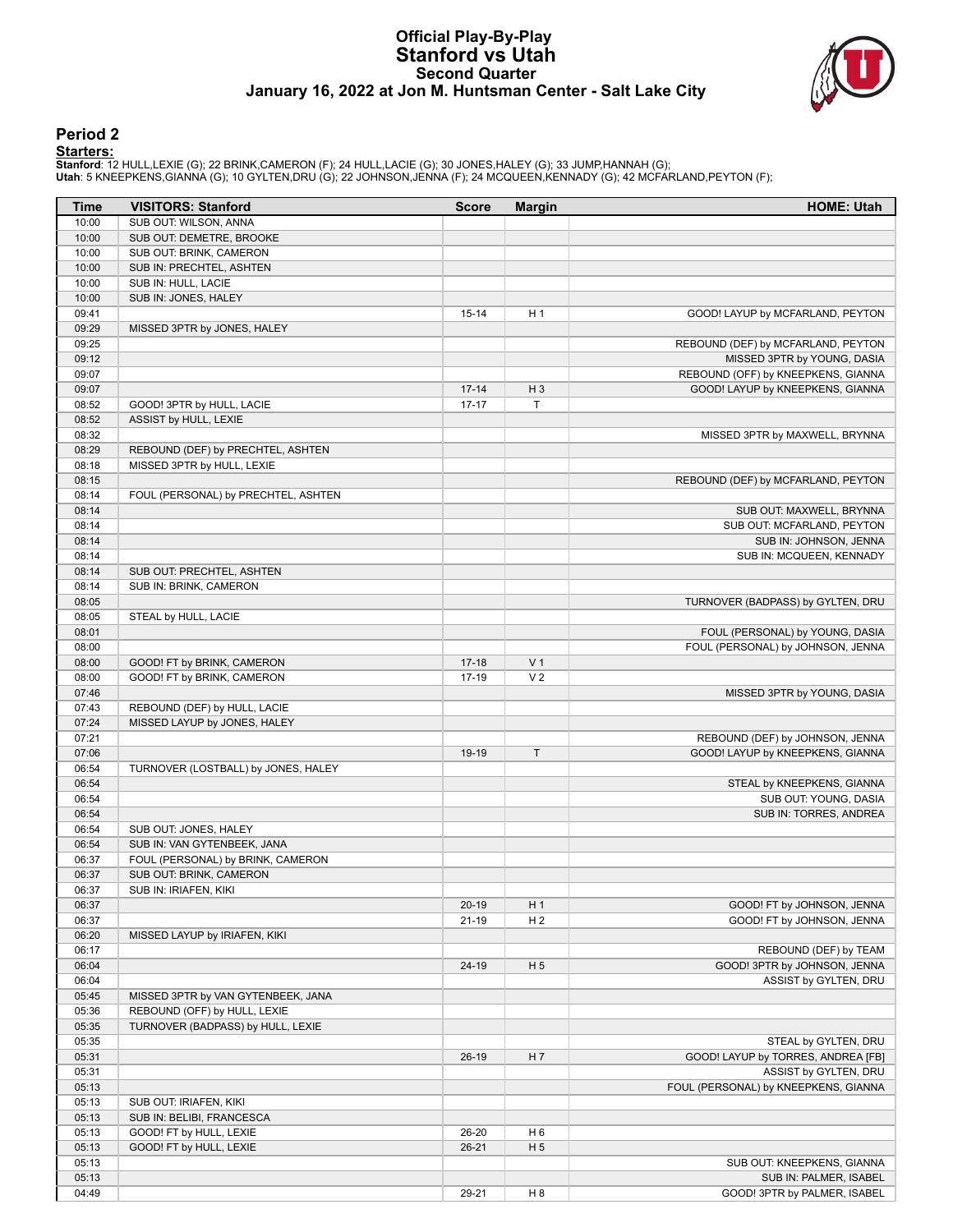| <b>Time</b> | <b>VISITORS: Stanford</b>              | <b>Score</b> | <b>Margin</b> | <b>HOME: Utah</b>                      |
|-------------|----------------------------------------|--------------|---------------|----------------------------------------|
| 04:49       |                                        |              |               | ASSIST by GYLTEN, DRU                  |
| 04:40       | MISSED 3PTR by JUMP, HANNAH            |              |               |                                        |
| 04:37       | REBOUND (OFF) by HULL, LEXIE           |              |               |                                        |
| 04:33       |                                        |              |               |                                        |
| 04:33       |                                        |              |               | SUB OUT: JOHNSON, JENNA                |
| 04:33       |                                        |              |               | SUB IN: MCFARLAND, PEYTON              |
| 04:33       | SUB OUT: VAN GYTENBEEK, JANA           |              |               |                                        |
| 04:33       | SUB OUT: HULL, LACIE                   |              |               |                                        |
| 04:33       | SUB IN: WILSON, ANNA                   |              |               |                                        |
| 04:33       | SUB IN: JONES, HALEY                   |              |               |                                        |
| 04:17       | TURNOVER (BADPASS) by HULL, LEXIE      |              |               |                                        |
| 04:17       |                                        |              |               | STEAL by PALMER, ISABEL                |
| 04:02       |                                        |              |               | MISSED LAYUP by MCFARLAND, PEYTON      |
| 03:59       |                                        |              |               | REBOUND (OFF) by MCQUEEN, KENNADY      |
| 03:52       |                                        | $31 - 21$    | H 10          | GOOD! LAYUP by MCFARLAND, PEYTON       |
| 03:52       |                                        |              |               | ASSIST by GYLTEN, DRU                  |
| 03:40       | GOOD! 3PTR by JUMP, HANNAH             | $31 - 24$    | H 7           |                                        |
| 03:40       | ASSIST by WILSON, ANNA                 |              |               |                                        |
| 03:20       |                                        |              |               | TURNOVER (BADPASS) by MCQUEEN, KENNADY |
| 03:20       | STEAL by BELIBI, FRANCESCA             |              |               |                                        |
| 03:16       | MISSED LAYUP by HULL, LEXIE            |              |               |                                        |
| 03:13       |                                        |              |               | REBOUND (DEF) by MCQUEEN, KENNADY      |
| 03:13       |                                        |              |               | SUB OUT: GYLTEN, DRU                   |
| 03:13       |                                        |              |               | SUB IN: VIEIRA, INES                   |
| 03:13       | SUB OUT: HULL, LEXIE                   |              |               |                                        |
| 03:13       | SUB IN: EMMA-NNOPU, AGNES              |              |               |                                        |
| 02:57       |                                        | $34 - 24$    | H 10          | GOOD! 3PTR by PALMER, ISABEL           |
| 02:57       |                                        |              |               | ASSIST by VIEIRA, INES                 |
| 02:30       | MISSED LAYUP by BELIBI, FRANCESCA      |              |               |                                        |
| 02:28       |                                        |              |               | REBOUND (DEF) by MCQUEEN, KENNADY      |
| 02:14       |                                        |              |               | SUB OUT: TORRES, ANDREA                |
| 02:14       |                                        |              |               | SUB IN: JOHNSON, JENNA                 |
| 02:10       | FOUL (PERSONAL) by JONES, HALEY        |              |               |                                        |
| 02:10       |                                        |              |               | MISSED FT by VIEIRA, INES              |
| 02:10       |                                        |              |               | REBOUND (OFF) by TEAM                  |
| 02:10       |                                        | 35-24        | H 11          | GOOD! FT by VIEIRA, INES               |
| 01:48       | TURNOVER (TRAVEL) by BELIBI, FRANCESCA |              |               |                                        |
| 01:33       |                                        | 37-24        | H 13          | GOOD! JUMPER by VIEIRA, INES           |
| 01:18       | MISSED 3PTR by JUMP, HANNAH            |              |               |                                        |
| 01:17       | GOOD! LAYUP by EMMA-NNOPU, AGNES       | 37-26        | H 11          |                                        |
| 01:17       |                                        |              |               | FOUL (PERSONAL) by MCFARLAND, PEYTON   |
| 01:17       | SUB OUT: BELIBI, FRANCESCA             |              |               |                                        |
| 01:17       | SUB IN: PRECHTEL, ASHTEN               |              |               |                                        |
| 01:17       |                                        |              |               | SUB OUT: MCFARLAND, PEYTON             |
| 01:17       |                                        |              |               | SUB IN: TORRES, ANDREA                 |
| 01:17       | SUB OUT: JONES, HALEY                  |              |               |                                        |
| 01:17       | SUB IN: HULL, LEXIE                    |              |               |                                        |
| 01:17       | MISSED FT by EMMA-NNOPU, AGNES         |              |               |                                        |
| 01:16       | REBOUND (OFF) by EMMA-NNOPU, AGNES     |              |               |                                        |
| 01:15       | REBOUND (OFF) by HULL, LEXIE           |              |               |                                        |
| 01:07       | MISSED 3PTR by HULL, LEXIE             |              |               |                                        |
| 01:04       |                                        |              |               | REBOUND (DEF) by TORRES, ANDREA        |
| 00:52       |                                        |              |               | MISSED 3PTR by JOHNSON, JENNA          |
| 00:48       | REBOUND (DEF) by PRECHTEL, ASHTEN      |              |               |                                        |
| 00:44       | GOOD! LAYUP by HULL, LEXIE [FB/PNT]    | 37-28        | H9            |                                        |
| 00:44       | ASSIST by WILSON, ANNA                 |              |               |                                        |
| 00:36       | FOUL (PERSONAL) by EMMA-NNOPU, AGNES   |              |               |                                        |
| 00:23       | FOUL (PERSONAL) by PRECHTEL, ASHTEN    |              |               |                                        |
| 00:23       | SUB OUT: EMMA-NNOPU, AGNES             |              |               |                                        |
| 00:23       | SUB IN: VAN GYTENBEEK, JANA            |              |               |                                        |
| 00:23       |                                        |              |               | MISSED FT by PALMER, ISABEL            |
| 00:23       |                                        |              |               | REBOUND (OFF) by TEAM                  |
| 00:23       |                                        |              |               | MISSED FT by PALMER, ISABEL            |
| 00:22       | REBOUND (DEF) by HULL, LEXIE           |              |               |                                        |
| 00:00       | GOOD! JUMPER by WILSON, ANNA [PNT]     | 37-30        | H 7           |                                        |

**Stanford 30, Utah 37**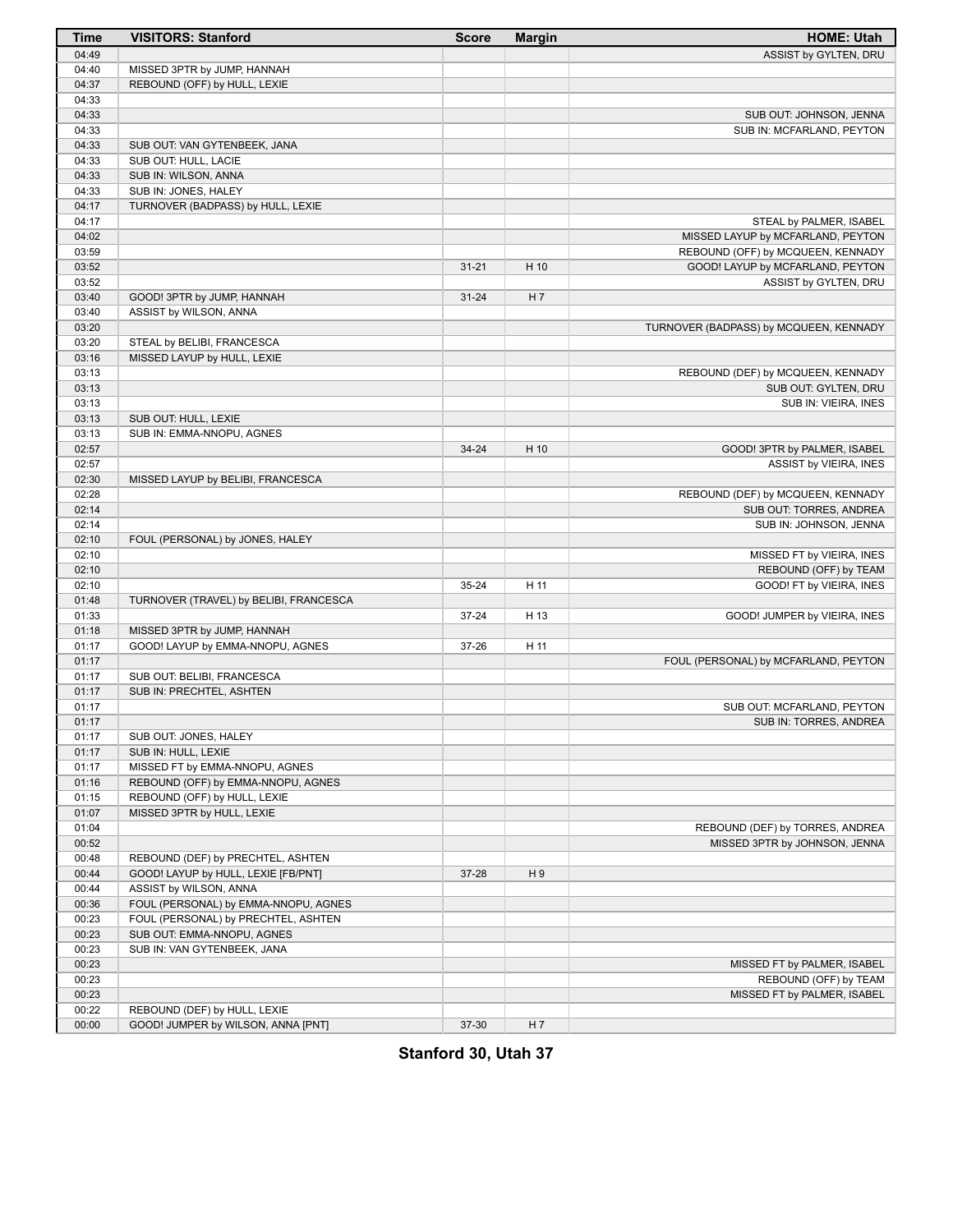| <b>Points (This Period)</b> | <b>STA</b>    | <b>UTA</b>     |
|-----------------------------|---------------|----------------|
| In the Paint                | 6             | 10             |
| Off Turns                   |               |                |
| 2nd Chance                  |               |                |
| <b>Fast Break</b>           |               |                |
| Bench                       |               |                |
| Per Poss                    | 0.941<br>7/17 | 1.500<br>11/16 |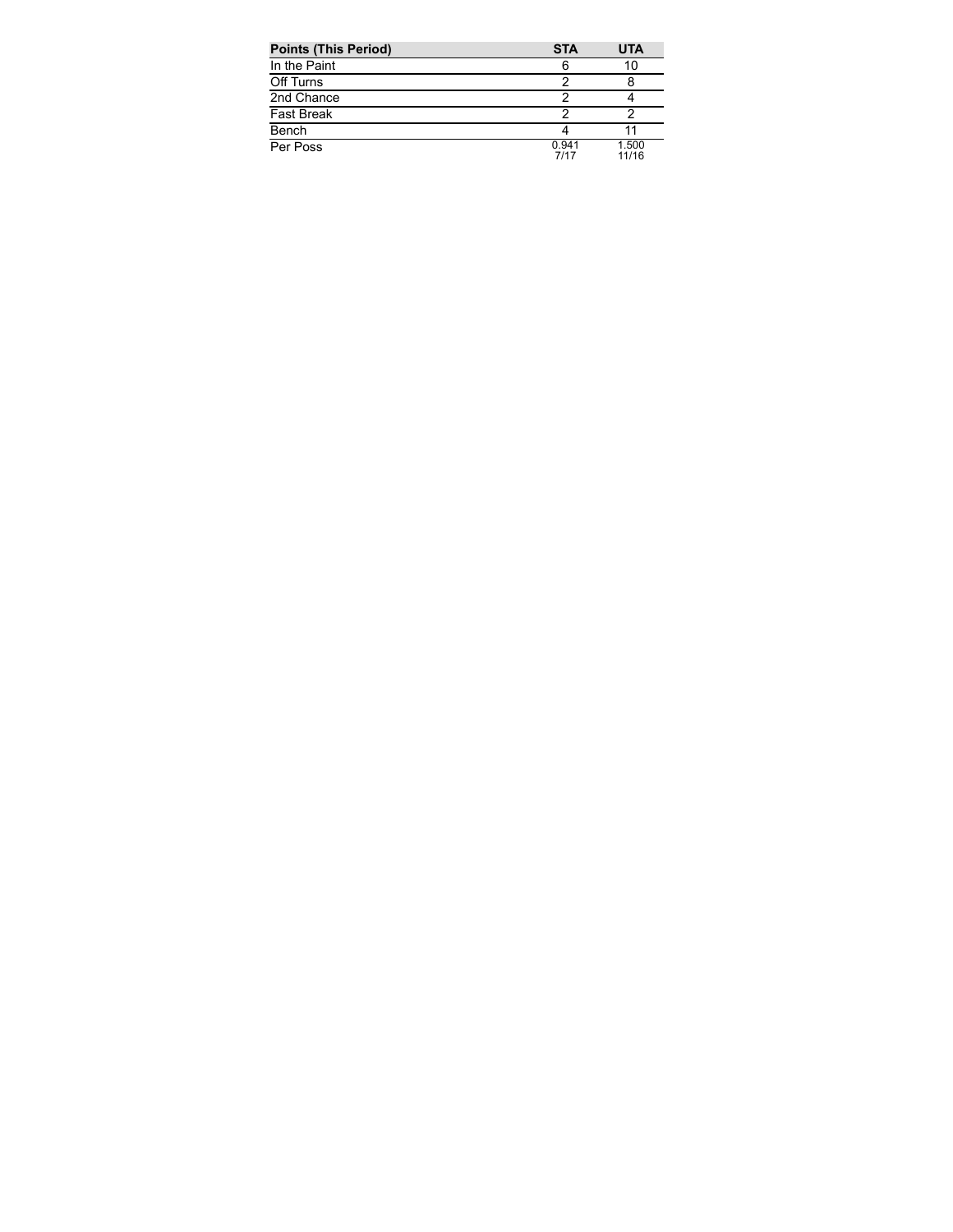### **Official Box Score Stanford vs Utah Second Half Statistics Only January 16, 2022 at Jon M. Huntsman Center - Salt Lake City**



# **Stanford 53**

| No. | Player                   | S | <b>Pts</b> | <b>FG</b> | 3FG      | <b>FT</b> | 0R           | DR.          | TR       | <b>PF</b>      | A            | TO           | <b>BIK</b> | <b>Stl</b>   | Min      | $+/-$          |
|-----|--------------------------|---|------------|-----------|----------|-----------|--------------|--------------|----------|----------------|--------------|--------------|------------|--------------|----------|----------------|
| 02  | <b>EMMA-NNOPU, AGNES</b> | G | 0          | $0 - 0$   | $0 - 0$  | $0 - 0$   |              | 0            |          |                |              | 0            | 0          | 0            | 4        | 0              |
| 03  | <b>WILSON, ANNA</b>      | G | 10         | $3 - 4$   | $2 - 3$  | $2 - 4$   | $\Omega$     |              |          |                |              | 0            | 0          |              | 18       | 13             |
| 04  | VAN GYTENBEEK, JANA      | G | 0          | $0 - 0$   | $0 - 0$  | $0 - 0$   | 0            | 0            | 0        | 0              | 0            | 0            | 0          | 0            | 0        | 0              |
| 05  | <b>BELIBI, FRANCESCA</b> | F | 2          | $1 - 1$   | $0 - 0$  | $0 - 0$   | $\mathbf{0}$ | $\mathbf{0}$ | 0        | $\overline{2}$ | $\mathbf{0}$ | 0            | 0          | $\mathbf{0}$ | 3        | $\overline{2}$ |
| 11  | PRECHTEL, ASHTEN         | F | 0          | $0 - 0$   | $0 - 0$  | $0 - 0$   | 0            | 1            |          |                | 0            | 0            | 0          | 0            | 2        | 0              |
| 12  | HULL, LEXIE              | G | 14         | $4 - 11$  | $4-6$    | $2 - 2$   | 2            | 2            | 4        | 2              | 2            | 2            | 0          |              | 20       | 17             |
| 21  | DEMETRE, BROOKE          | G | 0          | $0 - 0$   | $0 - 0$  | $0 - 0$   | $\mathbf{0}$ | 0            | 0        | 0              | 0            | 0            | 0          | 0            | 0        | 0              |
| 22  | <b>BRINK, CAMERON</b>    | F | 18         | $7-9$     | $0 - 0$  | $4 - 7$   | 5            |              | 6        | 2              |              | 0            | 1          | $\Omega$     | 14       | 15             |
| 24  | HULL, LACIE              | G | $\Omega$   | $0 - 0$   | $0 - 0$  | $0-0$     | $\mathbf{0}$ | 0            | 0        | 1              |              | 0            | 0          | 0            | 3        | 8              |
| 30  | JONES, HALEY             | G | 6          | $1 - 3$   | $0 - 0$  | $4 - 4$   | $\Omega$     | 4            | 4        | $\Omega$       | 2            | $\Omega$     | 1          | $\Omega$     | 16       | 18             |
| 33  | <b>JUMP, HANNAH</b>      | G | 3          | $1 - 4$   | $1 - 4$  | $0 - 0$   | 1            | 1            | 2        | 0              | 3            | 0            | 0          |              | 19       | 12             |
| 44  | <b>IRIAFEN, KIKI</b>     | F | $\Omega$   | $0 - 0$   | $0 - 0$  | $0 - 0$   | $\Omega$     | $\Omega$     | $\Omega$ | $\Omega$       | $\Omega$     | $\Omega$     | 0          | $\Omega$     | $\Omega$ | 0              |
|     | <b>TEAM</b>              |   | 0          | $0 - 0$   | $0 - 0$  | $0 - 0$   | 4            | 1            | 2        | 0              | $\Omega$     | 0            | 0          | $\Omega$     | 0        |                |
|     | <b>TOTALS</b>            |   | 53         | $17 - 32$ | $7 - 13$ | $12 - 17$ | 10           | 11           | 21       | 10             | 11           | $\mathbf{2}$ | 2          | 3            | 98       |                |

| <b>Shooting By Period</b><br>Period | FG        | FG%   | 3FG     | 3FG%  | FT        | FT%   | Dea<br>Last |
|-------------------------------------|-----------|-------|---------|-------|-----------|-------|-------------|
| 3rd Qtr                             | $10 - 16$ | 63%   | 5-7     | 71%   | $5-8$     | 63%   |             |
| 4th Qtr                             | $7 - 16$  | 44%   | $2-6$   | 33%   | 7-9       | 78%   |             |
| 2nd Half                            | 17-32     | 53%   | $7-13$  | 54%   | $12 - 17$ | 71%   |             |
| Game                                | $27 - 61$ | 44.3% | $11-27$ | 40.7% | 18-24     | 75.0% |             |

*Deadball Rebounds:* 1,0 *Last FG Half:* STA 4th-00:28

# **Utah 36**

| No. | Plaver                   | S  | <b>Pts</b>    | FG       | 3FG      | <b>FT</b> | <b>OR</b> | <b>DR</b> | TR | PF | A | TO            | <b>Blk</b>   | Stl            | Min         | $+/-$    |
|-----|--------------------------|----|---------------|----------|----------|-----------|-----------|-----------|----|----|---|---------------|--------------|----------------|-------------|----------|
| 01  | PALMER, ISABEL           | G  | 0             | $0 - 1$  | $0 - 0$  | $0 - 0$   | 0         | 0         | 0  | 0  |   | $\Omega$      | Ω            | 0              | 6           | $-2$     |
| 02  | <b>VIEIRA, INES</b>      | G  | 2             | $0 - 0$  | $0 - 0$  | $2 - 2$   | 0         | 0         | 0  | 0  | 0 | 0             | 0            | 0              |             | $\Omega$ |
| 03  | <b>TORRES, ANDREA</b>    | F  | $\Omega$      | $0 - 0$  | $0 - 0$  | $0 - 0$   | 0         | 0         | 0  |    |   | 0             | 0            | 0              | 5           | -5       |
| 05  | <b>KNEEPKENS, GIANNA</b> | G  | 3             | $1 - 3$  | $1 - 3$  | $0 - 0$   | 0         | 0         | 0  |    | 0 |               | 0            | 0              | 10          | $-16$    |
| 10  | <b>GYLTEN, DRU</b>       | G  |               | $2 - 3$  | $2 - 3$  | $1 - 2$   | 0         | 4         | 1  | 2  |   | 0             | O            | 0              | 13          | -17      |
| 11  | MAXWELL, BRYNNA          | G  |               | $2 - 4$  | $2 - 4$  | $1 - 2$   | 0         | 4         | 4  | 0  | 0 |               | 0            | 0              | 10          | -6       |
| 22  | JOHNSON, JENNA           | F  | 8             | $2 - 5$  | $0 - 3$  | $4-6$     | 1         | 0         | 1  | 3  |   | 0             | <sup>0</sup> |                | 15          | $-14$    |
| 24  | <b>MCQUEEN, KENNADY</b>  | G  | 7             | $2 - 3$  | $1 - 1$  | $2 - 2$   | 1.        | $\Omega$  | 1. | 1  | 0 | 0             |              | 0              | 15          | $-12$    |
| 34  | YOUNG, DASIA             | F  | <sup>0</sup>  | $0 - 1$  | $0 - 1$  | $0 - 0$   |           | 0         | 1  | 1  | 0 |               |              | 0              | 14          | -9       |
| 42  | MCFARLAND, PEYTON        | F. | $\mathcal{P}$ | $0 - 2$  | $0 - 0$  | $2 - 2$   | 0         | 0         | 0  | 4  | 0 | $\mathcal{P}$ | $\Omega$     |                | 6           | $-4$     |
|     | <b>TEAM</b>              |    | 0             | $0 - 0$  | $0 - 0$  | $0 - 0$   |           | 4         | 5  |    | 0 |               | 0            | 0              | $\mathbf 0$ |          |
|     | <b>TOTALS</b>            |    | 36            | $9 - 22$ | $6 - 15$ | $12 - 16$ | 4         | 9         | 13 | 14 | 4 | 6             |              | $\overline{2}$ | 98          |          |

| <b>Shooting By Period</b><br>Period | FG       | FG%   | 3FG      | 3FG%  | FT        | FT%   | Dea<br>Last |
|-------------------------------------|----------|-------|----------|-------|-----------|-------|-------------|
| 3rd Otr                             | 7-11     | 64%   | 4-6      | 67%   | $8 - 10$  | 80%   |             |
| 4th Otr                             | $2 - 11$ | 18%   | $2-9$    | 22%   | $4-6$     | 67%   |             |
| 2nd Half                            | $9 - 22$ | 41%   | $6 - 15$ | 40%   | $12 - 16$ | 75%   |             |
| Game                                | 22-49    | 44.9% | 11-28    | 39.3% | 18-25     | 72.0% |             |

*Deadball Rebounds:* 4,0 *Last FG Half:* UTA 4th-02:38

| Game Notes:                                                                | <b>Score</b> | 1st | 2nd | 3rd | 4th | <b>TOT</b> | <b>Points from (This Period)</b> | <b>STA UTA</b> |  |
|----------------------------------------------------------------------------|--------------|-----|-----|-----|-----|------------|----------------------------------|----------------|--|
| Officials: Lisa Jones, Cathi Cornell, Kelly Broomfield<br>Attendance: 1911 | <b>STA</b>   | 14  | 16  | 30  | 23  | 83         | In the Paint                     | 16             |  |
|                                                                            | UTA          | 13  |     | 26  | 10  | 73         | Off Turns                        |                |  |
| Start Time: 02:06 PM ET                                                    |              |     |     |     |     |            | 2nd Chance                       |                |  |
| End Time: $04:00$ PM ET<br>Game Duration: 1:53                             |              |     |     |     |     |            | <b>Fast Break</b>                |                |  |
| Conference Game;                                                           |              |     |     |     |     |            | Bench                            | 12.            |  |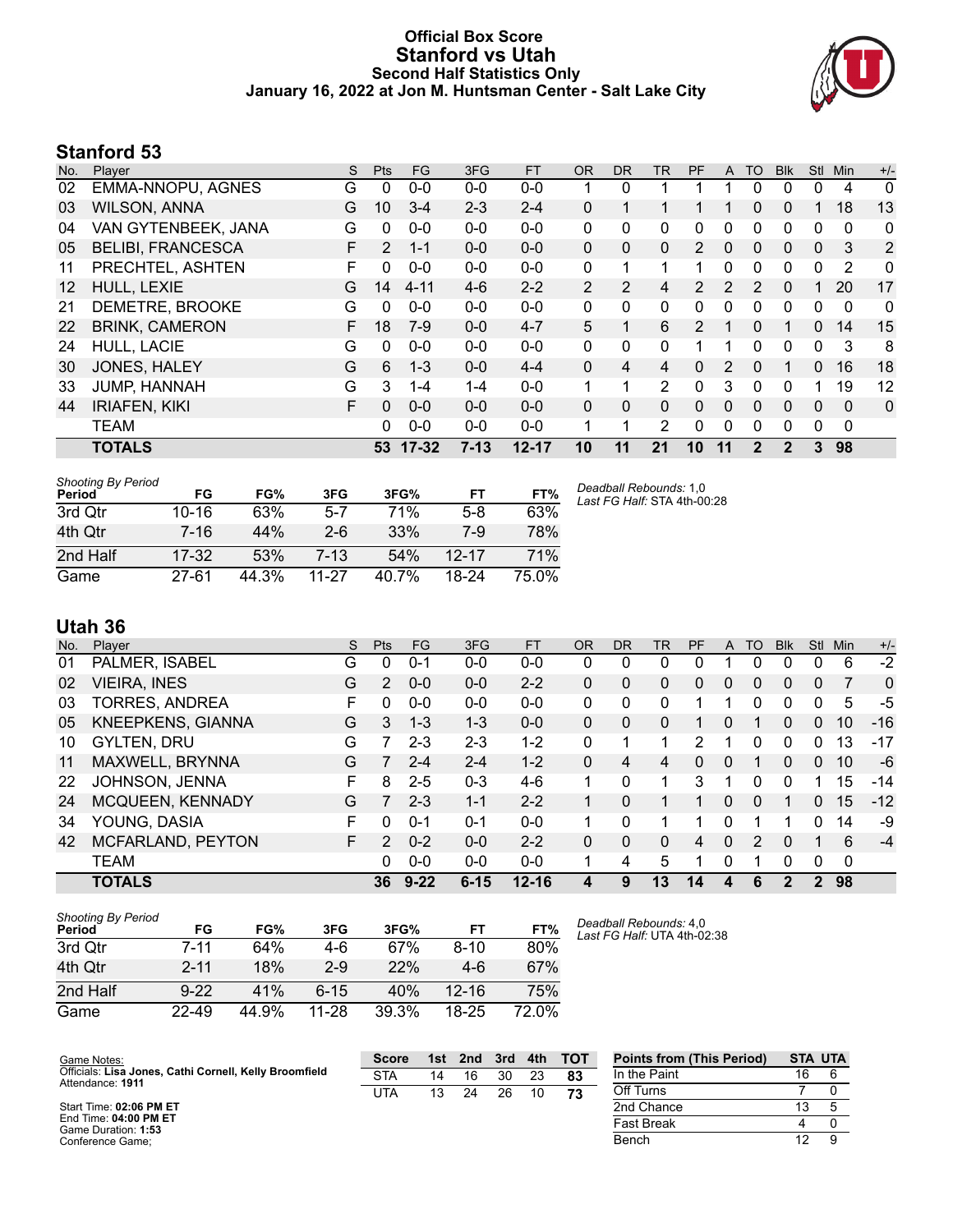### **Official Box Score Stanford vs Utah Third Quarter Statistics Only January 16, 2022 at Jon M. Huntsman Center - Salt Lake City**



# **Stanford 53**

| No. | Plaver                   | S | Pts            | <b>FG</b> | 3FG     | <b>FT</b> | <b>OR</b> | <b>DR</b>    | <b>TR</b>      | <b>PF</b>     | A            | TO       | <b>Blk</b> | Stl          | Min            | $+/-$        |
|-----|--------------------------|---|----------------|-----------|---------|-----------|-----------|--------------|----------------|---------------|--------------|----------|------------|--------------|----------------|--------------|
| 12  | HULL, LEXIE              | G | 11             | $3-5$     | $3 - 3$ | $2 - 2$   |           |              | 2              | 2             | 2            | 0        |            |              | 10             | 4            |
| 22  | <b>BRINK, CAMERON</b>    | F | 8              | $3 - 4$   | $0 - 0$ | $2 - 4$   |           | 0            | 1              |               |              | 0        | 0          | $\mathbf{0}$ |                | 2            |
| 24  | HULL, LACIE              | G | 0              | $0 - 0$   | $0 - 0$ | $0 - 0$   | 0         | 0            | 0              |               |              | 0        | 0          | 0            | 3              | 3            |
| 30  | JONES, HALEY             | G | $\overline{2}$ | $1 - 2$   | $0 - 0$ | $0 - 0$   | $\Omega$  | 2            | 2              | 0             | $\mathbf{0}$ | 0        | 0          | 0            | 6              | 5            |
| 33  | <b>JUMP, HANNAH</b>      | G | 3              | $1 - 2$   | $1 - 2$ | $0 - 0$   | 0         |              | 1              | 0             | 3            | $\Omega$ | 0          | $\Omega$     | 10             | 4            |
| 02  | <b>EMMA-NNOPU, AGNES</b> | G | 0              | $0 - 0$   | $0 - 0$ | $0 - 0$   | 1         | 0            | 1              |               |              | $\Omega$ | 0          | $\Omega$     | $\overline{4}$ | 0            |
| 03  | <b>WILSON, ANNA</b>      | G | 4              | $1 - 2$   | $1 - 2$ | $1 - 2$   | 0         | $\Omega$     | 0              | 0             | 0            | $\Omega$ | 0          | 0            | 8              | 0            |
| 04  | VAN GYTENBEEK, JANA      | G | 0              | $0 - 0$   | $0 - 0$ | $0 - 0$   | $\Omega$  | $\mathbf{0}$ | 0              | 0             | $\mathbf{0}$ | $\Omega$ | $\Omega$   | $\Omega$     | $\mathbf{0}$   | 0            |
| 05  | <b>BELIBI, FRANCESCA</b> | F | 2              | $1 - 1$   | $0 - 0$ | $0 - 0$   | $\Omega$  | $\Omega$     | 0              | $\mathcal{P}$ | $\Omega$     | $\Omega$ | 0          | $\Omega$     | 3              | 2            |
| 11  | PRECHTEL, ASHTEN         | F | 0              | $0 - 0$   | $0 - 0$ | $0 - 0$   | $\Omega$  | $\Omega$     | 0              | 0             | $\Omega$     | $\Omega$ | $\Omega$   | $\Omega$     | $\Omega$       | $\mathbf{0}$ |
| 21  | DEMETRE, BROOKE          | G | 0              | $0 - 0$   | $0 - 0$ | $0 - 0$   | 0         | $\Omega$     | 0              | 0             | 0            | $\Omega$ | 0          | $\Omega$     | $\Omega$       | 0            |
| 44  | <b>IRIAFEN, KIKI</b>     | F | $\Omega$       | $0 - 0$   | $0 - 0$ | $0 - 0$   | $\Omega$  | $\Omega$     | 0              | 0             | $\Omega$     | $\Omega$ | 0          | $\Omega$     | $\Omega$       | $\mathbf{0}$ |
|     | <b>TEAM</b>              |   |                |           |         |           | 1         | 1            | $\overline{2}$ | 0             |              | 0        |            |              |                |              |
|     | <b>TOTALS</b>            |   | 30             | $10 - 16$ | $5 - 7$ | $5 - 8$   | 4         | 5            | 9              |               | 8            | $\bf{0}$ | 0          |              | 50             |              |

| <b>Shooting By Period</b><br>Period | FG        | FG%   | 3FG       | 3FG%  | FТ    | FT%   | Deadball Rebounds: 1,0 |
|-------------------------------------|-----------|-------|-----------|-------|-------|-------|------------------------|
| 2nd Half                            | 0-0       | 0%    | 0-0       | $0\%$ | ი-ი   | 0%    |                        |
| Game                                | $27 - 61$ | 44.3% | $11 - 27$ | 40.7% | 18-24 | 75.0% |                        |

# **Utah 36**

| No. | Player                   | S  | Pts      | FG.      | 3FG     | <b>FT</b> | <b>OR</b> | <b>DR</b> | <b>TR</b>    | PF | A            | TO       | <b>Blk</b>     | Stl          | Min | $+/-$ |
|-----|--------------------------|----|----------|----------|---------|-----------|-----------|-----------|--------------|----|--------------|----------|----------------|--------------|-----|-------|
| 05  | <b>KNEEPKENS, GIANNA</b> | G  | 3        | 1-1      | 1-1     | $0 - 0$   | 0         | 0         | 0            | 0  | 0            | 0        | 0              | 0            | 6   | -5    |
| 10  | <b>GYLTEN, DRU</b>       | G  |          | $2 - 2$  | $2 - 2$ | $1 - 2$   | $\Omega$  | 0         | 0            | 0  | $\mathbf{0}$ | $\Omega$ | 0              | $\mathbf{0}$ | 6   | -8    |
| 22  | JOHNSON, JENNA           | F. | 6        | $2 - 4$  | $0 - 2$ | $2 - 2$   | 0         | 0         | $\mathbf{0}$ | 2  |              | 0        | 0              | 0            | 9   | -5    |
| 24  | MCQUEEN, KENNADY         | G  | 4        | $1 - 2$  | $0 - 0$ | $2 - 2$   | $\Omega$  | 0         | $\mathbf{0}$ |    | 0            | $\Omega$ |                | 0            | 8   | $-3$  |
| 42  | MCFARLAND, PEYTON        | F  | $\Omega$ | $0 - 0$  | $0 - 0$ | $0-0$     | 0         | 0         | $\mathbf{0}$ | 2  | 0            |          | 0              | $\Omega$     | 1   | 0     |
| 01  | PALMER, ISABEL           | G  | $\Omega$ | $0 - 1$  | $0 - 0$ | $0 - 0$   | $\Omega$  | 0         | $\Omega$     | 0  |              | $\Omega$ | $\Omega$       | $\mathbf{0}$ | 3   | 2     |
| 02  | <b>VIEIRA, INES</b>      | G  | 2        | $0 - 0$  | $0 - 0$ | $2 - 2$   | 0         | 0         | $\Omega$     | 0  | 0            | 0        | 0              | 0            | 4   | 4     |
| 03  | <b>TORRES, ANDREA</b>    | F. | 0        | $0 - 0$  | $0 - 0$ | $0 - 0$   | $\Omega$  | 0         | 0            |    |              | $\Omega$ | 0              | $\mathbf{0}$ | 5   | $-5$  |
| 11  | MAXWELL, BRYNNA          | G  | 4        | 1-1      | $1 - 1$ | $1-2$     | 0         | 2         | 2            | 0  | 0            | ∩        | 0              | 0            | 4   | 1     |
| 34  | YOUNG, DASIA             | F. | 0        | $0 - 0$  | $0 - 0$ | $0 - 0$   | 1         | 0         | 1            | 1  | 0            |          | 1              | $\Omega$     | 6   | $-1$  |
|     | <b>TEAM</b>              |    |          |          |         |           | 0         | 2         | 2            | 0  |              | 0        |                |              |     |       |
|     | <b>TOTALS</b>            |    | 26       | $7 - 11$ | $4 - 6$ | $8 - 10$  | 1         | 4         | 5            | 7  | 3            | 2        | $\overline{2}$ | $\mathbf{0}$ | 50  |       |
|     |                          |    |          |          |         |           |           |           |              |    |              |          |                |              |     |       |

| <b>Shooting By Period</b><br>Period | FG        | FG%   | 3FG       | 3FG%  | FТ        | FT%   | Deadball Rebounds: 4,0 |
|-------------------------------------|-----------|-------|-----------|-------|-----------|-------|------------------------|
| 2nd Half                            | 0-0       | 0%    | ი-ი       | 0%    | ი-ი       | 0%    |                        |
| Game                                | $22 - 49$ | 44.9% | $11 - 28$ | 39.3% | $18 - 25$ | 72.0% |                        |

| Game Notes:                                                                | <b>Score</b> | 1st l | 2nd | 3rd | 4th | <b>TOT</b> | <b>Points (This Period)</b> | <b>STA</b>     | UTA            |
|----------------------------------------------------------------------------|--------------|-------|-----|-----|-----|------------|-----------------------------|----------------|----------------|
| Officials: Lisa Jones, Cathi Cornell, Kelly Broomfield<br>Attendance: 1911 | <b>STA</b>   | 14    | 16  | 30  | 23  | 83         | In the Paint                |                |                |
|                                                                            | UTA          | 13    | 24  | 26  | 10  | 73         | Off Turns                   |                |                |
| Start Time: 02:06 PM ET                                                    |              |       |     |     |     |            | 2nd Chance                  |                |                |
| End Time: 04:00 PM ET<br>Game Duration: 1:53                               |              |       |     |     |     |            | <b>Fast Break</b>           |                |                |
| Conference Game:                                                           |              |       |     |     |     |            | Bench                       |                |                |
|                                                                            |              |       |     |     |     |            | Per Poss                    | 2.000<br>13/15 | 1.625<br>11/16 |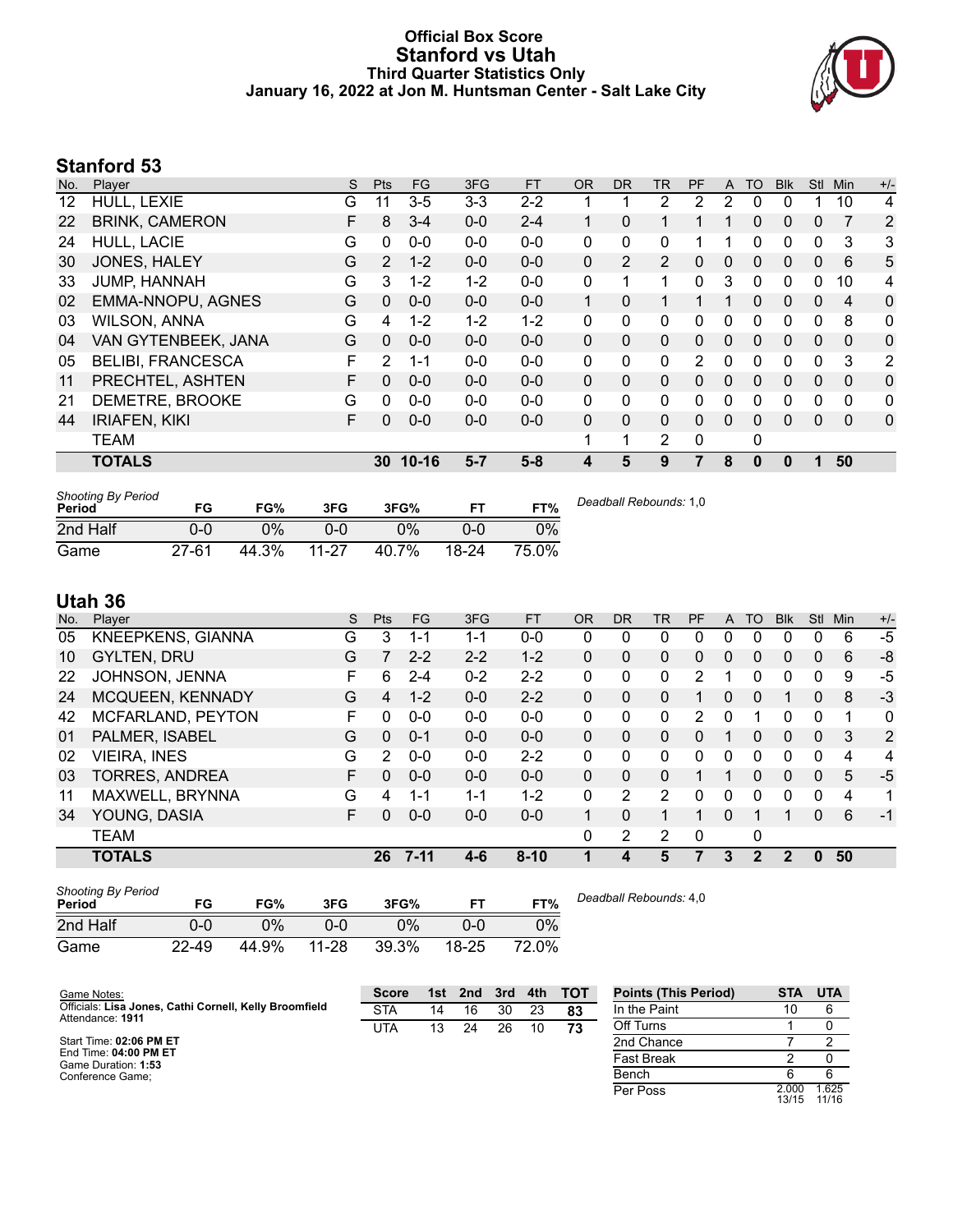#### **Official Play-By-Play Stanford vs Utah Third Quarter January 16, 2022 at Jon M. Huntsman Center - Salt Lake City**



#### **Period 3**

<mark>Starters:</mark><br>Stanford: 12 HULL,LEXIE (G); 22 BRINK,CAMERON (F); 24 HULL,LACIE (G); 30 JONES,HALEY (G); 33 JUMP,HANNAH (G);<br>Utah: 5 KNEEPKENS,GIANNA (G); 10 GYLTEN,DRU (G); 22 JOHNSON,JENNA (F); 24 MCQUEEN,KENNADY (G); 42 MC

| Time  | <b>VISITORS: Stanford</b>            | <b>Score</b> | <b>Margin</b>  | <b>HOME: Utah</b>                         |
|-------|--------------------------------------|--------------|----------------|-------------------------------------------|
| 10:00 |                                      |              |                | SUB OUT: PALMER, ISABEL                   |
| 10:00 |                                      |              |                | SUB OUT: VIEIRA, INES                     |
| 10:00 |                                      |              |                | SUB OUT: TORRES, ANDREA                   |
| 10:00 |                                      |              |                | SUB IN: KNEEPKENS, GIANNA                 |
| 10:00 |                                      |              |                | SUB IN: GYLTEN, DRU                       |
| 10:00 |                                      |              |                | SUB IN: MCFARLAND, PEYTON                 |
| 10:00 | SUB OUT: WILSON, ANNA                |              |                |                                           |
| 10:00 | SUB OUT: VAN GYTENBEEK, JANA         |              |                |                                           |
| 10:00 | SUB OUT: PRECHTEL, ASHTEN            |              |                |                                           |
| 10:00 | SUB IN: BRINK, CAMERON               |              |                |                                           |
| 10:00 | SUB IN: HULL, LACIE                  |              |                |                                           |
| 10:00 | SUB IN: JONES, HALEY                 |              |                |                                           |
| 09:39 |                                      |              |                | FOUL (OFF) by MCFARLAND, PEYTON           |
| 09:39 |                                      |              |                | TURNOVER (OFFENSIVE) by MCFARLAND, PEYTON |
| 09:13 |                                      |              |                | FOUL (PERSONAL) by MCFARLAND, PEYTON      |
| 09:13 |                                      |              |                | SUB OUT: MCFARLAND, PEYTON                |
| 09:13 |                                      |              |                | SUB IN: TORRES, ANDREA                    |
| 09:13 | MISSED FT by BRINK, CAMERON          |              |                |                                           |
| 09:13 | REBOUND (OFF) by TEAM                |              |                |                                           |
| 09:13 | GOOD! FT by BRINK, CAMERON           | 37-31        | H <sub>6</sub> |                                           |
| 08:47 |                                      |              |                | MISSED LAYUP by MCQUEEN, KENNADY          |
| 08:44 | REBOUND (DEF) by JONES, HALEY        |              |                |                                           |
| 08:32 |                                      |              |                | FOUL (PERSONAL) by MCQUEEN, KENNADY       |
| 08:25 | GOOD! 3PTR by HULL, LEXIE            | 37-34        | $H_3$          |                                           |
| 08:25 | ASSIST by HULL, LACIE                |              |                |                                           |
| 08:17 | FOUL (PERSONAL) by HULL, LACIE       |              |                |                                           |
| 08:17 | SUB OUT: HULL, LACIE                 |              |                |                                           |
| 08:17 | SUB IN: WILSON, ANNA                 |              |                |                                           |
| 08:13 |                                      | 40-34        | H <sub>6</sub> | GOOD! 3PTR by GYLTEN, DRU                 |
| 08:13 |                                      |              |                | ASSIST by JOHNSON, JENNA                  |
| 08:02 |                                      |              |                | FOUL (PERSONAL) by JOHNSON, JENNA         |
| 07:56 | MISSED LAYUP by BRINK, CAMERON       |              |                |                                           |
| 07:53 | REBOUND (OFF) by BRINK, CAMERON      |              |                |                                           |
| 07:53 | GOOD! LAYUP by BRINK, CAMERON        | 40-36        | H4             |                                           |
| 07:42 |                                      |              |                | MISSED 3PTR by JOHNSON, JENNA             |
| 07:39 | REBOUND (DEF) by JUMP, HANNAH        |              |                |                                           |
| 07:32 | GOOD! LAYUP by JONES, HALEY [FB]     | 40-38        | H <sub>2</sub> |                                           |
| 07:15 | FOUL (PERSONAL) by HULL, LEXIE       |              |                |                                           |
| 07:04 |                                      | 42-38        | H4             | GOOD! LAYUP by JOHNSON, JENNA             |
| 07:04 |                                      |              |                | ASSIST by TORRES, ANDREA                  |
| 06:57 | GOOD! LAYUP by BRINK, CAMERON        | 42-40        | H <sub>2</sub> |                                           |
| 06:57 | ASSIST by JUMP, HANNAH               |              |                |                                           |
| 06:35 |                                      | 44-40        | H4             | GOOD! LAYUP by MCQUEEN, KENNADY           |
| 06:24 | MISSED JUMPER by JONES, HALEY        |              |                |                                           |
| 06:22 |                                      |              |                | REBOUND (DEF) by TEAM                     |
| 06:10 |                                      | 47-40        | H 7            | GOOD! 3PTR by KNEEPKENS, GIANNA           |
| 05:52 | GOOD! 3PTR by WILSON, ANNA           | 47-43        | H4             |                                           |
| 05:52 | ASSIST by BRINK, CAMERON             |              |                |                                           |
| 05:39 |                                      |              |                | MISSED 3PTR by JOHNSON, JENNA             |
| 05:35 | REBOUND (DEF) by JONES, HALEY        |              |                |                                           |
| 05:33 | MISSED 3PTR by JUMP, HANNAH          |              |                |                                           |
| 05:30 | REBOUND (OFF) by HULL, LEXIE         |              |                |                                           |
| 05:30 |                                      |              |                | FOUL (PERSONAL) by TORRES, ANDREA         |
| 05:30 |                                      |              |                | SUB OUT: JOHNSON, JENNA                   |
| 05:30 |                                      |              |                | SUB IN: YOUNG, DASIA                      |
| 05:30 | SUB OUT: BRINK, CAMERON              |              |                |                                           |
| 05:30 | SUB IN: BELIBI, FRANCESCA            |              |                |                                           |
| 05:30 | GOOD! FT by HULL, LEXIE              | 47-44        | $H_3$          |                                           |
| 05:30 | GOOD! FT by HULL, LEXIE              | 47-45        | H <sub>2</sub> |                                           |
| 05:02 |                                      | $50 - 45$    | H <sub>5</sub> | GOOD! 3PTR by GYLTEN, DRU                 |
| 04:53 | GOOD! 3PTR by HULL, LEXIE            | 50-48        | H <sub>2</sub> |                                           |
| 04:53 | ASSIST by JUMP, HANNAH               |              |                |                                           |
| 04:22 | FOUL (PERSONAL) by BELIBI, FRANCESCA |              |                |                                           |
| 04:22 |                                      |              |                |                                           |
| 04:22 |                                      |              |                | SUB OUT: TORRES, ANDREA                   |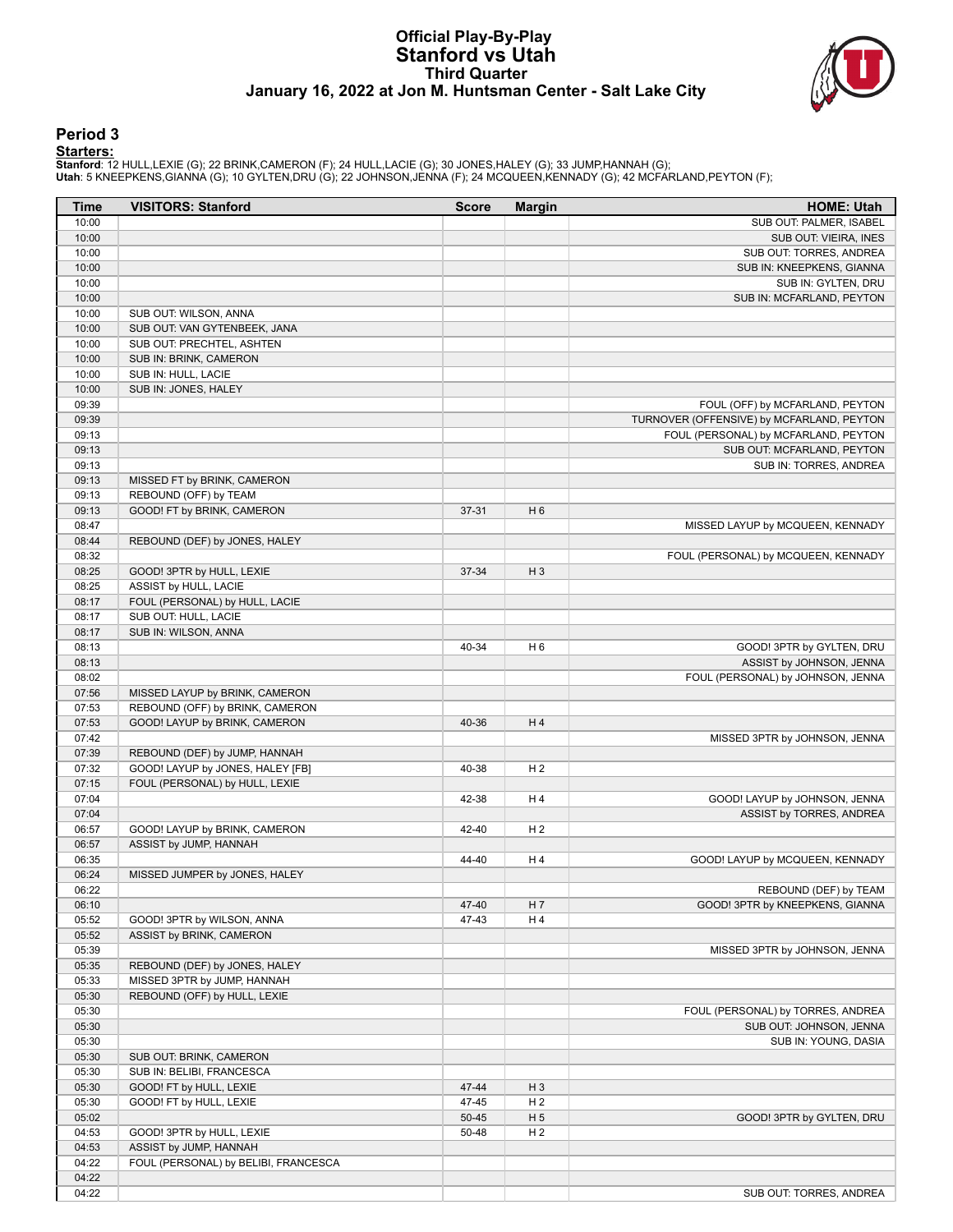| <b>Time</b>    | <b>VISITORS: Stanford</b>               | <b>Score</b> | <b>Margin</b>  | <b>HOME: Utah</b>                                         |
|----------------|-----------------------------------------|--------------|----------------|-----------------------------------------------------------|
| 04:22          |                                         |              |                | SUB OUT: KNEEPKENS, GIANNA                                |
| 04:22          |                                         |              |                | SUB IN: MAXWELL, BRYNNA                                   |
| 04:22          |                                         |              |                | SUB IN: JOHNSON, JENNA                                    |
| 04:22          | SUB OUT: BELIBI, FRANCESCA              |              |                |                                                           |
| 04:22          | SUB OUT: JONES, HALEY                   |              |                |                                                           |
| 04:22          | SUB IN: EMMA-NNOPU, AGNES               |              |                |                                                           |
| 04:22          | SUB IN: BRINK, CAMERON                  |              |                |                                                           |
| 04:22<br>04:22 |                                         | 51-48        | $H_3$          | GOOD! FT by GYLTEN, DRU                                   |
| 04:19          | REBOUND (DEF) by HULL, LEXIE            |              |                | MISSED FT by GYLTEN, DRU                                  |
| 04:03          |                                         |              |                | FOUL (PERSONAL) by JOHNSON, JENNA                         |
| 04:03          | GOOD! FT by WILSON, ANNA                | 51-49        | H <sub>2</sub> |                                                           |
| 04:03          | MISSED FT by WILSON, ANNA               |              |                |                                                           |
| 04:02          | REBOUND (OFF) by EMMA-NNOPU, AGNES      |              |                |                                                           |
| 03:59          | GOOD! 3PTR by HULL, LEXIE               | 51-52        | V <sub>1</sub> |                                                           |
| 03:59          | ASSIST by EMMA-NNOPU, AGNES             |              |                |                                                           |
| 03:35          | FOUL (PERSONAL) by EMMA-NNOPU, AGNES    |              |                |                                                           |
| 03:35          |                                         |              |                | SUB OUT: GYLTEN, DRU                                      |
| 03:35          |                                         |              |                | SUB IN: VIEIRA, INES                                      |
| 03:35          |                                         | 52-52        | $\mathsf T$    | GOOD! FT by JOHNSON, JENNA                                |
| 03:35          |                                         | 53-52        | H <sub>1</sub> | GOOD! FT by JOHNSON, JENNA                                |
| 03:18          | GOOD! LAYUP by BRINK, CAMERON           | 53-54        | V <sub>1</sub> |                                                           |
| 03:18          | ASSIST by HULL, LEXIE                   |              |                |                                                           |
| 03:02          |                                         |              |                | TURNOVER (BADPASS) by YOUNG, DASIA                        |
| 03:02          | STEAL by HULL, LEXIE                    |              |                |                                                           |
| 02:58          | MISSED LAYUP by HULL, LEXIE             |              |                |                                                           |
| 02:58<br>02:54 |                                         |              |                | BLOCK by YOUNG, DASIA<br>REBOUND (DEF) by MAXWELL, BRYNNA |
| 02:35          | FOUL (PERSONAL) by BRINK, CAMERON       |              |                |                                                           |
| 02:35          |                                         | 54-54        | $\mathsf T$    | GOOD! FT by VIEIRA, INES                                  |
| 02:35          |                                         | 55-54        | H <sub>1</sub> | GOOD! FT by VIEIRA, INES                                  |
| 02:35          |                                         |              |                | SUB OUT: MCQUEEN, KENNADY                                 |
| 02:35          |                                         |              |                | SUB IN: PALMER, ISABEL                                    |
| 02:20          | MISSED 3PTR by WILSON, ANNA             |              |                |                                                           |
| 02:17          |                                         |              |                | REBOUND (DEF) by MAXWELL, BRYNNA                          |
| 01:59          |                                         | 58-54        | H <sub>4</sub> | GOOD! 3PTR by MAXWELL, BRYNNA                             |
| 01:44          |                                         |              |                | FOUL (PERSONAL) by YOUNG, DASIA                           |
| 01:44          | GOOD! FT by BRINK, CAMERON              | 58-55        | $H_3$          |                                                           |
| 01:44          | MISSED FT by BRINK, CAMERON             |              |                |                                                           |
| 01:44          |                                         |              |                | REBOUND (DEF) by TEAM                                     |
| 01:44          | SUB OUT: BRINK, CAMERON                 |              |                |                                                           |
| 01:44          | SUB IN: BELIBI, FRANCESCA               |              |                |                                                           |
| 01:27<br>01:27 |                                         | 60-55        | H <sub>5</sub> | GOOD! LAYUP by JOHNSON, JENNA                             |
| 01:17          | GOOD! 3PTR by JUMP, HANNAH              | 60-58        | H <sub>2</sub> | ASSIST by PALMER, ISABEL                                  |
| 01:17          | ASSIST by HULL, LEXIE                   |              |                |                                                           |
| 00:47          |                                         |              |                | MISSED LAYUP by PALMER, ISABEL                            |
| 00:47          | REBOUND (DEF) by TEAM                   |              |                |                                                           |
| 00:47          | SUB OUT: EMMA-NNOPU, AGNES              |              |                |                                                           |
| 00:47          | SUB IN: HULL, LACIE                     |              |                |                                                           |
| 00:32          | GOOD! JUMPER by BELIBI, FRANCESCA [PNT] | 60-60        | T.             |                                                           |
| 00:32          | ASSIST by JUMP, HANNAH                  |              |                |                                                           |
| 00:09          | FOUL (PERSONAL) by HULL, LEXIE          |              |                |                                                           |
| 00:09          |                                         |              |                | SUB OUT: JOHNSON, JENNA                                   |
| 00:09          |                                         |              |                | SUB IN: MCQUEEN, KENNADY                                  |
| 00:09          |                                         | 61-60        | H <sub>1</sub> | GOOD! FT by MAXWELL, BRYNNA                               |
| 00:09          |                                         |              |                | MISSED FT by MAXWELL, BRYNNA                              |
| 00:08          |                                         |              |                | REBOUND (OFF) by YOUNG, DASIA                             |
| 00:06          | FOUL (PERSONAL) by BELIBI, FRANCESCA    |              |                |                                                           |
| 00:06          |                                         | 62-60        | H <sub>2</sub> | GOOD! FT by MCQUEEN, KENNADY                              |
| 00:06<br>00:01 | MISSED LAYUP by HULL, LEXIE             | 63-60        | $H_3$          | GOOD! FT by MCQUEEN, KENNADY                              |
| 00:01          |                                         |              |                | BLOCK by MCQUEEN, KENNADY                                 |
| 00:01          | REBOUND (OFF) by TEAM                   |              |                |                                                           |
|                |                                         |              |                |                                                           |

# **Stanford 60, Utah 63**

| <b>Points (This Period)</b> | <b>STA</b>     | <b>UTA</b>     |
|-----------------------------|----------------|----------------|
| In the Paint                | 10             |                |
| Off Turns                   |                |                |
| 2nd Chance                  |                |                |
| <b>Fast Break</b>           |                |                |
| Bench                       |                |                |
| Per Poss                    | 2.000<br>13/15 | 1.625<br>11/16 |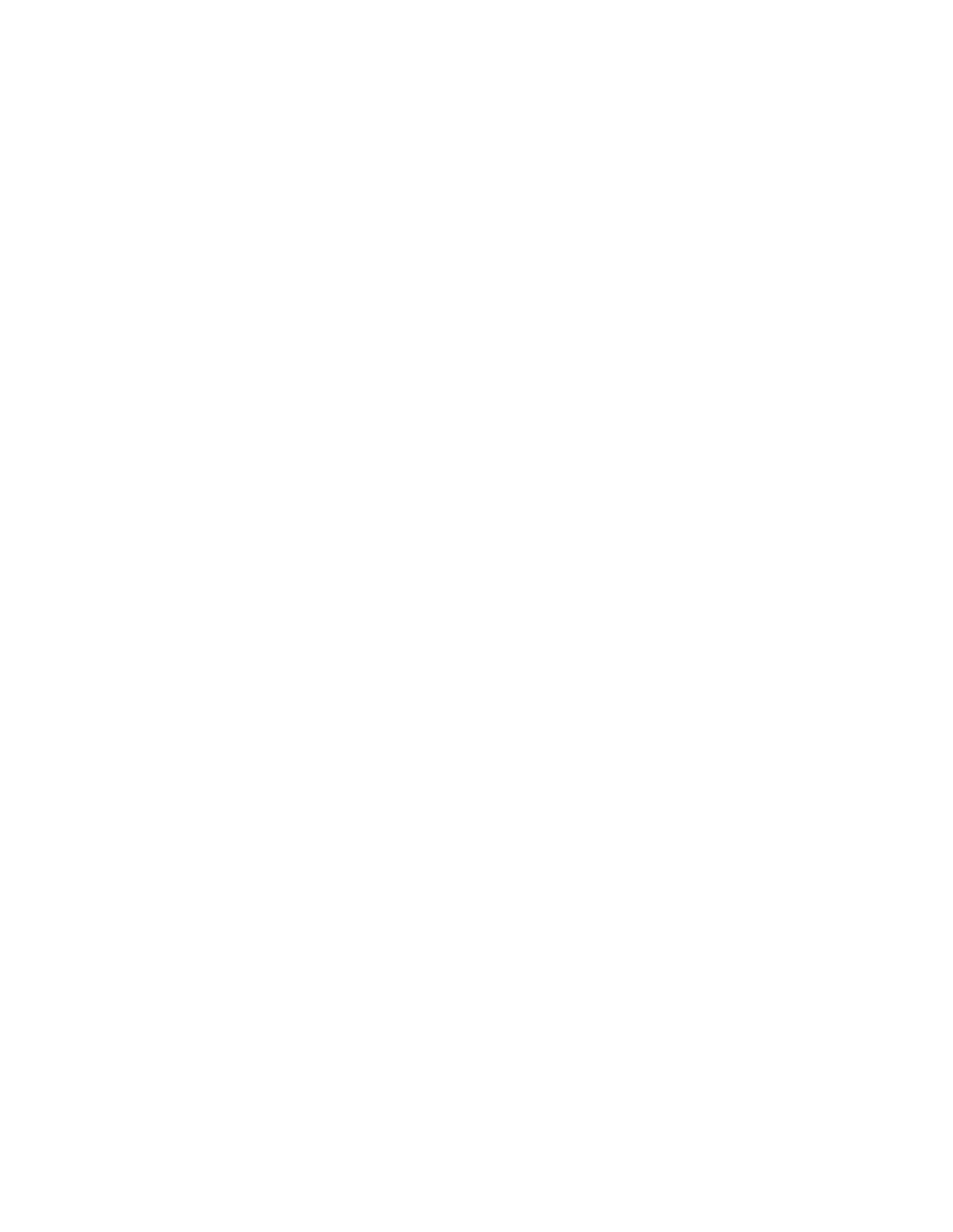### **Official Box Score Stanford vs Utah Fourth Quarter Statistics Only January 16, 2022 at Jon M. Huntsman Center - Salt Lake City**



# **Stanford 23**

| No. | Player                   | S | <b>Pts</b> | <b>FG</b> | 3FG     | <b>FT</b> | <b>OR</b>    | DR.          | TR           | PF       | A        | TO           | <b>Blk</b> | <b>Stl</b>       | Min          | $+/-$    |
|-----|--------------------------|---|------------|-----------|---------|-----------|--------------|--------------|--------------|----------|----------|--------------|------------|------------------|--------------|----------|
| 12  | HULL, LEXIE              | G | 3          | 1-6       | $1 - 3$ | $0 - 0$   |              |              | 2            | 0        | 0        | 2            | 0          | 0                | 10           | 13       |
| 22  | <b>BRINK, CAMERON</b>    | F | 10         | $4 - 5$   | $0 - 0$ | $2 - 3$   | 4            |              | 5            |          | 0        | 0            |            | $\mathbf{0}$     | 7            | 13       |
| 24  | HULL, LACIE              | G | 0          | $0 - 0$   | $0 - 0$ | $0 - 0$   | $\mathbf{0}$ | $\mathbf{0}$ | 0            | 0        | $\Omega$ | 0            | 0          | 0                | 0            | 5        |
| 30  | JONES, HALEY             | G | 4          | $0 - 1$   | $0 - 0$ | $4 - 4$   | $\Omega$     | 2            | 2            | $\Omega$ | 2        | 0            |            | 0                | 10           | 13       |
| 33  | <b>JUMP, HANNAH</b>      | G | $\Omega$   | $0 - 2$   | $0 - 2$ | $0 - 0$   | 1            | $\Omega$     | 1            | 0        | $\Omega$ | 0            | 0          |                  | 9            | 8        |
| 02  | EMMA-NNOPU, AGNES        | G | 0          | $0 - 0$   | $0 - 0$ | $0 - 0$   | 0            | $\Omega$     | 0            | $\Omega$ | $\Omega$ | 0            | 0          | $\Omega$         | $\Omega$     | 0        |
| 03  | <b>WILSON, ANNA</b>      | G | 6          | $2 - 2$   | 1-1     | $1 - 2$   | $\Omega$     | 1            | 1            | 1        |          | 0            | 0          |                  | 10           | 13       |
| 04  | VAN GYTENBEEK, JANA      | G | 0          | $0 - 0$   | $0 - 0$ | $0 - 0$   | $\Omega$     | $\Omega$     | 0            | 0        | $\Omega$ | $\Omega$     | 0          | $\Omega$         | $\mathbf{0}$ | 0        |
| 05  | <b>BELIBI, FRANCESCA</b> | F | 0          | $0 - 0$   | $0 - 0$ | $0 - 0$   | $\mathbf{0}$ | $\Omega$     | 0            | 0        | $\Omega$ | 0            | 0          | 0                | $\mathbf 0$  | 0        |
| 11  | PRECHTEL, ASHTEN         | F | 0          | $0 - 0$   | $0 - 0$ | $0 - 0$   | 0            |              | $\mathbf{1}$ | 1        | $\Omega$ | 0            | 0          | $\mathbf{0}$     | 2            | 0        |
| 21  | DEMETRE, BROOKE          | G | 0          | $0 - 0$   | $0 - 0$ | $0 - 0$   | 0            | 0            | 0            | 0        | $\Omega$ | 0            | 0          | 0                | 0            | 0        |
| 44  | <b>IRIAFEN, KIKI</b>     | F | 0          | $0 - 0$   | $0-0$   | $0 - 0$   | $\Omega$     | $\Omega$     | 0            | 0        | $\Omega$ | $\Omega$     | 0          | $\Omega$         | $\mathbf{0}$ | $\Omega$ |
|     | TEAM                     |   |            |           |         |           | 0            | $\mathbf{0}$ | 0            | 0        |          | 0            |            |                  |              |          |
|     | <b>TOTALS</b>            |   | 23         | $7 - 16$  | $2 - 6$ | $7-9$     | 6            | 6            | 12           | 3        | 3        | $\mathbf{2}$ | 2          | $\boldsymbol{P}$ | 48           |          |

| <b>Shooting By Period</b><br>Period | FG.       | FG%   | 3FG     | 3FG%  |       | FT%   | Deadball Rebounds: 1,0 |
|-------------------------------------|-----------|-------|---------|-------|-------|-------|------------------------|
| Game                                | $27 - 61$ | 44.3% | $11-27$ | 40.7% | 18-24 | 75.0% |                        |

# **Utah 10**

| No. | Player                  | S  | Pts          | FG       | 3FG     | <b>FT</b> | <b>OR</b>    | <b>DR</b>    | TR          | PF | $\mathsf{A}$ | <b>TO</b> | <b>Blk</b> | Stl            | Min      | $+/-$        |
|-----|-------------------------|----|--------------|----------|---------|-----------|--------------|--------------|-------------|----|--------------|-----------|------------|----------------|----------|--------------|
| 05  | KNEEPKENS, GIANNA       | G  | 0            | $0 - 2$  | $0 - 2$ | $0 - 0$   | 0            | 0            | 0           |    | 0            |           | 0          | $\mathbf{0}$   | 4        | $-11$        |
| 10  | <b>GYLTEN, DRU</b>      | G  | $\mathbf{0}$ | $0 - 1$  | $0 - 1$ | $0 - 0$   | $\Omega$     |              | 1           | 2  |              | 0         | 0          | $\mathbf{0}$   |          | $-9$         |
| 22  | JOHNSON, JENNA          | F  | 2            | $0 - 1$  | $0 - 1$ | $2 - 4$   | 1            | 0            | 1           |    | 0            | 0         | 0          |                | 6        | -9           |
| 24  | <b>MCQUEEN, KENNADY</b> | G  | 3            | $1 - 1$  | $1 - 1$ | $0 - 0$   | 1            | $\Omega$     | $\mathbf 1$ | 0  | $\mathbf{0}$ | 0         | 0          | 0              | 7        | -9           |
| 42  | MCFARLAND, PEYTON       | F. | 2            | $0 - 2$  | $0 - 0$ | $2 - 2$   | 0            | $\Omega$     | 0           | 2  | 0            |           | 0          |                | 5        | $-4$         |
| 01  | PALMER, ISABEL          | G  | $\mathbf{0}$ | $0 - 0$  | $0 - 0$ | $0 - 0$   | $\mathbf{0}$ | $\mathbf{0}$ | 0           | 0  | $\mathbf{0}$ | 0         | 0          | $\mathbf{0}$   | 3        | $-4$         |
| 02  | VIEIRA, INES            | G  | 0            | $0 - 0$  | $0 - 0$ | $0 - 0$   | 0            | 0            | 0           | 0  | 0            | 0         | 0          | 0              | 3        | $-4$         |
| 03  | <b>TORRES, ANDREA</b>   | F. | 0            | $0 - 0$  | $0 - 0$ | $0 - 0$   | $\mathbf{0}$ | $\mathbf{0}$ | 0           | 0  | $\mathbf{0}$ | 0         | $\Omega$   | $\mathbf{0}$   | $\Omega$ | $\mathbf{0}$ |
| 11  | MAXWELL, BRYNNA         | G  | 3            | $1 - 3$  | 1-3     | $0 - 0$   | 0            | 2            | 2           | 0  | 0            |           | 0          | 0              | 6        | $-7$         |
| 34  | YOUNG, DASIA            | F. | 0            | $0 - 1$  | $0 - 1$ | $0 - 0$   | $\mathbf{0}$ | $\Omega$     | 0           | 0  | $\mathbf{0}$ | 0         | 0          | $\mathbf{0}$   | 8        | -8           |
|     | TEAM                    |    |              |          |         |           | 1            | 2            | 3           |    |              | ٠         |            |                |          |              |
|     | <b>TOTALS</b>           |    | 10           | $2 - 11$ | $2 - 9$ | $4 - 6$   | 3            | 5            | 8           |    | 1            | 4         | 0          | $\overline{2}$ | 48       |              |
|     |                         |    |              |          |         |           |              |              |             |    |              |           |            |                |          |              |

| <b>Shooting By Period</b><br>Period |           | FG%   | 3FG       | 3FG%     | FТ        | FT%   | Deadball Rebounds: 4,0 |
|-------------------------------------|-----------|-------|-----------|----------|-----------|-------|------------------------|
| Game                                | $22 - 49$ | 44.9% | $11 - 28$ | $39.3\%$ | $18 - 25$ | 72.0% |                        |

| Game Notes:                                                                | <b>Score</b> | 1st l | 2nd | 3rd | 4th | <b>TOT</b> | <b>Points (This Period)</b> | <b>STA</b>     | <b>UTA</b>    |
|----------------------------------------------------------------------------|--------------|-------|-----|-----|-----|------------|-----------------------------|----------------|---------------|
| Officials: Lisa Jones, Cathi Cornell, Kelly Broomfield<br>Attendance: 1911 | STA          | 14    | 16  | 30  | 23  | 83         | In the Paint                |                |               |
|                                                                            | UTA          | 13    | 24  | 26  | 10  | 73         | Off Turns                   |                |               |
| Start Time: 02:06 PM ET                                                    |              |       |     |     |     |            | 2nd Chance                  |                |               |
| End Time: 04:00 PM ET<br>Game Duration: 1:53                               |              |       |     |     |     |            | Fast Break                  |                |               |
| Conference Game;                                                           |              |       |     |     |     |            | Bench                       |                |               |
|                                                                            |              |       |     |     |     |            | Per Poss                    | 1.438<br>11/16 | 0.714<br>4/14 |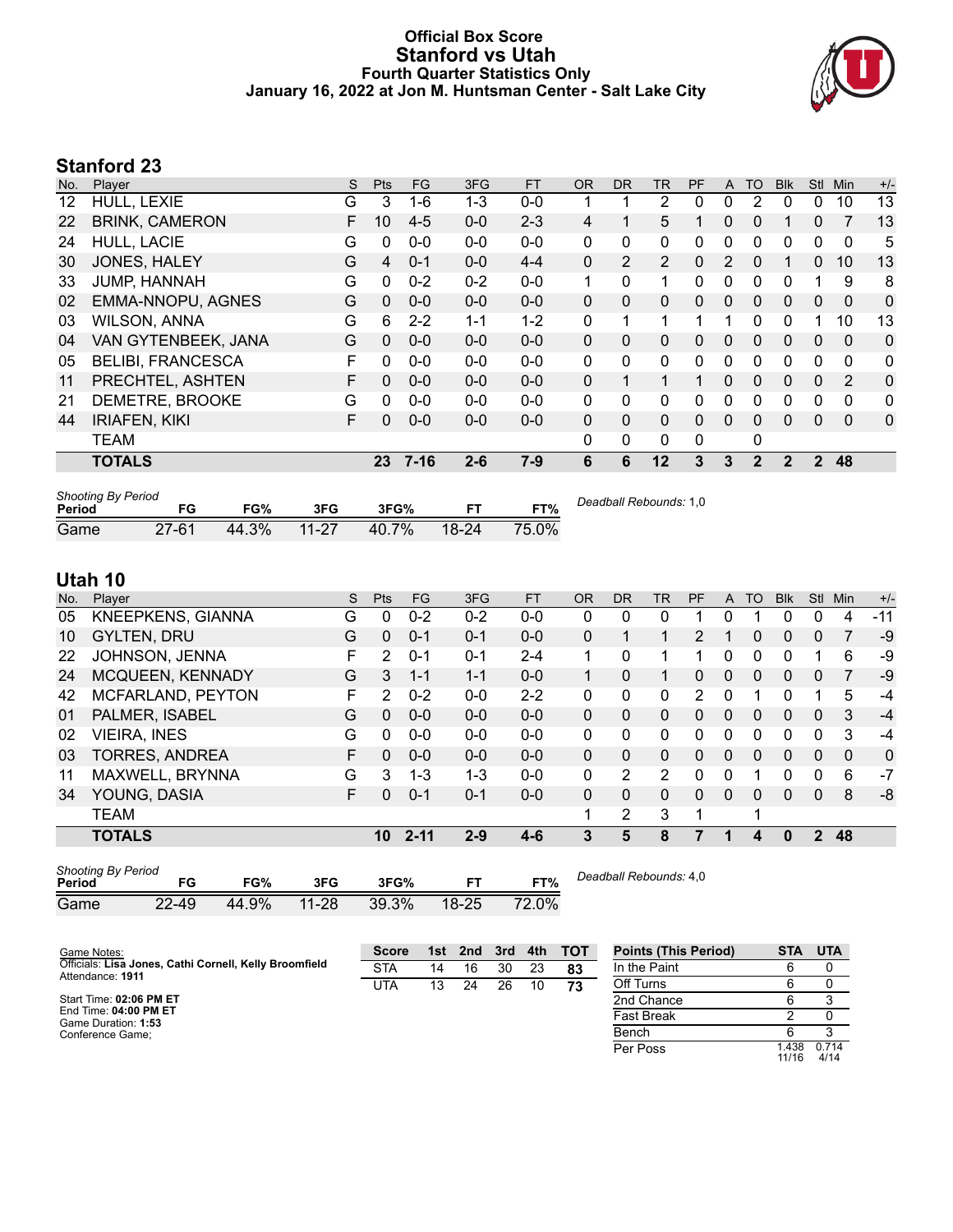#### **Official Play-By-Play Stanford vs Utah Fourth Quarter January 16, 2022 at Jon M. Huntsman Center - Salt Lake City**



#### **Period 4**

<mark>Starters:</mark><br>Stanford: 12 HULL,LEXIE (G); 22 BRINK,CAMERON (F); 24 HULL,LACIE (G); 30 JONES,HALEY (G); 33 JUMP,HANNAH (G);<br>Utah: 5 KNEEPKENS,GIANNA (G); 10 GYLTEN,DRU (G); 22 JOHNSON,JENNA (F); 24 MCQUEEN,KENNADY (G); 42 MC

| Time           | <b>VISITORS: Stanford</b>           | <b>Score</b> | <b>Margin</b>  | <b>HOME: Utah</b>                        |
|----------------|-------------------------------------|--------------|----------------|------------------------------------------|
| 10:00          |                                     |              |                | SUB OUT: MCQUEEN, KENNADY                |
| 10:00          |                                     |              |                | SUB IN: JOHNSON, JENNA                   |
| 10:00          | SUB OUT: BELIBI, FRANCESCA          |              |                |                                          |
| 10:00          | SUB OUT: HULL, LACIE                |              |                |                                          |
| 10:00          | SUB IN: BRINK, CAMERON              |              |                |                                          |
| 10:00          | SUB IN: JONES, HALEY                |              |                |                                          |
| 09:34          | MISSED 3PTR by HULL, LEXIE          |              |                |                                          |
| 09:31          | REBOUND (OFF) by JUMP, HANNAH       |              |                |                                          |
| 09:24          | MISSED 3PTR by HULL, LEXIE          |              |                |                                          |
| 09:21          |                                     |              |                | REBOUND (DEF) by TEAM                    |
| 09:07          |                                     |              |                | MISSED 3PTR by JOHNSON, JENNA            |
| 09:04          | REBOUND (DEF) by HULL, LEXIE        |              |                |                                          |
| 08:51<br>08:46 | MISSED 3PTR by JUMP, HANNAH         |              |                |                                          |
| 08:39          | REBOUND (OFF) by HULL, LEXIE        |              |                | FOUL (PERSONAL) by JOHNSON, JENNA        |
| 08:39          |                                     |              |                | SUB OUT: MAXWELL, BRYNNA                 |
| 08:39          |                                     |              |                | SUB OUT: JOHNSON, JENNA                  |
| 08:39          |                                     |              |                | SUB IN: KNEEPKENS, GIANNA                |
| 08:39          |                                     |              |                | SUB IN: MCFARLAND, PEYTON                |
| 08:39          | GOOD! FT by BRINK, CAMERON          | 63-61        | H <sub>2</sub> |                                          |
| 08:39          | MISSED FT by BRINK, CAMERON         |              |                |                                          |
| 08:38          |                                     |              |                | REBOUND (DEF) by TEAM                    |
| 08:16          |                                     |              |                | MISSED 3PTR by KNEEPKENS, GIANNA         |
| 08:12          | REBOUND (DEF) by WILSON, ANNA       |              |                |                                          |
| 08:05          | TURNOVER (BADPASS) by HULL, LEXIE   |              |                |                                          |
| 08:05          |                                     |              |                | STEAL by MCFARLAND, PEYTON               |
| 07:51          |                                     |              |                | MISSED JUMPER by MCFARLAND, PEYTON       |
| 07:51          | BLOCK by BRINK, CAMERON             |              |                |                                          |
| 07:47          | REBOUND (DEF) by JONES, HALEY       |              |                |                                          |
| 07:39          | GOOD! 3PTR by HULL, LEXIE           | 63-64        | V <sub>1</sub> |                                          |
| 07:39          | ASSIST by WILSON, ANNA              |              |                |                                          |
| 07:27          |                                     |              |                | TIMEOUT 30SEC                            |
| 07:27          |                                     |              |                |                                          |
| 07:27          |                                     |              |                | SUB OUT: PALMER, ISABEL                  |
| 07:27          |                                     |              |                | SUB OUT: VIEIRA, INES                    |
| 07:27          |                                     |              |                | SUB IN: GYLTEN, DRU                      |
| 07:27          |                                     |              |                | SUB IN: MCQUEEN, KENNADY                 |
| 07:27          | SUB OUT: BRINK, CAMERON             |              |                |                                          |
| 07:27          | SUB IN: PRECHTEL, ASHTEN            |              |                |                                          |
| 07:17          | FOUL (PERSONAL) by PRECHTEL, ASHTEN |              |                |                                          |
| 07:17          |                                     | 64-64        | T              | GOOD! FT by MCFARLAND, PEYTON            |
| 07:17<br>07:05 |                                     | 65-64        | H <sub>1</sub> | GOOD! FT by MCFARLAND, PEYTON            |
| 07:02          | MISSED JUMPER by HULL, LEXIE        |              |                | REBOUND (DEF) by GYLTEN, DRU             |
| 06:58          |                                     |              |                | MISSED 3PTR by KNEEPKENS, GIANNA         |
| 06:54          |                                     |              |                | REBOUND (OFF) by TEAM                    |
| 06:45          |                                     |              |                | MISSED 3PTR by GYLTEN, DRU               |
| 06:41          |                                     |              |                | REBOUND (OFF) by MCQUEEN, KENNADY        |
| 06:40          |                                     | 68-64        | H4             | GOOD! 3PTR by MCQUEEN, KENNADY           |
| 06:25          | GOOD! 3PTR by WILSON, ANNA          | 68-67        | H <sub>1</sub> |                                          |
| 06:25          | ASSIST by JONES, HALEY              |              |                |                                          |
| 06:05          |                                     |              |                | MISSED LAYUP by MCFARLAND, PEYTON        |
| 06:05          | BLOCK by JONES, HALEY               |              |                |                                          |
| 06:02          | REBOUND (DEF) by PRECHTEL, ASHTEN   |              |                |                                          |
| 05:42          | GOOD! JUMPER by WILSON, ANNA        | 68-69        | V <sub>1</sub> |                                          |
| 05:11          |                                     |              |                | TURNOVER (LOSTBALL) by KNEEPKENS, GIANNA |
| 05:11          | STEAL by JUMP, HANNAH               |              |                |                                          |
| 05:04          |                                     |              |                | FOUL (PERSONAL) by KNEEPKENS, GIANNA     |
| 05:04          | SUB OUT: PRECHTEL, ASHTEN           |              |                |                                          |
| 05:04          | SUB IN: BRINK, CAMERON              |              |                |                                          |
| 05:04          |                                     |              |                | SUB OUT: MCFARLAND, PEYTON               |
| 05:04          |                                     |              |                | SUB IN: JOHNSON, JENNA                   |
| 05:04          | GOOD! FT by JONES, HALEY [FB]       | 68-70        | V <sub>2</sub> |                                          |
| 05:04          | GOOD! FT by JONES, HALEY [FB]       | 68-71        | $V_3$          |                                          |
| 05:04          |                                     |              |                | SUB OUT: KNEEPKENS, GIANNA               |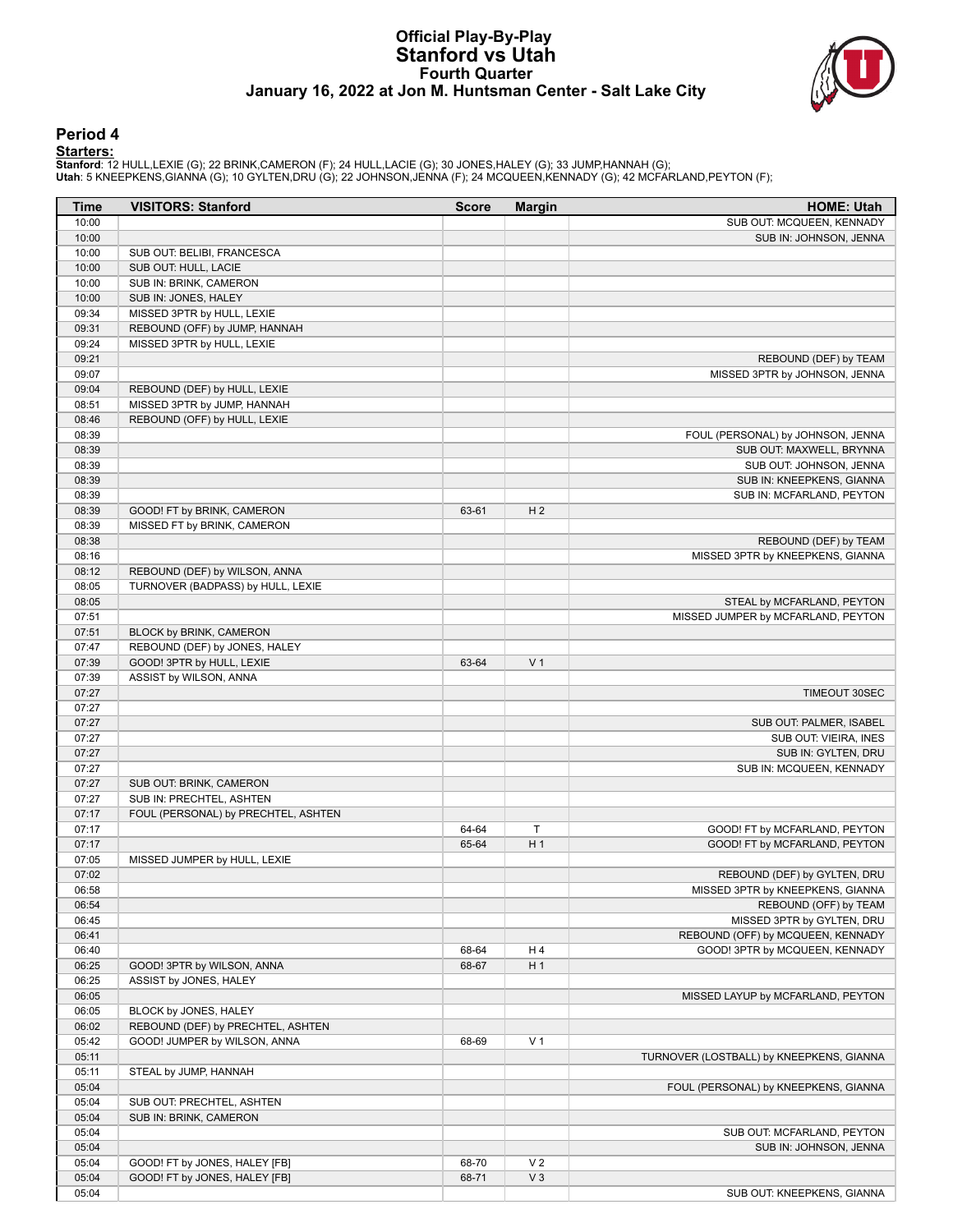| <b>Time</b>    | <b>VISITORS: Stanford</b>                                         | <b>Score</b> | <b>Margin</b>  | <b>HOME: Utah</b>                         |
|----------------|-------------------------------------------------------------------|--------------|----------------|-------------------------------------------|
| 05:04          |                                                                   |              |                | SUB IN: MAXWELL, BRYNNA                   |
| 04:45          |                                                                   |              |                | MISSED 3PTR by YOUNG, DASIA               |
| 04:42          |                                                                   |              |                | REBOUND (OFF) by JOHNSON, JENNA           |
| 04:38          |                                                                   |              |                | MISSED 3PTR by MAXWELL, BRYNNA            |
| 04:34          | REBOUND (DEF) by BRINK, CAMERON                                   |              |                |                                           |
| 04:17          | GOOD! JUMPER by BRINK, CAMERON                                    | 68-73        | V <sub>5</sub> |                                           |
| 04:01          | FOUL (PERSONAL) by WILSON, ANNA                                   |              |                |                                           |
| 04:01          |                                                                   |              |                |                                           |
| 04:01          |                                                                   |              |                | MISSED FT by JOHNSON, JENNA               |
| 04:01          |                                                                   |              |                | REBOUND (OFF) by TEAM                     |
| 04:01          |                                                                   | 69-73        | V <sub>4</sub> | GOOD! FT by JOHNSON, JENNA                |
| 03:33          | MISSED JUMPER by HULL, LEXIE                                      |              |                |                                           |
| 03:31          |                                                                   |              |                | REBOUND (DEF) by MAXWELL, BRYNNA          |
| 03:13<br>03:09 | REBOUND (DEF) by JONES, HALEY                                     |              |                | MISSED 3PTR by MAXWELL, BRYNNA            |
| 02:55          | GOOD! LAYUP by BRINK, CAMERON                                     | 69-75        | $V_6$          |                                           |
| 02:55          | ASSIST by JONES, HALEY                                            |              |                |                                           |
| 02:55          |                                                                   |              |                | FOUL (PERSONAL) by GYLTEN, DRU            |
| 02:55          | GOOD! FT by BRINK, CAMERON                                        | 69-76        | V <sub>7</sub> |                                           |
| 02:38          |                                                                   | 72-76        | V <sub>4</sub> | GOOD! 3PTR by MAXWELL, BRYNNA             |
| 02:38          |                                                                   |              |                | ASSIST by GYLTEN, DRU                     |
| 02:37          |                                                                   |              |                | SUB OUT: YOUNG, DASIA                     |
| 02:37          |                                                                   |              |                | SUB IN: MCFARLAND, PEYTON                 |
| 02:24          |                                                                   |              |                | FOUL (PERSONAL) by MCFARLAND, PEYTON      |
| 02:13          | TURNOVER (BADPASS) by HULL, LEXIE                                 |              |                |                                           |
| 02:13          |                                                                   |              |                | STEAL by JOHNSON, JENNA                   |
| 02:02          |                                                                   |              |                | TURNOVER (LOSTBALL) by MAXWELL, BRYNNA    |
| 02:02          | STEAL by WILSON, ANNA                                             |              |                |                                           |
| 01:33          | MISSED JUMPER by JONES, HALEY                                     |              |                |                                           |
| 01:30          |                                                                   |              |                | REBOUND (DEF) by MAXWELL, BRYNNA          |
| 01:24          |                                                                   |              |                | FOUL (OFF) by MCFARLAND, PEYTON           |
| 01:24          |                                                                   |              |                | TURNOVER (OFFENSIVE) by MCFARLAND, PEYTON |
| 01:24          |                                                                   |              |                | SUB OUT: MCFARLAND, PEYTON                |
| 01:24          |                                                                   |              |                | SUB IN: YOUNG, DASIA                      |
| 01:08          | MISSED LAYUP by HULL, LEXIE                                       |              |                |                                           |
| 01:07          | REBOUND (OFF) by BRINK, CAMERON                                   |              |                |                                           |
| 01:05          | GOOD! LAYUP by BRINK, CAMERON                                     | 72-78        | $V_6$          |                                           |
| 01:05<br>01:05 | MISSED LAYUP by BRINK, CAMERON<br>REBOUND (OFF) by BRINK, CAMERON |              |                |                                           |
| 00:48          | FOUL (PERSONAL) by BRINK, CAMERON                                 |              |                |                                           |
| 00:48          |                                                                   |              |                | MISSED FT by JOHNSON, JENNA               |
| 00:48          |                                                                   |              |                | REBOUND (OFF) by TEAM                     |
| 00:48          |                                                                   | 73-78        | V <sub>5</sub> | GOOD! FT by JOHNSON, JENNA                |
| 00:36          | MISSED 3PTR by JUMP, HANNAH                                       |              |                |                                           |
| 00:33          | REBOUND (OFF) by BRINK, CAMERON                                   |              |                |                                           |
| 00:32          |                                                                   |              |                | FOUL (PERSONAL) by GYLTEN, DRU            |
| 00:32          |                                                                   |              |                | SUB OUT: YOUNG, DASIA                     |
| 00:32          |                                                                   |              |                | SUB IN: KNEEPKENS, GIANNA                 |
| 00:32          | SUB OUT: JUMP, HANNAH                                             |              |                |                                           |
| 00:32          | SUB IN: HULL, LACIE                                               |              |                |                                           |
| 00:32          | GOOD! FT by WILSON, ANNA                                          | 73-79        | $V_6$          |                                           |
| 00:32          | MISSED FT by WILSON, ANNA                                         |              |                |                                           |
| 00:31          | REBOUND (OFF) by BRINK, CAMERON                                   |              |                |                                           |
| 00:28          | GOOD! LAYUP by BRINK, CAMERON                                     | 73-81        | V8             |                                           |
| 00:25          |                                                                   |              |                | TIMEOUT 30SEC                             |
| 00:25          |                                                                   |              |                | FOUL (TECH) by TEAM                       |
| 00:25          |                                                                   |              |                | TURNOVER (OFFENSIVE) by TEAM              |
| 00:25          | GOOD! FT by JONES, HALEY                                          | 73-82        | V <sub>9</sub> |                                           |
| 00:25          | GOOD! FT by JONES, HALEY                                          | 73-83        | $V$ 10         |                                           |
| 00:25          |                                                                   |              |                | TIMEOUT 30SEC                             |
| 00:25          | SUB OUT: WILSON, ANNA                                             |              |                |                                           |
| 00:25          | SUB IN: EMMA-NNOPU, AGNES                                         |              |                |                                           |

# **Stanford 83, Utah 73**

| <b>Points (This Period)</b> | <b>STA</b>     | <b>UTA</b>    |
|-----------------------------|----------------|---------------|
| In the Paint                | 6              |               |
| Off Turns                   |                |               |
| 2nd Chance                  | 6              |               |
| <b>Fast Break</b>           |                |               |
| Bench                       | 6              |               |
| Per Poss                    | 1.438<br>11/16 | 0.714<br>4/14 |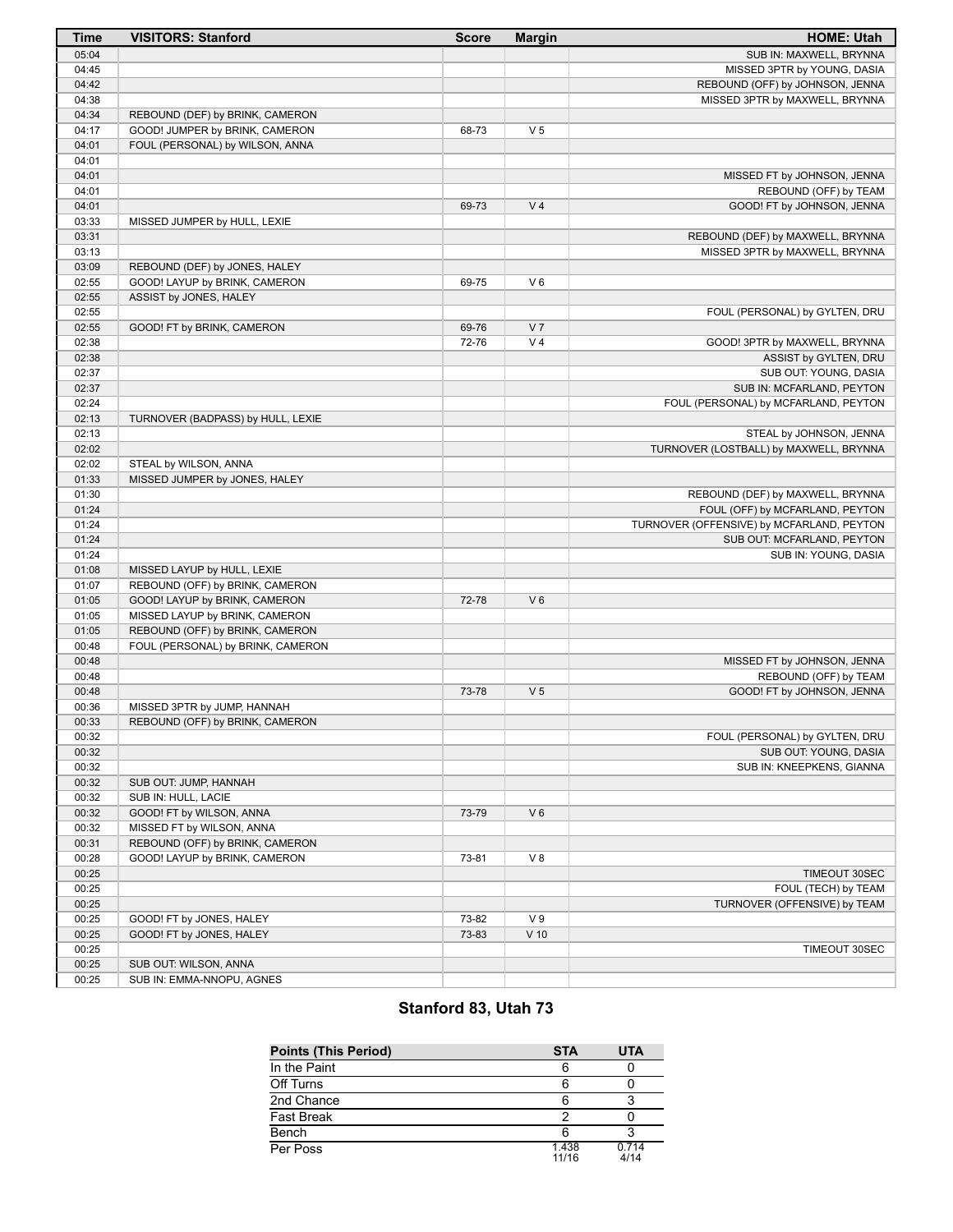#### **Official Scoring/Possession Reference Chart Stanford vs Utah Period 1 January 16, 2022 at Jon M. Huntsman Center - Salt Lake City**



#### **Period 1**

<mark>Starters:</mark><br>Stanford: 12 HULL,LEXIE (G); 22 BRINK,CAMERON (F); 24 HULL,LACIE (G); 30 JONES,HALEY (G); 33 JUMP,HANNAH (G);<br>Utah: 5 KNEEPKENS,GIANNA (G); 10 GYLTEN,DRU (G); 22 JOHNSON,JENNA (F); 24 MCQUEEN,KENNADY (G); 42 MC

| <b>Time</b> | <b>VISITORS: Stanford</b>        | <b>Score</b> | <b>Margin</b>  | <b>HOME: Utah</b>                |
|-------------|----------------------------------|--------------|----------------|----------------------------------|
| 09:35       |                                  | $2 - 0$      | H <sub>2</sub> | GOOD! LAYUP by JOHNSON, JENNA    |
| 07:24       | GOOD! LAYUP by JONES, HALEY [FB] | $2 - 2$      | т              |                                  |
| 06:56       | GOOD! 3PTR by JUMP, HANNAH       | $2 - 5$      | $V_3$          |                                  |
| 06:11       | GOOD! LAYUP by BRINK, CAMERON    | $2 - 7$      | V <sub>5</sub> |                                  |
| 05:42       | GOOD! 3PTR by HULL, LEXIE [FB]   | $2 - 10$     | V8             |                                  |
| 05:18       |                                  | $4 - 10$     | $V_6$          | GOOD! LAYUP by MCFARLAND, PEYTON |
| 05:18       |                                  | $5 - 10$     | V <sub>5</sub> | GOOD! FT by MCFARLAND, PEYTON    |
| 03:41       | GOOD! FT by JONES, HALEY [FB]    | $5 - 11$     | $V_6$          |                                  |
| 03:41       | GOOD! FT by JONES, HALEY [FB]    | $5 - 12$     | V <sub>7</sub> |                                  |
| 02:05       |                                  | $6 - 12$     | $V_6$          | GOOD! FT by YOUNG, DASIA         |
| 02:05       |                                  | $7 - 12$     | V <sub>5</sub> | GOOD! FT by YOUNG, DASIA         |
| 00:39       |                                  | $10 - 12$    | V <sub>2</sub> | GOOD! 3PTR by KNEEPKENS, GIANNA  |
| 00:18       | GOOD! LAYUP by BRINK, CAMERON    | $10 - 14$    | V <sub>4</sub> |                                  |
| 00:02       |                                  | $13 - 14$    | V <sub>1</sub> | GOOD! 3PTR by YOUNG, DASIA       |

### **Stanford 14, Utah 13**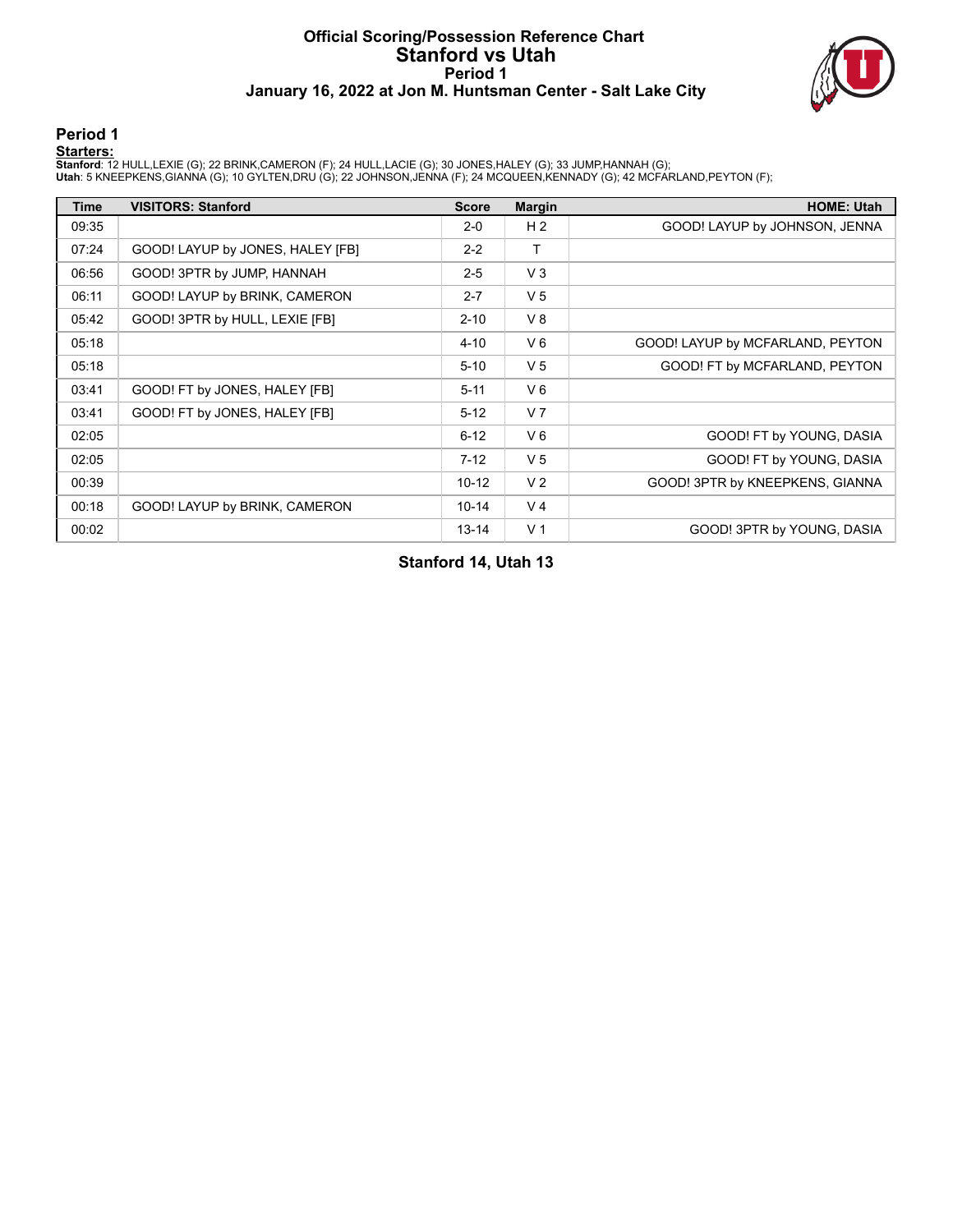#### **Official Scoring/Possession Reference Chart Stanford vs Utah Period 2 January 16, 2022 at Jon M. Huntsman Center - Salt Lake City**



#### **Period 2**

#### **Starters:**

**Stanford**: 12 HULL,LEXIE (G); 22 BRINK,CAMERON (F); 24 HULL,LACIE (G); 30 JONES,HALEY (G); 33 JUMP,HANNAH (G);<br>**Utah**: 5 KNEEPKENS,GIANNA (G); 10 GYLTEN,DRU (G); 22 JOHNSON,JENNA (F); 24 MCQUEEN,KENNADY (G); 42 MCFARLAND,

| <b>Time</b> | <b>VISITORS: Stanford</b>           | <b>Score</b> | <b>Margin</b>  | <b>HOME: Utah</b>                  |
|-------------|-------------------------------------|--------------|----------------|------------------------------------|
| 09:41       |                                     | $15 - 14$    | H <sub>1</sub> | GOOD! LAYUP by MCFARLAND, PEYTON   |
| 09:07       |                                     | $17 - 14$    | $H_3$          | GOOD! LAYUP by KNEEPKENS, GIANNA   |
| 08:52       | GOOD! 3PTR by HULL, LACIE           | $17 - 17$    | $\mathsf{T}$   |                                    |
| 08:00       | GOOD! FT by BRINK, CAMERON          | $17 - 18$    | V <sub>1</sub> |                                    |
| 08:00       | GOOD! FT by BRINK, CAMERON          | $17-19$      | V <sub>2</sub> |                                    |
| 07:06       |                                     | 19-19        | $\mathsf{T}$   | GOOD! LAYUP by KNEEPKENS, GIANNA   |
| 06:37       |                                     | $20 - 19$    | H <sub>1</sub> | GOOD! FT by JOHNSON, JENNA         |
| 06:37       |                                     | $21-19$      | H <sub>2</sub> | GOOD! FT by JOHNSON, JENNA         |
| 06:04       |                                     | 24-19        | H <sub>5</sub> | GOOD! 3PTR by JOHNSON, JENNA       |
| 05:31       |                                     | $26-19$      | H <sub>7</sub> | GOOD! LAYUP by TORRES, ANDREA [FB] |
| 05:13       | GOOD! FT by HULL, LEXIE             | 26-20        | $H_6$          |                                    |
| 05:13       | GOOD! FT by HULL, LEXIE             | $26 - 21$    | H <sub>5</sub> |                                    |
| 04:49       |                                     | 29-21        | H <sub>8</sub> | GOOD! 3PTR by PALMER, ISABEL       |
| 03:52       |                                     | $31 - 21$    | H 10           | GOOD! LAYUP by MCFARLAND, PEYTON   |
| 03:40       | GOOD! 3PTR by JUMP, HANNAH          | $31 - 24$    | H <sub>7</sub> |                                    |
| 02:57       |                                     | 34-24        | H 10           | GOOD! 3PTR by PALMER, ISABEL       |
| 02:10       |                                     | $35 - 24$    | H 11           | GOOD! FT by VIEIRA, INES           |
| 01:33       |                                     | $37 - 24$    | H 13           | GOOD! JUMPER by VIEIRA, INES       |
| 01:17       | GOOD! LAYUP by EMMA-NNOPU, AGNES    | 37-26        | H 11           |                                    |
| 00:44       | GOOD! LAYUP by HULL, LEXIE [FB/PNT] | 37-28        | H <sub>9</sub> |                                    |
| 00:00       | GOOD! JUMPER by WILSON, ANNA [PNT]  | 37-30        | H <sub>7</sub> |                                    |

**Stanford 30, Utah 37**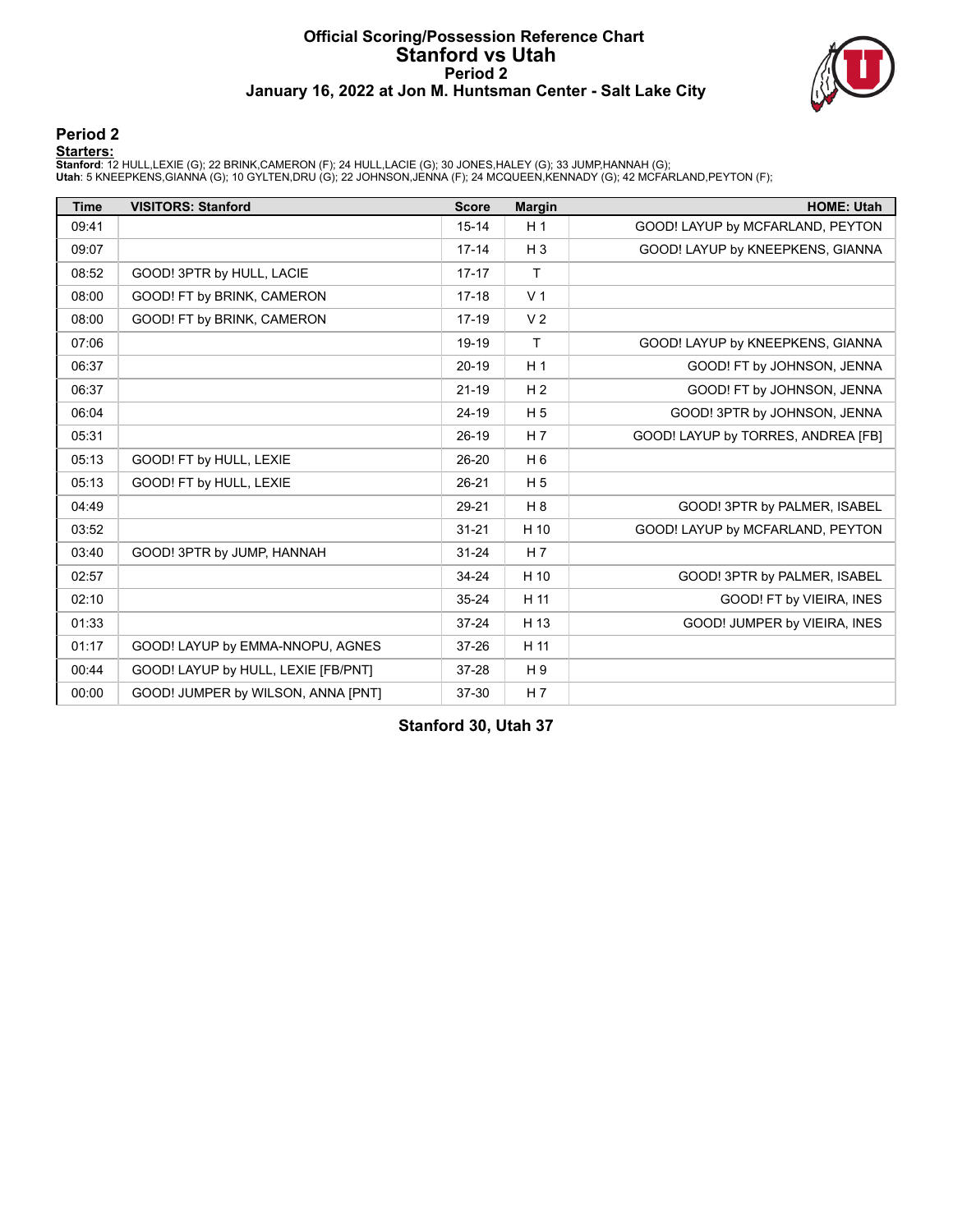#### **Official Scoring/Possession Reference Chart Stanford vs Utah Period 3 January 16, 2022 at Jon M. Huntsman Center - Salt Lake City**



#### **Period 3**

<mark>Starters:</mark><br>Stanford: 12 HULL,LEXIE (G); 22 BRINK,CAMERON (F); 24 HULL,LACIE (G); 30 JONES,HALEY (G); 33 JUMP,HANNAH (G);<br>Utah: 5 KNEEPKENS,GIANNA (G); 10 GYLTEN,DRU (G); 22 JOHNSON,JENNA (F); 24 MCQUEEN,KENNADY (G); 42 MC

| <b>Time</b> | <b>VISITORS: Stanford</b>               | <b>Score</b> | <b>Margin</b>  | <b>HOME: Utah</b>               |
|-------------|-----------------------------------------|--------------|----------------|---------------------------------|
| 09:13       | GOOD! FT by BRINK, CAMERON              | 37-31        | H <sub>6</sub> |                                 |
| 08:25       | GOOD! 3PTR by HULL, LEXIE               | 37-34        | $H_3$          |                                 |
| 08:13       |                                         | 40-34        | H <sub>6</sub> | GOOD! 3PTR by GYLTEN, DRU       |
| 07:53       | GOOD! LAYUP by BRINK, CAMERON           | 40-36        | H <sub>4</sub> |                                 |
| 07:32       | GOOD! LAYUP by JONES, HALEY [FB]        | 40-38        | H <sub>2</sub> |                                 |
| 07:04       |                                         | 42-38        | H <sub>4</sub> | GOOD! LAYUP by JOHNSON, JENNA   |
| 06:57       | GOOD! LAYUP by BRINK, CAMERON           | 42-40        | H <sub>2</sub> |                                 |
| 06:35       |                                         | 44-40        | H <sub>4</sub> | GOOD! LAYUP by MCQUEEN, KENNADY |
| 06:10       |                                         | 47-40        | H <sub>7</sub> | GOOD! 3PTR by KNEEPKENS, GIANNA |
| 05:52       | GOOD! 3PTR by WILSON, ANNA              | 47-43        | H <sub>4</sub> |                                 |
| 05:30       | GOOD! FT by HULL, LEXIE                 | 47-44        | $H_3$          |                                 |
| 05:30       | GOOD! FT by HULL, LEXIE                 | 47-45        | H <sub>2</sub> |                                 |
| 05:02       |                                         | 50-45        | H <sub>5</sub> | GOOD! 3PTR by GYLTEN, DRU       |
| 04:53       | GOOD! 3PTR by HULL, LEXIE               | 50-48        | H <sub>2</sub> |                                 |
| 04:22       |                                         | 51-48        | $H_3$          | GOOD! FT by GYLTEN, DRU         |
| 04:03       | GOOD! FT by WILSON, ANNA                | 51-49        | H <sub>2</sub> |                                 |
| 03:59       | GOOD! 3PTR by HULL, LEXIE               | 51-52        | V <sub>1</sub> |                                 |
| 03:35       |                                         | 52-52        | $\top$         | GOOD! FT by JOHNSON, JENNA      |
| 03:35       |                                         | 53-52        | H <sub>1</sub> | GOOD! FT by JOHNSON, JENNA      |
| 03:18       | GOOD! LAYUP by BRINK, CAMERON           | 53-54        | V <sub>1</sub> |                                 |
| 02:35       |                                         | 54-54        | T              | GOOD! FT by VIEIRA, INES        |
| 02:35       |                                         | 55-54        | H <sub>1</sub> | GOOD! FT by VIEIRA, INES        |
| 01:59       |                                         | 58-54        | H4             | GOOD! 3PTR by MAXWELL, BRYNNA   |
| 01:44       | GOOD! FT by BRINK, CAMERON              | 58-55        | $H_3$          |                                 |
| 01:27       |                                         | 60-55        | H <sub>5</sub> | GOOD! LAYUP by JOHNSON, JENNA   |
| 01:17       | GOOD! 3PTR by JUMP, HANNAH              | 60-58        | H <sub>2</sub> |                                 |
| 00:32       | GOOD! JUMPER by BELIBI, FRANCESCA [PNT] | 60-60        | T              |                                 |
| 00:09       |                                         | 61-60        | H <sub>1</sub> | GOOD! FT by MAXWELL, BRYNNA     |
| 00:06       |                                         | 62-60        | H <sub>2</sub> | GOOD! FT by MCQUEEN, KENNADY    |
| 00:06       |                                         | 63-60        | $H_3$          | GOOD! FT by MCQUEEN, KENNADY    |

**Stanford 60, Utah 63**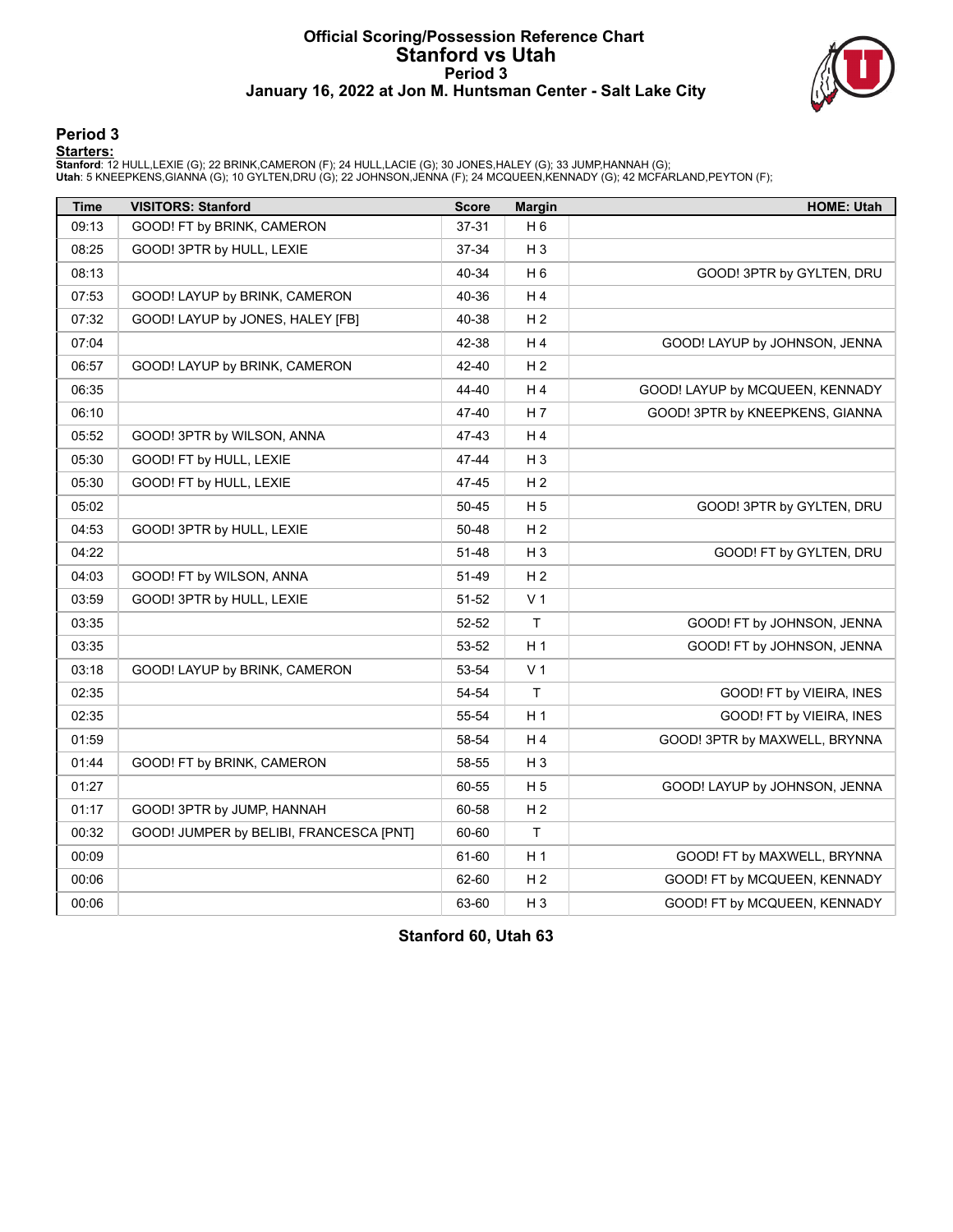#### **Official Scoring/Possession Reference Chart Stanford vs Utah Period 4 January 16, 2022 at Jon M. Huntsman Center - Salt Lake City**



#### **Period 4**

#### **Starters:**

**Stanford**: 12 HULL,LEXIE (G); 22 BRINK,CAMERON (F); 24 HULL,LACIE (G); 30 JONES,HALEY (G); 33 JUMP,HANNAH (G);<br>**Utah**: 5 KNEEPKENS,GIANNA (G); 10 GYLTEN,DRU (G); 22 JOHNSON,JENNA (F); 24 MCQUEEN,KENNADY (G); 42 MCFARLAND,

| <b>Time</b> | <b>VISITORS: Stanford</b>      | <b>Score</b> | <b>Margin</b>  | <b>HOME: Utah</b>              |
|-------------|--------------------------------|--------------|----------------|--------------------------------|
| 08:39       | GOOD! FT by BRINK, CAMERON     | 63-61        | H <sub>2</sub> |                                |
| 07:39       | GOOD! 3PTR by HULL, LEXIE      | 63-64        | V <sub>1</sub> |                                |
| 07:17       |                                | 64-64        | $\mathsf{T}$   | GOOD! FT by MCFARLAND, PEYTON  |
| 07:17       |                                | 65-64        | H <sub>1</sub> | GOOD! FT by MCFARLAND, PEYTON  |
| 06:40       |                                | 68-64        | H <sub>4</sub> | GOOD! 3PTR by MCQUEEN, KENNADY |
| 06:25       | GOOD! 3PTR by WILSON, ANNA     | 68-67        | H <sub>1</sub> |                                |
| 05:42       | GOOD! JUMPER by WILSON, ANNA   | 68-69        | V <sub>1</sub> |                                |
| 05:04       | GOOD! FT by JONES, HALEY [FB]  | 68-70        | V <sub>2</sub> |                                |
| 05:04       | GOOD! FT by JONES, HALEY [FB]  | 68-71        | V <sub>3</sub> |                                |
| 04:17       | GOOD! JUMPER by BRINK, CAMERON | 68-73        | V <sub>5</sub> |                                |
| 04:01       |                                | 69-73        | V <sub>4</sub> | GOOD! FT by JOHNSON, JENNA     |
| 02:55       | GOOD! LAYUP by BRINK, CAMERON  | 69-75        | $V_6$          |                                |
| 02:55       | GOOD! FT by BRINK, CAMERON     | 69-76        | V <sub>7</sub> |                                |
| 02:38       |                                | 72-76        | V <sub>4</sub> | GOOD! 3PTR by MAXWELL, BRYNNA  |
| 01:05       | GOOD! LAYUP by BRINK, CAMERON  | 72-78        | $V_6$          |                                |
| 00:48       |                                | 73-78        | V <sub>5</sub> | GOOD! FT by JOHNSON, JENNA     |
| 00:32       | GOOD! FT by WILSON, ANNA       | 73-79        | $V_6$          |                                |
| 00:28       | GOOD! LAYUP by BRINK, CAMERON  | 73-81        | V8             |                                |
| 00:25       | GOOD! FT by JONES, HALEY       | 73-82        | V <sub>9</sub> |                                |
| 00:25       | GOOD! FT by JONES, HALEY       | 73-83        | $V$ 10         |                                |

**Stanford 83, Utah 73**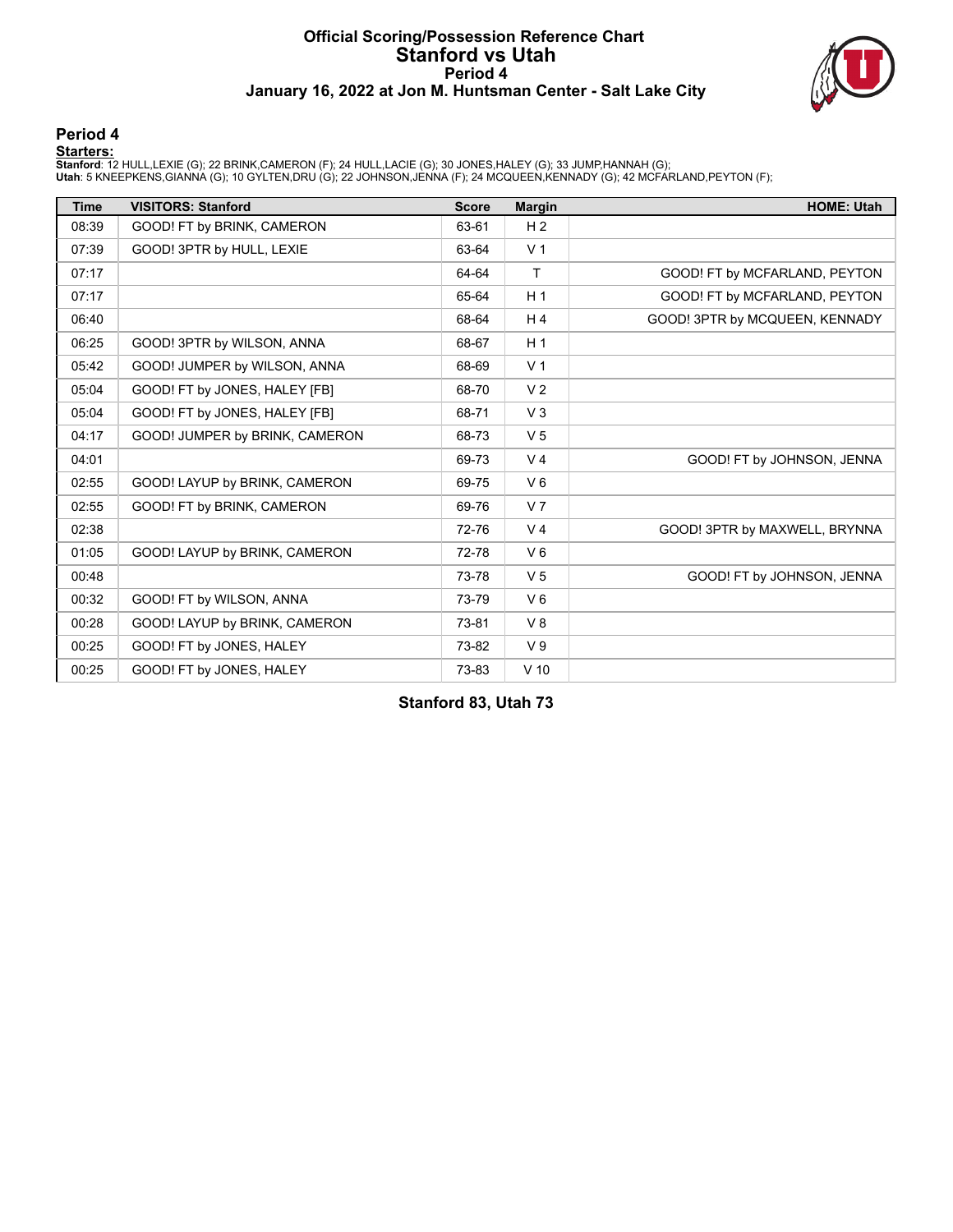#### **Official Substitutions Log Stanford vs Utah Period 1 January 16, 2022 at Jon M. Huntsman Center - Salt Lake City**



| <b>VISITORS: Stanford</b>    | <b>Time</b> | <b>Score</b> | <b>HOME: Utah</b>          |
|------------------------------|-------------|--------------|----------------------------|
| 12 HULL, LEXIE               |             |              | 5 KNEEPKENS, GIANNA        |
| 22 BRINK, CAMERON            |             |              | 10 GYLTEN, DRU             |
| 24 HULL, LACIE               |             |              | 22 JOHNSON, JENNA          |
| 30 JONES, HALEY              |             |              | 24 MCQUEEN, KENNADY        |
| 33 JUMP, HANNAH              |             |              | 42 MCFARLAND, PEYTON       |
|                              | 06:25       | $5-2$        | SUB OUT: KNEEPKENS, GIANNA |
|                              | 06:25       |              | SUB OUT: GYLTEN, DRU       |
|                              | 06:25       |              | SUB IN: VIEIRA, INES       |
|                              | 06:25       |              | SUB IN: MAXWELL, BRYNNA    |
| SUB OUT: 24 HULL, LACIE      | 05:18       | $10 - 4$     |                            |
| SUB IN: 3 WILSON, ANNA       | 05:18       |              |                            |
|                              | 05:18       |              | SUB OUT: MCFARLAND, PEYTON |
|                              | 05:18       |              | SUB IN: TORRES, ANDREA     |
|                              | 04:00       | $10-5$       | SUB OUT: MCQUEEN, KENNADY  |
|                              | 04:00       |              | SUB IN: PALMER, ISABEL     |
| SUB OUT: 22 BRINK, CAMERON   | 04:00       |              |                            |
| SUB OUT: 33 JUMP HANNAH      | 04:00       |              |                            |
| SUB IN: 5 BELIBI, FRANCESCA  | 04:00       |              |                            |
| SUB IN: 21 DEMETRE, BROOKE   | 04:00       |              |                            |
|                              | 03:08       | $12 - 5$     | SUB OUT: JOHNSON, JENNA    |
|                              | 03:08       |              | SUB IN: YOUNG, DASIA       |
|                              | 02:39       | $12 - 5$     | SUB OUT: PALMER, ISABEL    |
|                              | 02:39       |              | SUB OUT: VIEIRA, INES      |
|                              | 02:39       |              | SUB IN: KNEEPKENS, GIANNA  |
|                              | 02:39       |              | SUB IN: GYLTEN, DRU        |
| SUB OUT: 12 HULL, LEXIE      | 02:39       |              |                            |
| SUB IN: 33 JUMP, HANNAH      | 02:39       |              |                            |
| SUB OUT: 5 BELIBI, FRANCESCA | 02:05       | $12 - 5$     |                            |
| SUB OUT: 30 JONES, HALEY     | 02:05       |              |                            |
| SUB IN: 12 HULL, LEXIE       | 02:05       |              |                            |
| SUB IN: 22 BRINK, CAMERON    | 02:05       |              |                            |
|                              | 01:53       | $12 - 7$     | SUB OUT: TORRES, ANDREA    |
|                              | 01:53       |              | SUB IN: MCFARLAND, PEYTON  |

**Stanford 14, Utah 13**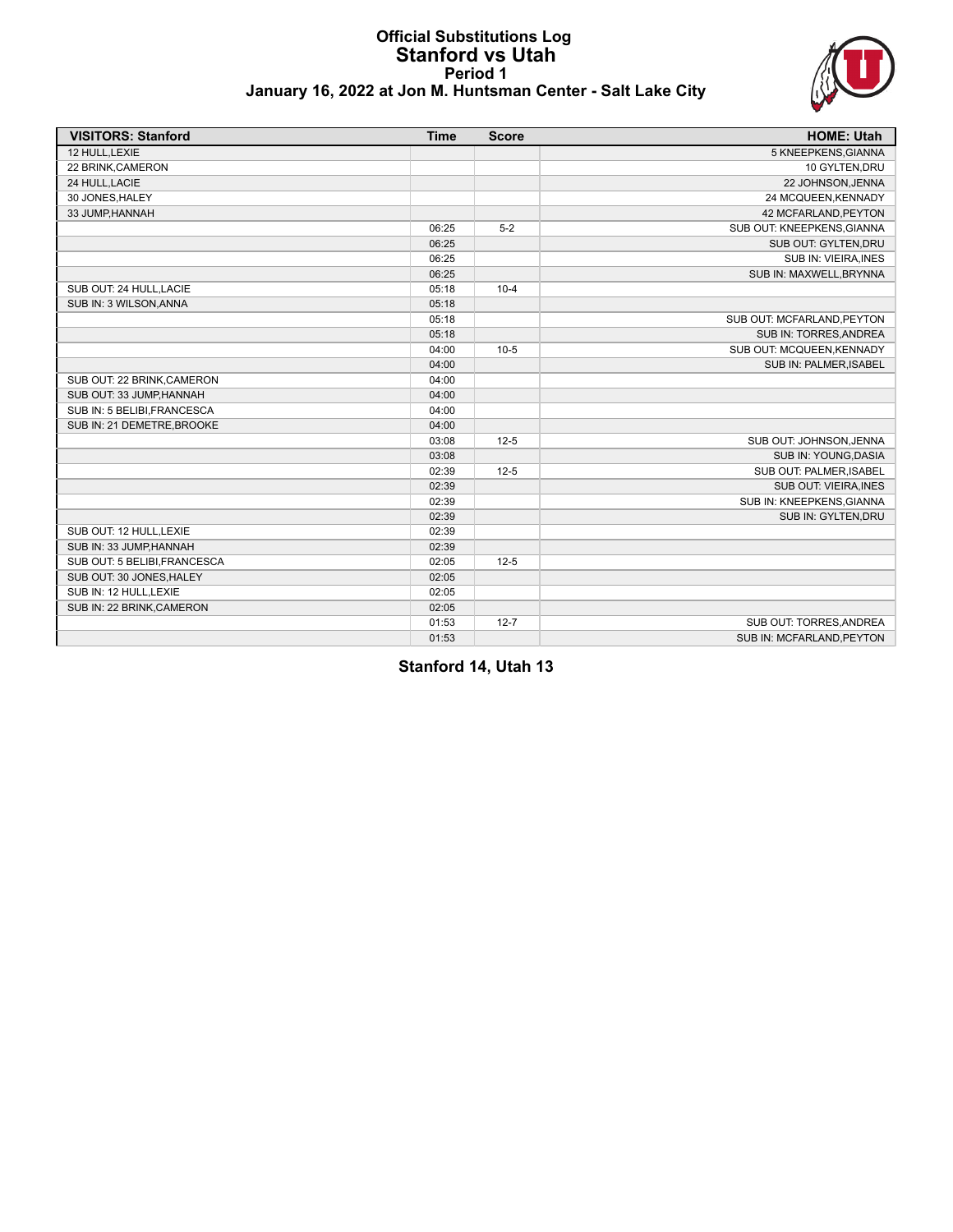#### **Official Substitutions Log Stanford vs Utah Period 2 January 16, 2022 at Jon M. Huntsman Center - Salt Lake City**



|  |  |  | anuary 16, 2022 at Jon M. Huntsman Center - Salt Lake City |  |  |  |
|--|--|--|------------------------------------------------------------|--|--|--|
|--|--|--|------------------------------------------------------------|--|--|--|

| <b>VISITORS: Stanford</b>      | <b>Time</b> | <b>Score</b>             | <b>HOME: Utah</b>           |
|--------------------------------|-------------|--------------------------|-----------------------------|
| 12 HULL.LEXIE                  |             |                          | 5 KNEEPKENS, GIANNA         |
| 22 BRINK, CAMERON              |             |                          | 10 GYLTEN, DRU              |
| 24 HULL, LACIE                 |             |                          | 22 JOHNSON, JENNA           |
| 30 JONES, HALEY                |             |                          | 24 MCQUEEN, KENNADY         |
| 33 JUMP, HANNAH                |             |                          | 42 MCFARLAND, PEYTON        |
| SUB OUT: 3 WILSON, ANNA        | 10:00       | $\overline{\phantom{a}}$ |                             |
| SUB OUT: 21 DEMETRE, BROOKE    | 10:00       |                          |                             |
| SUB OUT: 22 BRINK, CAMERON     | 10:00       |                          |                             |
| SUB IN: 11 PRECHTEL, ASHTEN    | 10:00       |                          |                             |
| SUB IN: 24 HULL, LACIE         | 10:00       |                          |                             |
| SUB IN: 30 JONES.HALEY         | 10:00       |                          |                             |
|                                | 08:14       | $17-17$                  | SUB OUT: MAXWELL, BRYNNA    |
|                                | 08:14       |                          | SUB OUT: MCFARLAND, PEYTON  |
|                                | 08:14       |                          | SUB IN: JOHNSON, JENNA      |
|                                | 08:14       |                          | SUB IN: MCQUEEN.KENNADY     |
| SUB OUT: 11 PRECHTEL, ASHTEN   | 08:14       |                          |                             |
| SUB IN: 22 BRINK, CAMERON      | 08:14       |                          |                             |
|                                | 06:54       | 19-19                    | SUB OUT: YOUNG, DASIA       |
|                                | 06:54       |                          | SUB IN: TORRES, ANDREA      |
| SUB OUT: 30 JONES, HALEY       | 06:54       |                          |                             |
| SUB IN: 4 VAN GYTENBEEK, JANA  | 06:54       |                          |                             |
| SUB OUT: 22 BRINK, CAMERON     | 06:37       | 19-19                    |                             |
| SUB IN: 44 IRIAFEN, KIKI       | 06:37       |                          |                             |
| SUB OUT: 44 IRIAFEN, KIKI      | 05:13       | 19-26                    |                             |
| SUB IN: 5 BELIBI, FRANCESCA    | 05:13       |                          |                             |
|                                | 05:13       |                          | SUB OUT: KNEEPKENS, GIANNA  |
|                                | 05:13       |                          | SUB IN: PALMER, ISABEL      |
|                                | 04:33       | 21-29                    | SUB OUT: JOHNSON, JENNA     |
|                                | 04:33       |                          | SUB IN: MCFARLAND, PEYTON   |
| SUB OUT: 4 VAN GYTENBEEK, JANA | 04:33       |                          |                             |
| SUB OUT: 24 HULL, LACIE        | 04:33       |                          |                             |
| SUB IN: 3 WILSON.ANNA          | 04:33       |                          |                             |
| SUB IN: 30 JONES, HALEY        | 04:33       |                          |                             |
|                                | 03:13       | 24-31                    | SUB OUT: GYLTEN, DRU        |
|                                | 03:13       |                          | <b>SUB IN: VIEIRA, INES</b> |
| SUB OUT: 12 HULL.LEXIE         | 03:13       |                          |                             |
| SUB IN: 2 EMMA-NNOPU, AGNES    | 03:13       |                          |                             |
|                                | 02:14       | 24-34                    | SUB OUT: TORRES, ANDREA     |
|                                | 02:14       |                          | SUB IN: JOHNSON, JENNA      |
| SUB OUT: 5 BELIBI, FRANCESCA   | 01:17       | 26-37                    |                             |
| SUB IN: 11 PRECHTEL, ASHTEN    | 01:17       |                          |                             |
|                                | 01:17       |                          | SUB OUT: MCFARLAND, PEYTON  |
|                                | 01:17       |                          | SUB IN: TORRES, ANDREA      |
| SUB OUT: 30 JONES, HALEY       | 01:17       |                          |                             |
|                                |             |                          |                             |
| SUB IN: 12 HULL, LEXIE         | 01:17       |                          |                             |
| SUB OUT: 2 EMMA-NNOPU, AGNES   | 00:23       | 28-37                    |                             |
| SUB IN: 4 VAN GYTENBEEK, JANA  | 00:23       |                          |                             |

**Stanford 30, Utah 37**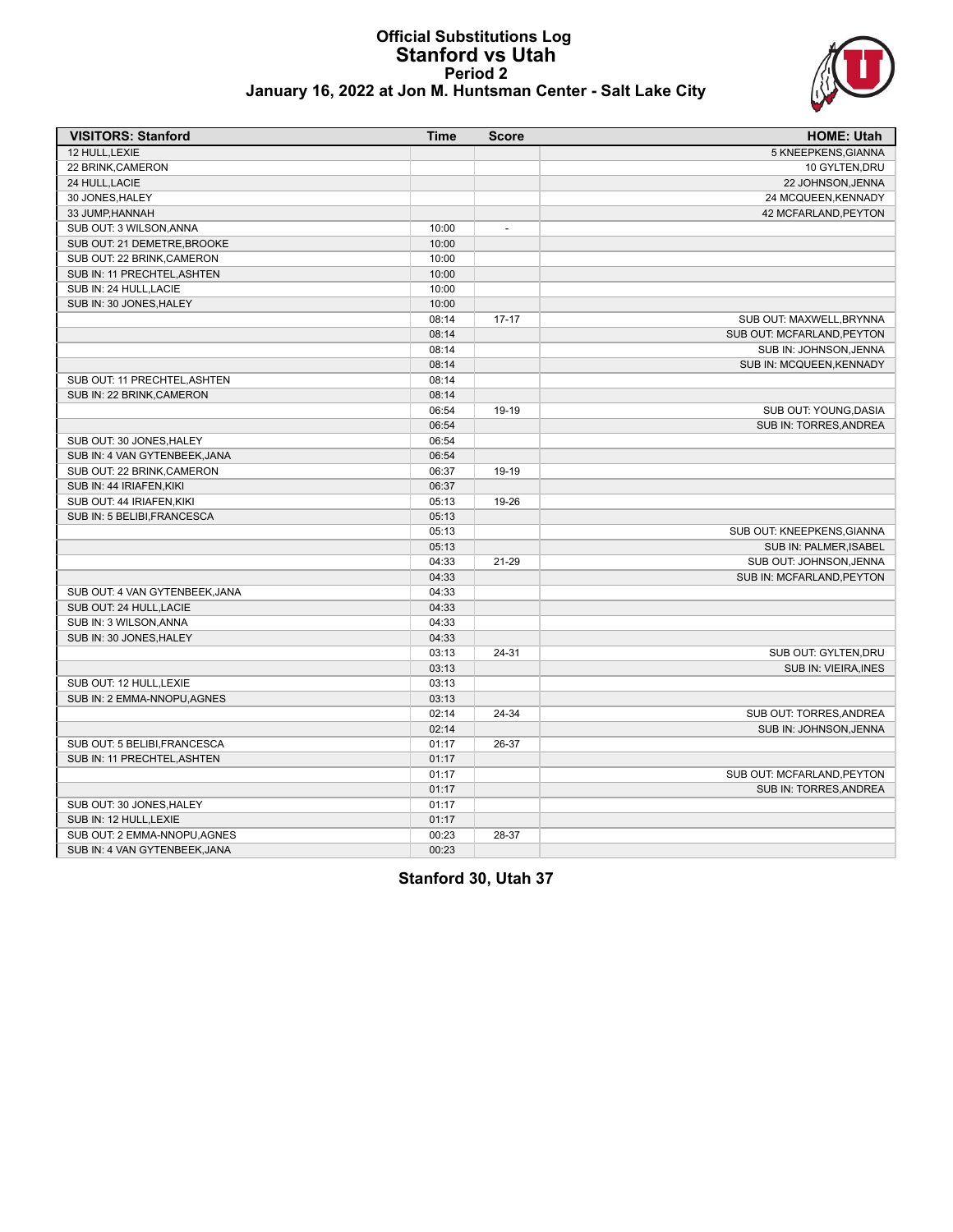# **Official Substitutions Log Stanford vs Utah Period 3**



|  | January 16, 2022 at Jon M. Huntsman Center - Salt Lake City |  |  |  |
|--|-------------------------------------------------------------|--|--|--|
|--|-------------------------------------------------------------|--|--|--|

| <b>VISITORS: Stanford</b>      | <b>Time</b> | <b>Score</b>             | <b>HOME: Utah</b>           |
|--------------------------------|-------------|--------------------------|-----------------------------|
| 12 HULL, LEXIE                 |             |                          | 5 KNEEPKENS, GIANNA         |
| 22 BRINK, CAMERON              |             |                          | 10 GYLTEN, DRU              |
| 24 HULL, LACIE                 |             |                          | 22 JOHNSON, JENNA           |
| 30 JONES, HALEY                |             |                          | 24 MCQUEEN, KENNADY         |
| 33 JUMP, HANNAH                |             |                          | 42 MCFARLAND, PEYTON        |
|                                | 10:00       | $\overline{\phantom{a}}$ | SUB OUT: PALMER, ISABEL     |
|                                | 10:00       |                          | SUB OUT: VIEIRA, INES       |
|                                | 10:00       |                          | SUB OUT: TORRES, ANDREA     |
|                                | 10:00       |                          | SUB IN: KNEEPKENS, GIANNA   |
|                                | 10:00       |                          | SUB IN: GYLTEN, DRU         |
|                                | 10:00       |                          | SUB IN: MCFARLAND, PEYTON   |
| SUB OUT: 3 WILSON, ANNA        | 10:00       |                          |                             |
| SUB OUT: 4 VAN GYTENBEEK, JANA | 10:00       |                          |                             |
| SUB OUT: 11 PRECHTEL, ASHTEN   | 10:00       |                          |                             |
| SUB IN: 22 BRINK, CAMERON      | 10:00       |                          |                             |
| SUB IN: 24 HULL, LACIE         | 10:00       |                          |                             |
| SUB IN: 30 JONES, HALEY        | 10:00       |                          |                             |
|                                | 09:13       | $\overline{\phantom{a}}$ | SUB OUT: MCFARLAND, PEYTON  |
|                                | 09:13       |                          | SUB IN: TORRES, ANDREA      |
| SUB OUT: 24 HULL, LACIE        | 08:17       | 34-37                    |                             |
| SUB IN: 3 WILSON, ANNA         | 08:17       |                          |                             |
|                                | 05:30       | 43-47                    | SUB OUT: JOHNSON, JENNA     |
|                                | 05:30       |                          | SUB IN: YOUNG, DASIA        |
| SUB OUT: 22 BRINK, CAMERON     | 05:30       |                          |                             |
| SUB IN: 5 BELIBI.FRANCESCA     | 05:30       |                          |                             |
|                                | 04:22       | 48-50                    | SUB OUT: TORRES, ANDREA     |
|                                | 04:22       |                          | SUB OUT: KNEEPKENS, GIANNA  |
|                                | 04:22       |                          | SUB IN: MAXWELL, BRYNNA     |
|                                | 04:22       |                          | SUB IN: JOHNSON, JENNA      |
| SUB OUT: 5 BELIBI, FRANCESCA   | 04:22       |                          |                             |
| SUB OUT: 30 JONES, HALEY       | 04:22       |                          |                             |
| SUB IN: 2 EMMA-NNOPU, AGNES    | 04:22       |                          |                             |
| SUB IN: 22 BRINK, CAMERON      | 04:22       |                          |                             |
|                                | 03:35       | $52 - 51$                | SUB OUT: GYLTEN, DRU        |
|                                | 03:35       |                          | <b>SUB IN: VIEIRA, INES</b> |
|                                | 02:35       | 54-55                    | SUB OUT: MCQUEEN, KENNADY   |
|                                | 02:35       |                          | SUB IN: PALMER, ISABEL      |
| SUB OUT: 22 BRINK.CAMERON      | 01:44       | 55-58                    |                             |
| SUB IN: 5 BELIBI, FRANCESCA    | 01:44       |                          |                             |
| SUB OUT: 2 EMMA-NNOPU, AGNES   | 00:47       | 58-60                    |                             |
| SUB IN: 24 HULL, LACIE         | 00:47       |                          |                             |
|                                | 00:09       | 60-60                    | SUB OUT: JOHNSON, JENNA     |
|                                | 00:09       |                          | SUB IN: MCQUEEN, KENNADY    |

**Stanford 60, Utah 63**